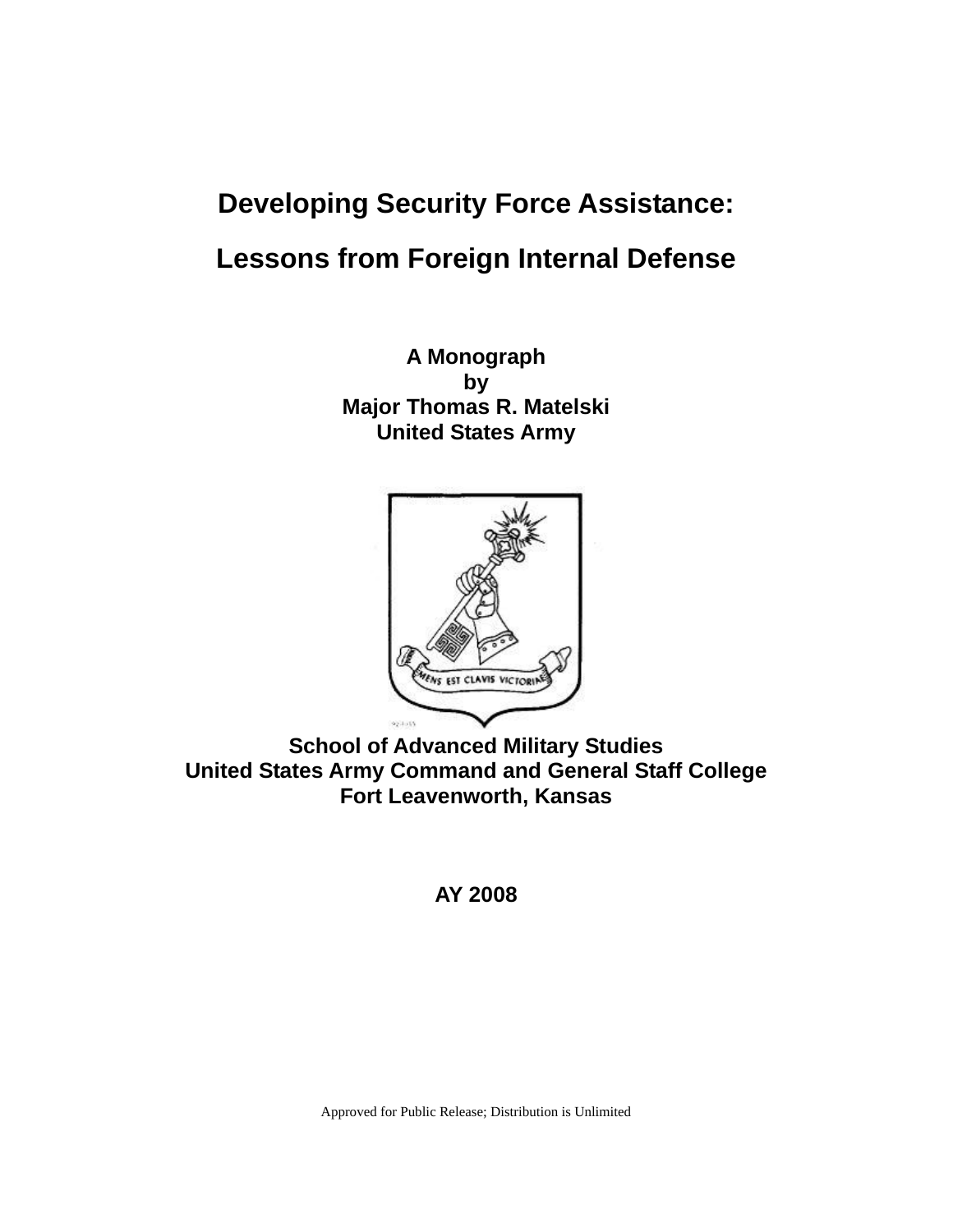# **REPORT DOCUMENTATION PAGE** *Form Approved*

*OMB No. 0704-0188*

|                                                                                                                       |                                    |                                                                                |                                      |                                      | Public reporting burden for this collection of information is estimated to average 1 hour per response, including the time for reviewing instructions, searching existing data sources, gathering and maintaining the<br>data needed, and completing and reviewing this collection of information. Send comments regarding this burden estimate or any other aspect of this collection of information, including suggestions for reducing<br>this burden to Department of Defense, Washington Headquarters Services, Directorate for Information Operations and Reports (0704-0188), 1215 Jefferson Davis Highway, Suite 1204, Arlington, VA 22202- |  |
|-----------------------------------------------------------------------------------------------------------------------|------------------------------------|--------------------------------------------------------------------------------|--------------------------------------|--------------------------------------|-----------------------------------------------------------------------------------------------------------------------------------------------------------------------------------------------------------------------------------------------------------------------------------------------------------------------------------------------------------------------------------------------------------------------------------------------------------------------------------------------------------------------------------------------------------------------------------------------------------------------------------------------------|--|
|                                                                                                                       |                                    | valid OMB control number. PLEASE DO NOT RETURN YOUR FORM TO THE ABOVE ADDRESS. |                                      |                                      | 4302. Respondents should be aware that notwithstanding any other provision of law, no person shall be subject to any penalty for failing to comply with a collection of information if it does not display a currently                                                                                                                                                                                                                                                                                                                                                                                                                              |  |
| 1. REPORT DATE (DD-MM-YYYY)<br>$18 - 11 - 2008$                                                                       |                                    | 2. REPORT TYPE<br>Monograph                                                    |                                      |                                      | 3. DATES COVERED (From - To)                                                                                                                                                                                                                                                                                                                                                                                                                                                                                                                                                                                                                        |  |
| <b>4. TITLE AND SUBTITLE</b>                                                                                          |                                    |                                                                                |                                      |                                      | <b>5a. CONTRACT NUMBER</b>                                                                                                                                                                                                                                                                                                                                                                                                                                                                                                                                                                                                                          |  |
| Developing Security Force Assistance: Lessons from Foreign<br>Internal Defense                                        |                                    |                                                                                |                                      |                                      | <b>5b. GRANT NUMBER</b>                                                                                                                                                                                                                                                                                                                                                                                                                                                                                                                                                                                                                             |  |
| Unclassified                                                                                                          |                                    |                                                                                |                                      |                                      | <b>5c. PROGRAM ELEMENT NUMBER</b>                                                                                                                                                                                                                                                                                                                                                                                                                                                                                                                                                                                                                   |  |
| 6. AUTHOR(S)                                                                                                          |                                    |                                                                                |                                      |                                      | <b>5d. PROJECT NUMBER</b>                                                                                                                                                                                                                                                                                                                                                                                                                                                                                                                                                                                                                           |  |
| Matelski, Thomas R.                                                                                                   |                                    |                                                                                |                                      |                                      | <b>5e. TASK NUMBER</b>                                                                                                                                                                                                                                                                                                                                                                                                                                                                                                                                                                                                                              |  |
|                                                                                                                       |                                    |                                                                                |                                      |                                      | <b>5f. WORK UNIT NUMBER</b>                                                                                                                                                                                                                                                                                                                                                                                                                                                                                                                                                                                                                         |  |
| 7. PERFORMING ORGANIZATION NAME(S) AND ADDRESS(ES)<br>Eisenhower Hall<br>250 Gibbon Ave<br>Fort Leavenworth, KS 66027 |                                    | US Army School of Advanced Military Studies                                    |                                      |                                      | <b>8. PERFORMING ORGANIZATION REPORT</b><br><b>NUMBER</b><br>ATZL-SWV                                                                                                                                                                                                                                                                                                                                                                                                                                                                                                                                                                               |  |
| 9. SPONSORING / MONITORING AGENCY NAME(S) AND ADDRESS(ES)                                                             |                                    |                                                                                |                                      |                                      | 10. SPONSOR/MONITOR'S ACRONYM(S)                                                                                                                                                                                                                                                                                                                                                                                                                                                                                                                                                                                                                    |  |
|                                                                                                                       |                                    |                                                                                |                                      |                                      | <b>11. SPONSOR/MONITOR'S REPORT</b><br><b>NUMBER(S)</b>                                                                                                                                                                                                                                                                                                                                                                                                                                                                                                                                                                                             |  |
| <b>12. DISTRIBUTION / AVAILABILITY STATEMENT</b>                                                                      |                                    |                                                                                |                                      |                                      |                                                                                                                                                                                                                                                                                                                                                                                                                                                                                                                                                                                                                                                     |  |
| Public Release                                                                                                        |                                    |                                                                                |                                      |                                      |                                                                                                                                                                                                                                                                                                                                                                                                                                                                                                                                                                                                                                                     |  |
| <b>13. SUPPLEMENTARY NOTES</b>                                                                                        |                                    |                                                                                |                                      |                                      |                                                                                                                                                                                                                                                                                                                                                                                                                                                                                                                                                                                                                                                     |  |
| <b>14. ABSTRACT</b><br>See Abstract                                                                                   |                                    |                                                                                |                                      |                                      |                                                                                                                                                                                                                                                                                                                                                                                                                                                                                                                                                                                                                                                     |  |
| <b>15. SUBJECT TERMS</b>                                                                                              |                                    |                                                                                |                                      |                                      |                                                                                                                                                                                                                                                                                                                                                                                                                                                                                                                                                                                                                                                     |  |
| Security Force Assistance, Foreign Internal Defense, Lessons Learned, JCISFA                                          |                                    |                                                                                |                                      |                                      |                                                                                                                                                                                                                                                                                                                                                                                                                                                                                                                                                                                                                                                     |  |
| <b>16. SECURITY CLASSIFICATION OF:</b>                                                                                |                                    |                                                                                | <b>17. LIMITATION</b><br>OF ABSTRACT | <b>18. NUMBER</b><br><b>OF PAGES</b> | 19a. NAME OF RESPONSIBLE PERSON                                                                                                                                                                                                                                                                                                                                                                                                                                                                                                                                                                                                                     |  |
| a. REPORT<br>Unclassified                                                                                             | <b>b. ABSTRACT</b><br>Unclassified | c. THIS PAGE<br>Unclassified                                                   | Same as<br>report                    | 55                                   | 19b. TELEPHONE NUMBER (include area<br>code)                                                                                                                                                                                                                                                                                                                                                                                                                                                                                                                                                                                                        |  |
|                                                                                                                       |                                    |                                                                                |                                      |                                      | $\overline{\mathbf{u}}$                                                                                                                                                                                                                                                                                                                                                                                                                                                                                                                                                                                                                             |  |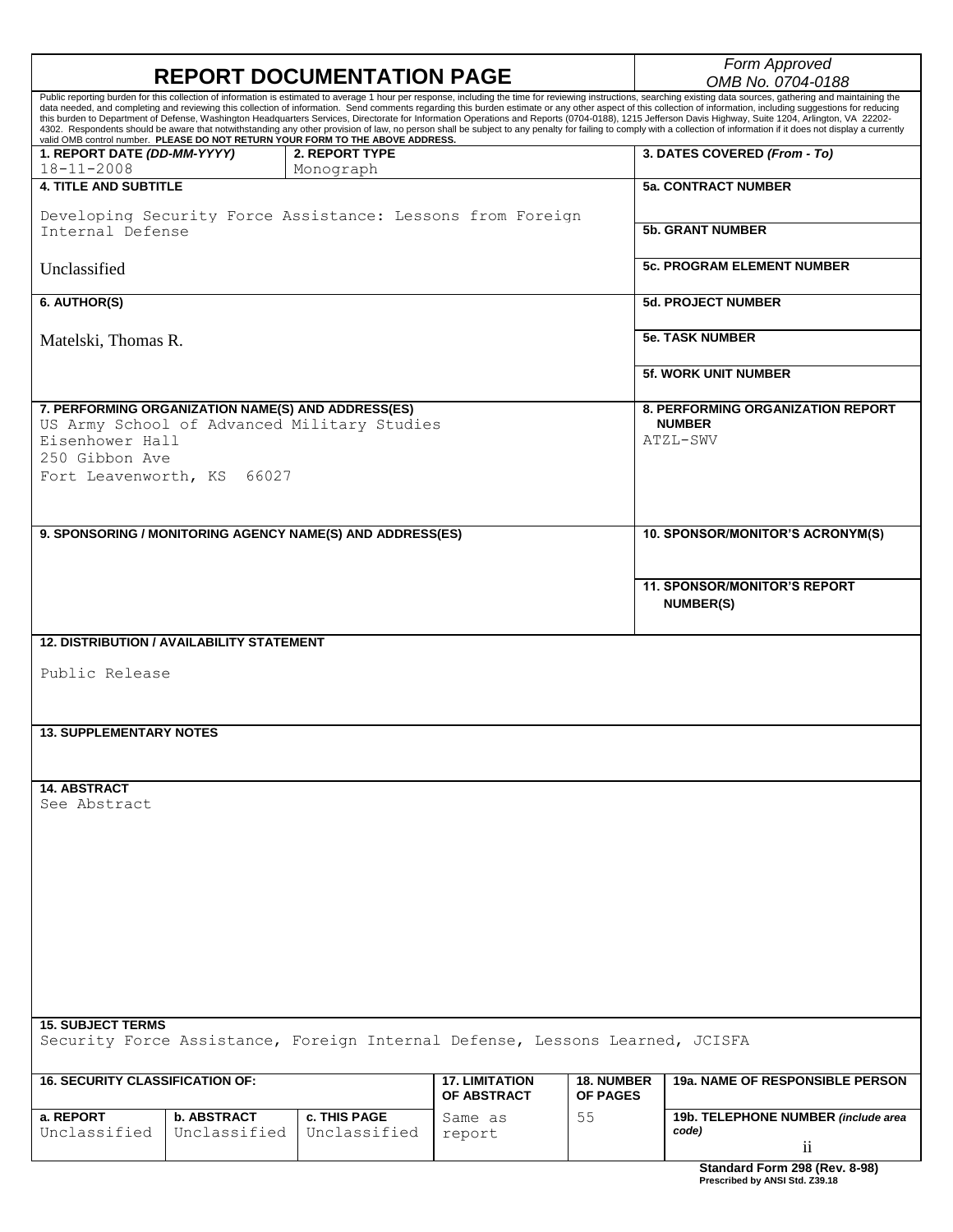# **SCHOOL OF ADVANCED MILITARY STUDIES**

## **MONOGRAPH APPROVAL**

Major Thomas R. Matelski

Title of Monograph: Developing Security Force Assistance: Lessons from Foreign Internal Defense

This monograph was defended by the degree candidate on 30 September 2008 and approved by the monograph director and reader named below.

Approved by:

Thomas A. Bruscino, Ph.D.

\_\_\_\_\_\_\_\_\_\_\_\_\_\_\_\_\_\_\_\_\_\_\_\_\_\_\_\_\_\_\_\_\_\_ Monograph Director

Michael J. Johnson, LTC (P), AR.

Monograph Reader

Stefan Banach, COL, IN School of Advanced

Director, Military Studies

Robert F. Baumann, Ph.D. Graduate Degree

Director, Programs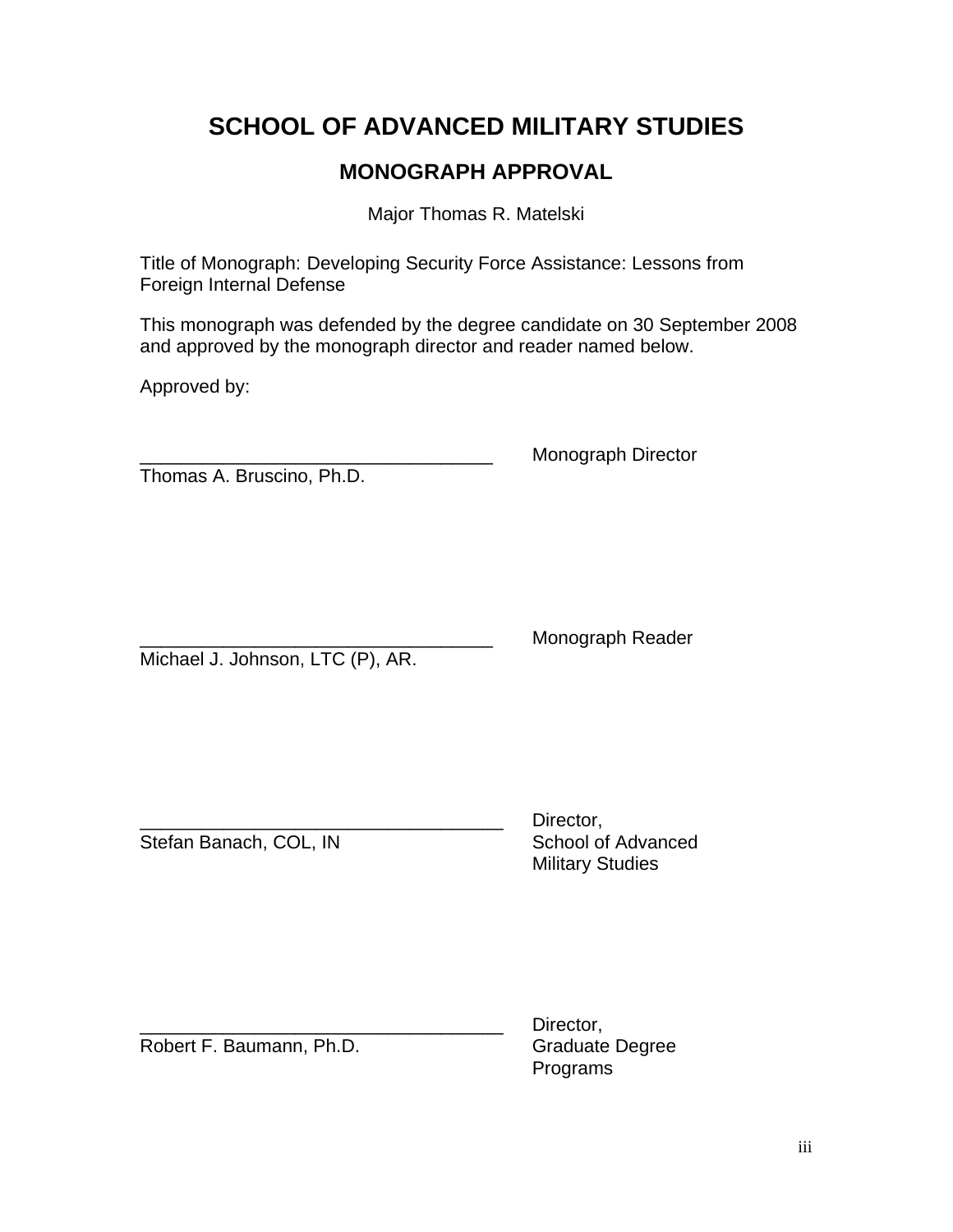## **Abstract**

Developing Security Force Assistance: Lessons from Foreign Internal Defense by MAJ Thomas R. Matelski. U.S. Army, 55 pages.

As the United States Army continues to fight the spread of radical religious terrorism and transnational actors, there has been a realization that there is a need for development of an indirect approach as a complement to major combat operations (MCOs). The concept of Security Force Assistance (SFA) was born out of the need to be able to train, equip, and employ Foreign Security Forces (FSF). The Joint Center for International Security Force Assistance (JCISFA) was created in April 2006 to develop integrated tactics, techniques, and procedures (TTPs) that apply to the whole force including General Purpose Forces (GPF) and Special Operations Forces (SOF).

As JCISFA has grown in scope and responsibility, Security Force Assistance (SFA) requires clearer definition and deconfliction with the current concepts and doctrine of Foreign Internal Defense (FID) in order to implement SFA across the DoD. There are mechanisms and systems that combine the strengths of SOF and conventional forces.

Through an analysis of SOFs experience in Vietnam, Colombia, and contemporary operations there are several common threads that SFA can take forward as it develops: unity of effort, Whole of Government Approach, Civil Information Mangement, and the Embassy Country Team. Each of these ideas supports the others and builds towards the comprehensive focus that SFA seeks to provide in accomplishing the mission.

SFA will increase in ability and execution. A more informed SFA will make a better SFA. SOF can inform and should inform SFA. U.S. Special Operations Command (USSOCOM) and JCISFA should pay careful attention to the many lessons provided by SOF"s experience with Foreign Internal Defense (FID) as they continue to develop SFA.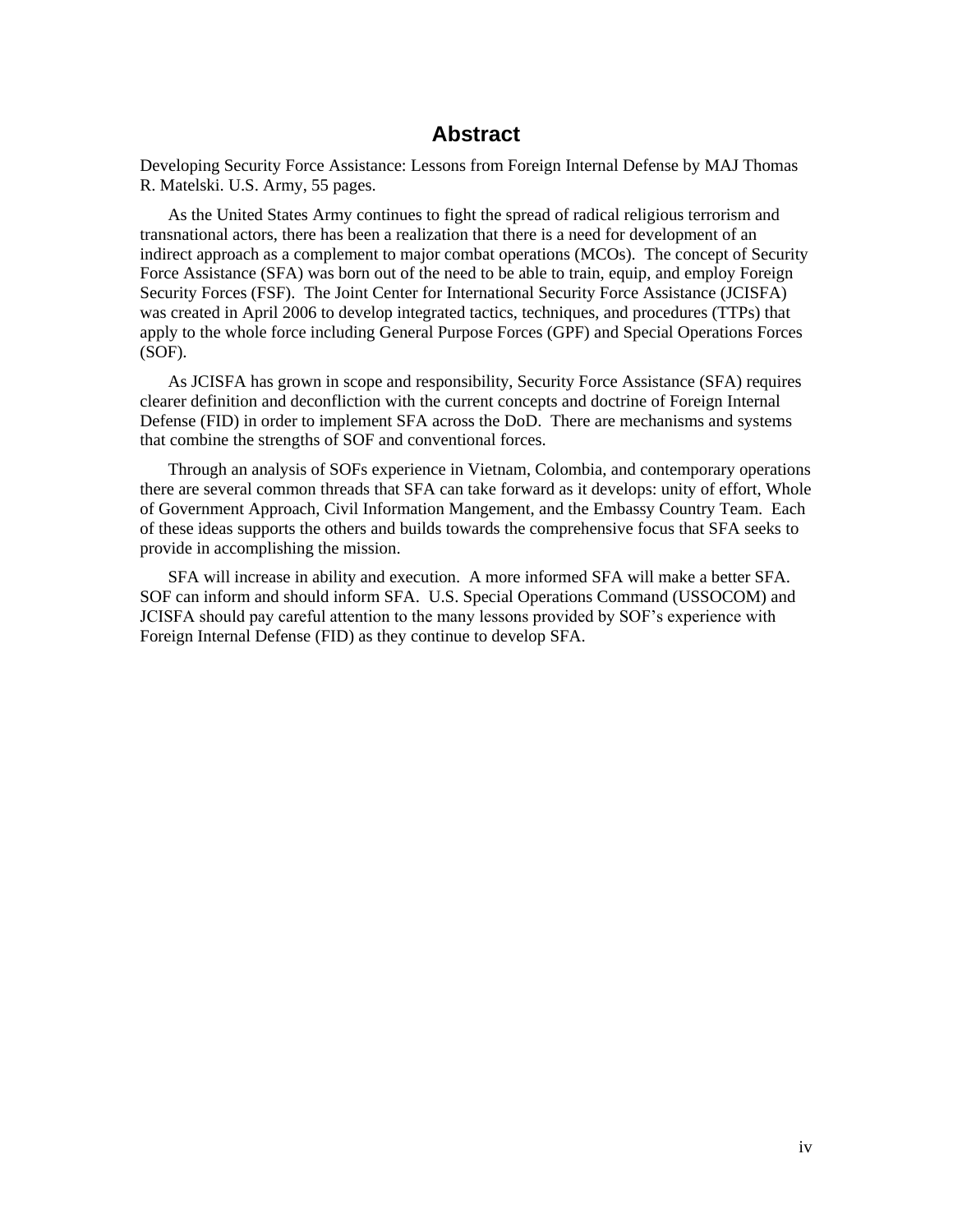# **TABLE OF CONTENTS**

| III. |  |
|------|--|
|      |  |
|      |  |
|      |  |
|      |  |
| VI.  |  |
|      |  |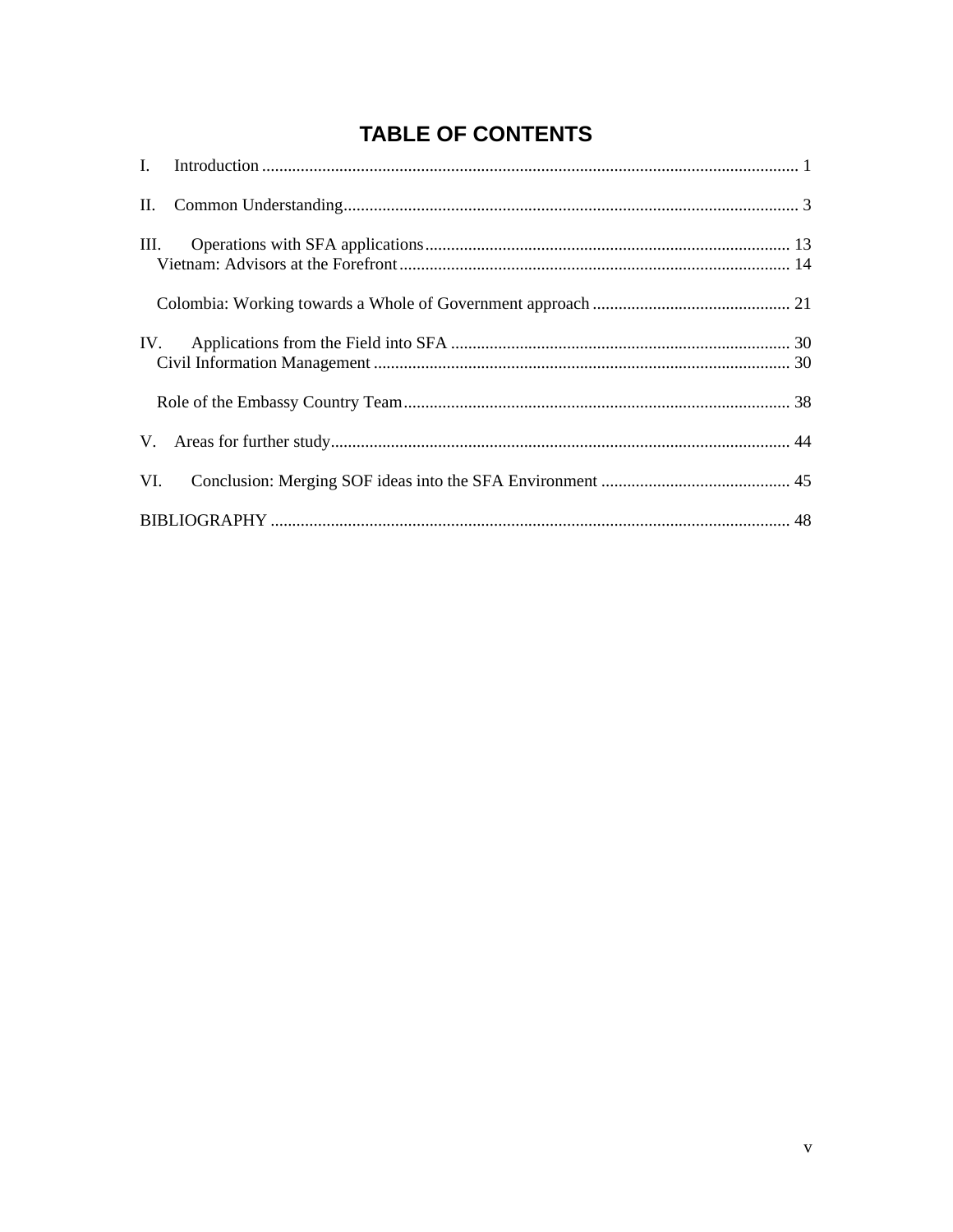## **I. Introduction**

Arguably, the most important military component of the struggle against violent extremists is not the fighting we do ourselves, but how well we help prepare our partners to defend and govern themselves.

-Secretary Of Defense Robert Gates, 10 October 2007

As the United States Army continues to fight against the spread of radical religious terrorism and transnational actors, there has been a realization that there is a need for development of an indirect approach as a compliment to major combat operations (MCOs). In dialogue with the senior leadership of the Department of Defense, Army Chief of Staff George W. Casey Jr. stated that the Army needs to "expand its portfolio of capabilities" in order to develop a robust ability to conduct full spectrum operations.<sup>1</sup> The ability to conduct full spectrum operations calls for organizations that are capable of employing integrated tactics, techniques, and procedures (TTPs) that apply to the whole force for both conventional and special operations. The Joint Center for International Security Force Assistance (JCISFA) was created in April 2006 for the purpose of carrying out such a task.

A misconception, both the Army and Joint communities use Foreign Internal Defense (FID) and Security Force Assistance (SFA) interchangeably. SFA is a new concept within the Department of Defense (DoD), but is an application of several older doctrinal concepts such as those of Security Assistance, Foreign Internal Defense, and Nation Assistance, among others. Separate organizations with unique specialties carried out each of these missions resulting in a lack of information sharing. However, there are practices that may help build upon success in future operations. As JCISFA has grown in scope and responsibility, SFA requires clearer

<sup>&</sup>lt;sup>1</sup> Secretary of the Army, *Army Posture Statement 2008* (Washington: U.S. Government Printing Office, 26 February 2008), 5-11.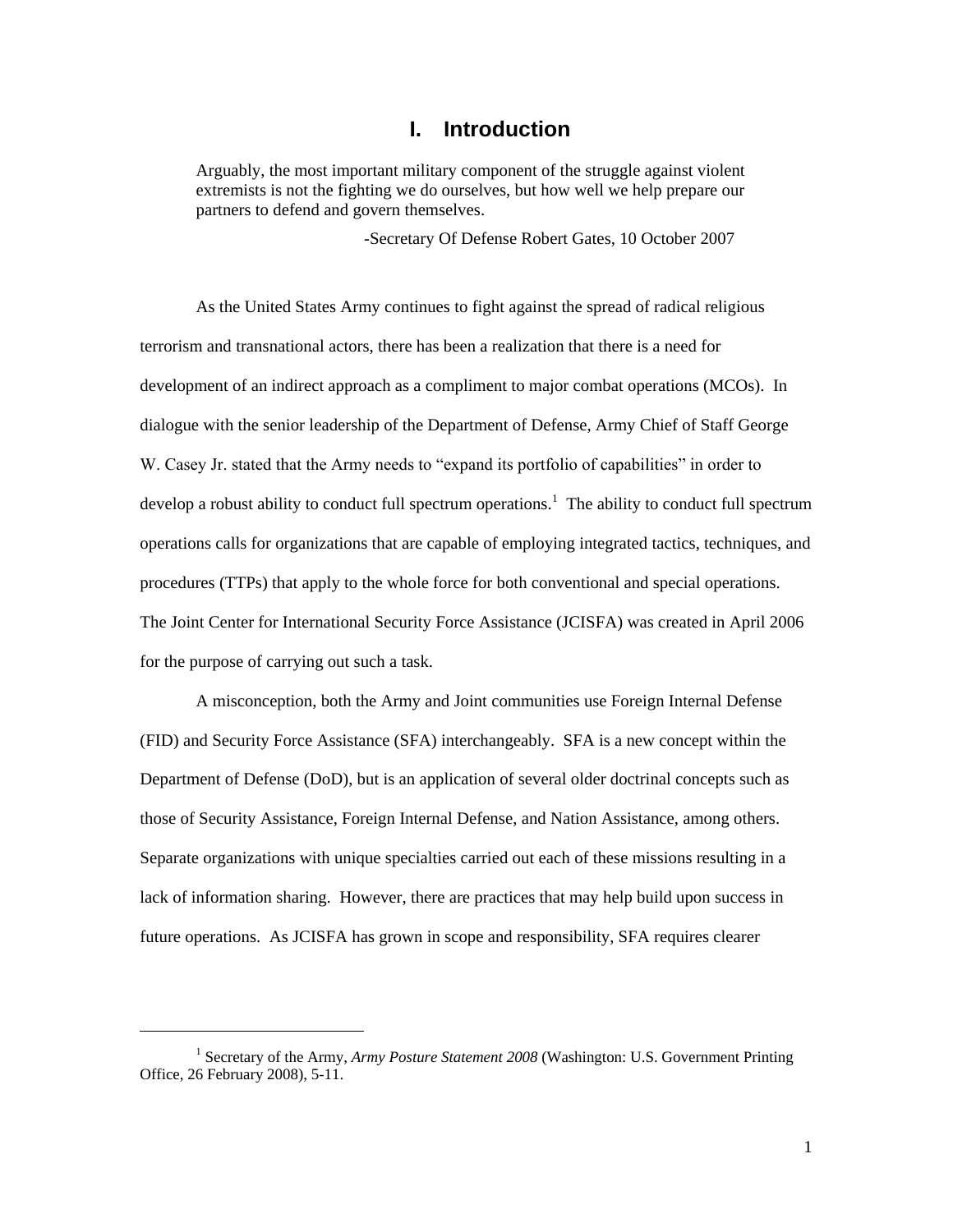definition and deconfliction with the current concepts and doctrine of FID in order to implement SFA across the DoD.

Historically, both conventional Army and select Special Operations Forces (SOF) (primarily Army Special Forces, the Air Force's  $6<sup>th</sup>$  Special Operations Squadron, and Navy SEALs, supported by Army Civil Affairs and Psychological Operations) have conducted FID missions.<sup>2</sup> In the contemporary operating environment (COE), there is an increasing role of the conventional Army conducting FID missions under the expanding concept of SFA. From the beginning of the Cold War to the start of the War On Terror, SOF or SOF augmented with conventional Army forces generally conducted FID missions. Since the War on Terror, there has been a significant shift in the portion of conventional Army employed in FID and SFA execution. The SOF contribution to the SFA effort is currently in development and requires examination. Realizing that conventional Army forces will continue to conduct Security Force Assistance (SFA), what mechanisms and systems used by Special Operations Forces (SOF) can be applied to the execution of SFA?

This monograph will show SOF employs procedures, lessons learned, and systems that will assist the Army in providing a clearer concept of SFA. Through an analysis of SOFs experience in Vietnam, Colombia, and contemporary operations there are several common threads that SFA can take forward as it develops: unity of effort (lesson learned), Whole of Government Approach (procedure), Civil Information Management (system), and the Embassy Country Team (lesson learned and procedure). A refined concept of SFA will improve capabilities, eliminate redundant execution, and have possible implications on Doctrine,

<sup>2</sup> Jeffrey James, *Understanding Contemporary Foreign Internal Defense and Military Advisement: Not Just a Semantic Exercise* (Fort Leavenworth, Kansas: School for Advanced Military Studies, AY 2008), 10-15. Prior to the creation of Special Forces in 1952, all missions were conducted by Army conventional forces and the United States Marine Corps (USMC). FID did not become a core SOF mission until the advent of the 1986 Goldwater-Nichols Act. As a result, SOF is the only force in DoD that retains FID as a core mission.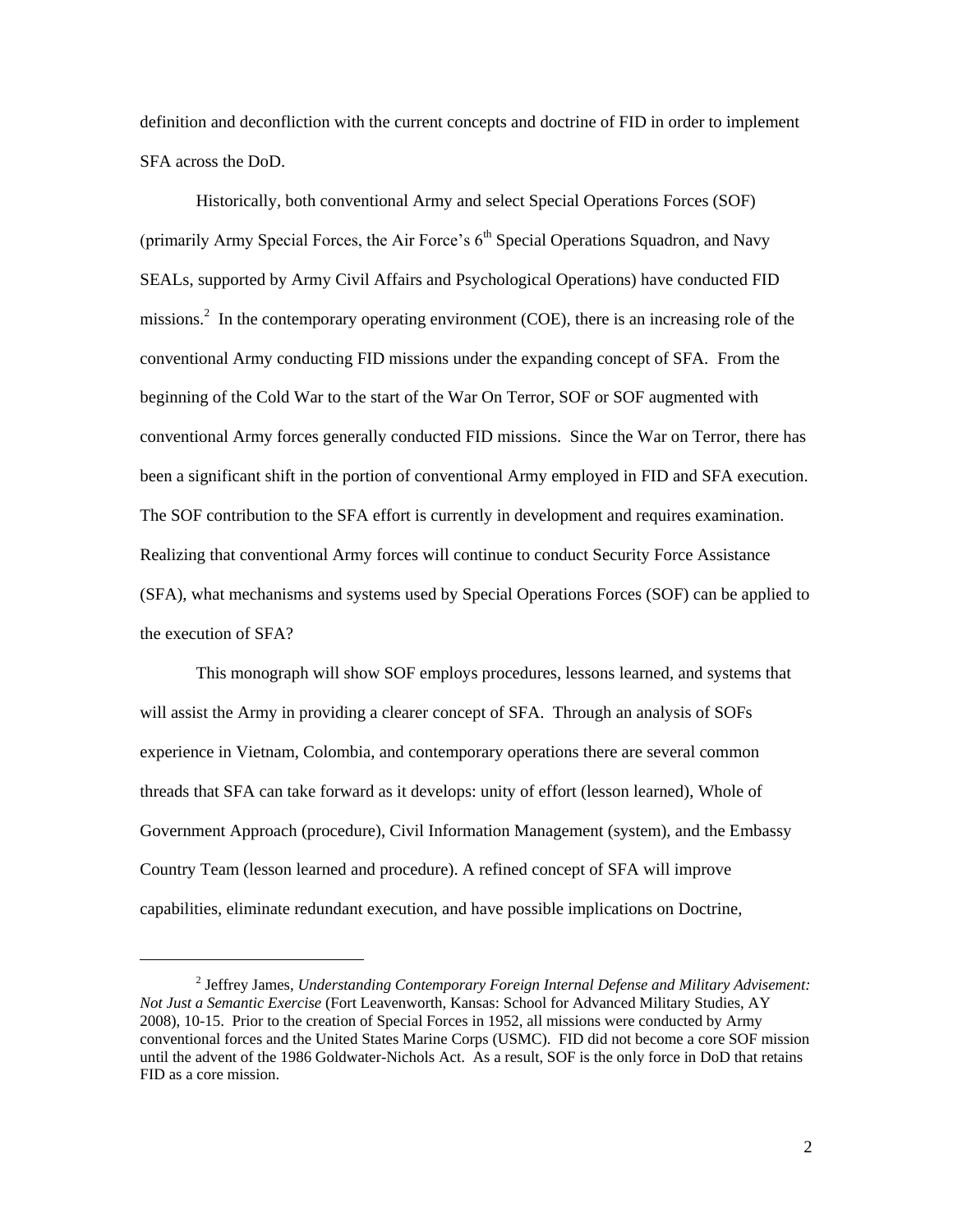Organization, Training, Leader development, Material, Personnel, and Facilities (DOTLMPF) for the Army and more broadly DoD. In addressing mechanisms and systems, this monograph will discuss four areas of emphasis: a common groundwork in defining key concepts and clarification of misconceptions with regard to SFA and FID; an overview of key FID missions that have application to the development of SFA; key aspects, Tactics, Techniques, and Procedures (TTPs), and systems utilized by SOF in the execution of missions; and finally, recommendations of applications for the further development of SFA and identification of a way forward for the future integration of systems. The result will be a better understanding of how SOF methods can be integrated into the SFA environment.

## **II. Common Understanding**

Security Force Assistance and Foreign Internal Defense are two different concepts that are similar in nature. The terms are commonly misunderstood and wrongly considered synonymous. In reality, the two concepts are different in their development and in application but similar in execution. Understanding these critical differences will contribute to planning, development, and execution through the integration of systems and ideas.

#### **A. Foreign Internal Defense**

 $\overline{\phantom{a}}$ 

Although Foreign Internal Defense (FID) was not officially captured in doctrine until 1976, the concepts of FID were encompassed in the Special Operations doctrine of Unconventional Warfare from 1952-1976.<sup>3</sup> Currently, JP 1-02 defines FID as "programs taken

 $3$  Foreign Internal Defense was doctrinally defined by the Air Force in 1976 with the publication of Air Force Doctrine Directive 2-3.1 entitled *Foreign Internal Defense*. Previous to 1976, FID was first identified by the Nixon administration as being a core capability desired in foreign policy statements.

U.S. Department of the Army, *FM 31-21*, *Guerrilla Warfare* (Washington D.C.: U.S. Government Printing Office, May 1955), 2. Unconventional Warfare was defined as operations conducted in time of war behind enemy lines by predominately indigenous personnel responsible to friendly control or direction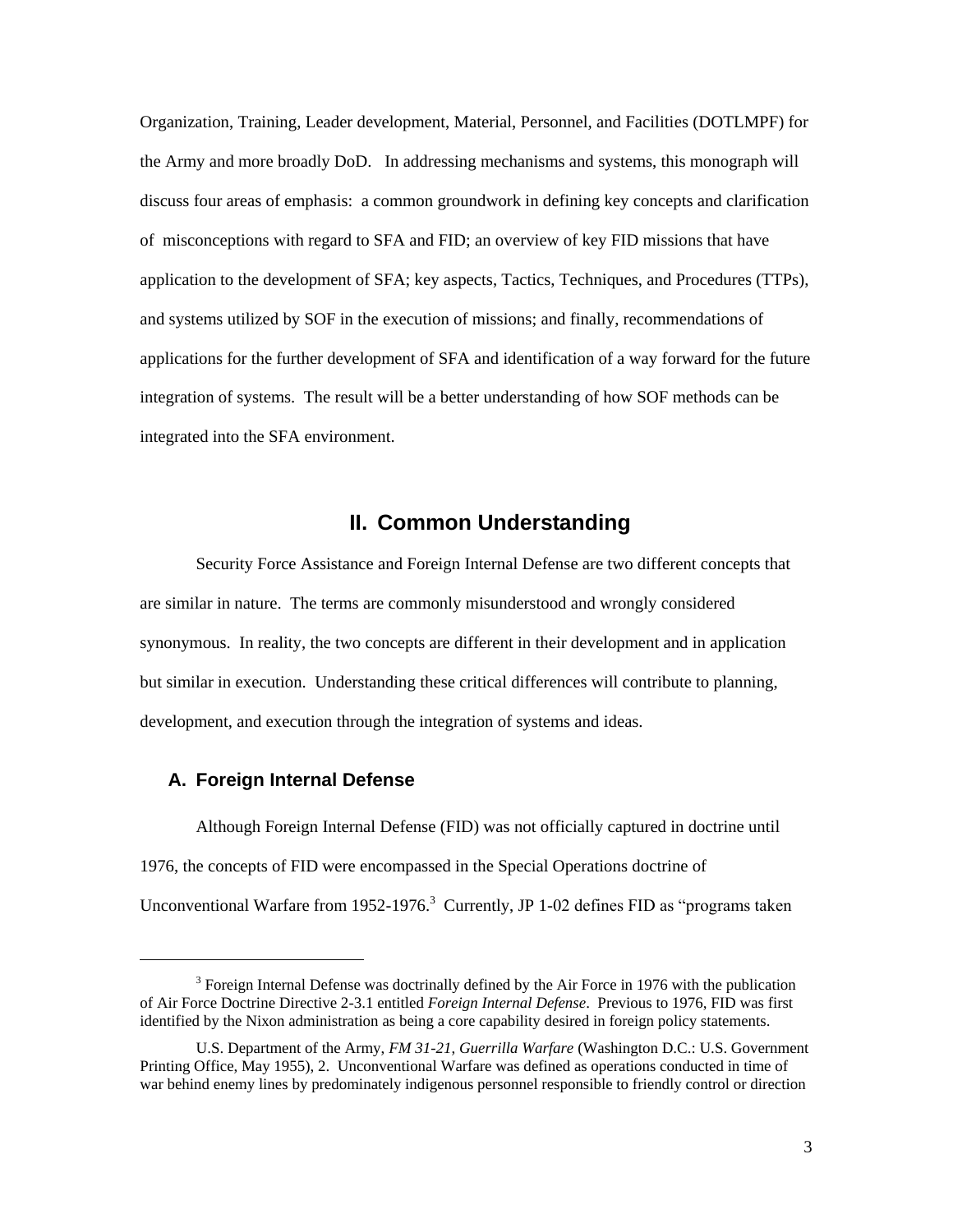by another government or other designated organization to free and protect its society from subversion, lawlessness, and insurgency.<sup> $n^4$ </sup> FID by its definition focuses internally in the protection of a host country"s society. FID is a legislated and funded government activity that requires DoD oversight and Congressional budget management.<sup>5</sup>

In the full spectrum of operations, FID falls into the Irregular Warfare (IW) concept.<sup>6</sup> The recently published *Irregular Warfare Joint Operating Concept* emphasizes that "IW operations focus on the control and influence of populations, not on the control of an adversary"s forces or territory" and differs from conventional warfare as highlighted by a comparison in the DoD publication on IW below:  $<sup>7</sup>$ </sup>



Contrasting Conventional & Irregular Warfare

in furtherance of military and political objectives. Although defined by being behind enemy lines, the concept loosely incorporated the advising and training of indigenous forces to combat insurgents within a given territory and was further refined in 1962 to include counterinsurgency operations.

4 Chairman of the Joint Chiefs of Staff, *Joint Publication 1-02*, *DOD Dictionary of Military and Associated Terms* (Washington D.C.: U.S. Government Printing Office, 2007), 214.

<sup>5</sup> *FM 3-05.202, Special Forces Internal Defense* states that FID is a legislatively directed activity under the 1986 Goldwater-Nichols Department of Defense Reorganization Act.

6 Office of Secretary of Defense, *Irregular Warfare Joint Operating Concept* (Washington D.C.: U.S. Government Printing Office, 2007), 15.

 $<sup>7</sup>$  Ibid., 8, (Figure 1), 9.</sup>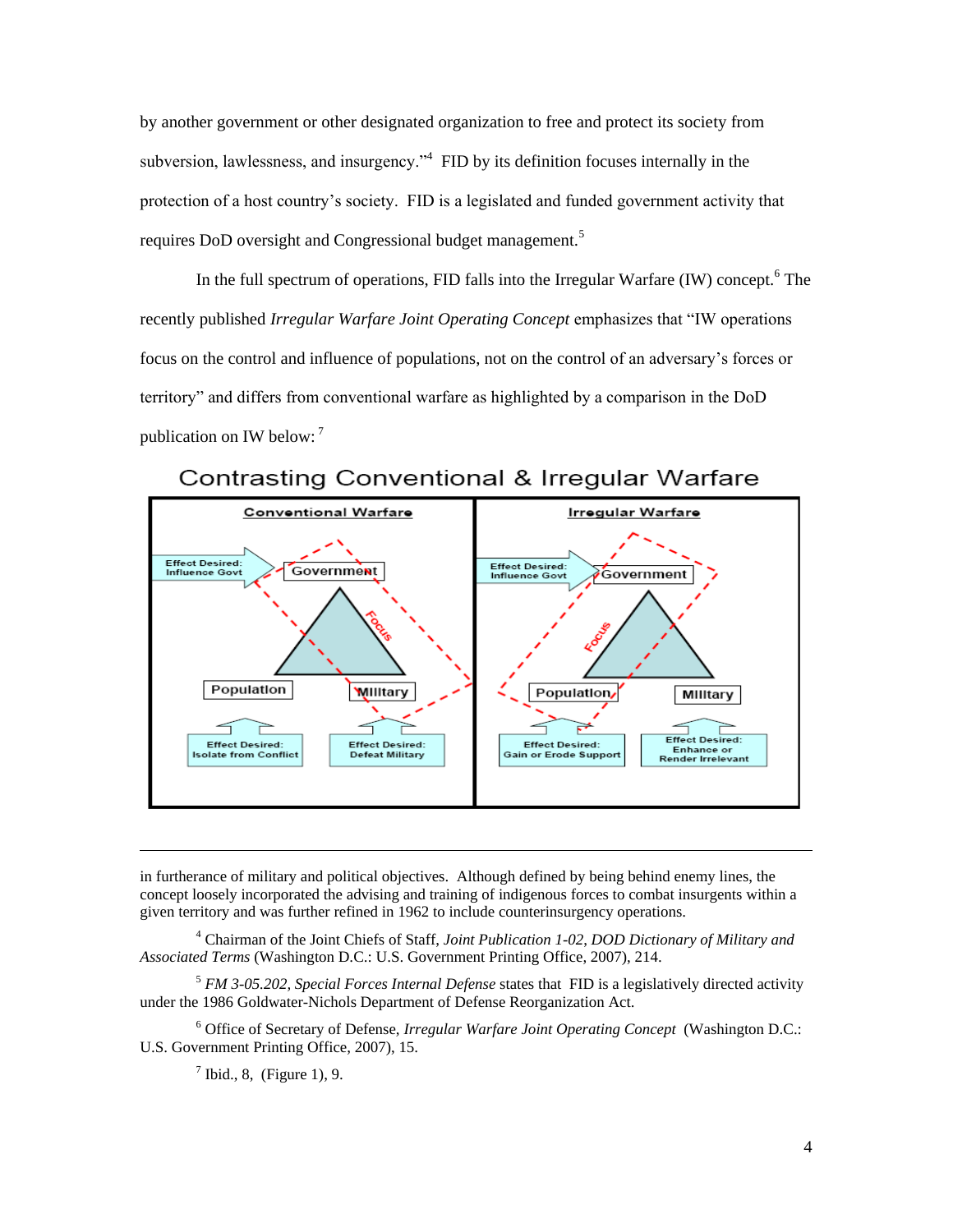FID is one of the SOF core mission tasks. $8$  Generally, SOF elements conduct FID, particularly Army Special Forces, the Air Forces  $6<sup>th</sup>$  Special Operations Squadron, and Navy SEALs with the support of Army Civil Affairs and Psychological Operations. The unique skillset of regional orientation, language training, and seniority of the personnel involved have made these soldiers the force of choice by DoD in the execution of FID. However, SOF does not always conduct FID, and sometimes both conventional forces and SOF contest the apportionment of missions.<sup>9</sup> Conventional forces, now referred to as General Purpose Forces (GPF), previously conducted FID missions with or without the support of SOF. Currently SOF is engaged in the execution of FID in both combat and peacetime environments in over 40 countries, excluding Iraq and Afghanistan.<sup>10</sup> These FID missions follow the principles found in FM 3-05.202:

All U.S. agencies involved in FID must coordinate with one another to ensure that they are working toward a common objective and deriving optimum benefit from the limited resources applied to the effort. The U.S. military seeks to enhance the Host Nation (HN) military and paramilitary forces" overall capability to perform their Internal Defense and Development (IDAD) mission. An evaluation of the request and the demonstrated resolve of the HN government will determine the specific form and substance of U.S. assistance, as directed by the President. Specially trained, selected, and jointly staffed U.S. military survey teams, including intelligence personnel, may be made available. U.S. military units used in FID roles should be tailored to meet the conditions within the HN. U.S. military support to FID should focus on assisting HNs in anticipating, precluding, and countering threats or potential threats.<sup>11</sup>

<sup>&</sup>lt;sup>8</sup> There are 9 SOF core missions (JP 3-05): FID, Special Reconnaissance, Direct Action, Counterterrorism, Unconventional warfare, Civil Affairs Operations , Psychological Operations, Counterproliferation, and Information Operations.

<sup>&</sup>lt;sup>9</sup> John Mulbury, "ARSOF, General Purpose Forces and FID: Who does what, when and where?" *Special Warfare*, (January-December 2008): 16-21. In the article LTC Mulbury argues that SOF is better suited and should be augmented by GPF periodically.

 $10$  United States Special Operations Command daily information briefing (information utilized is unclassified, but portions of the brief are classified).

<sup>11</sup> U.S. Department of the Army, *FM 3-05.202*, *Special Forces Foreign Internal Defense Operations* (Washington, D.C.: Government Printing Office, 2007), 2-1.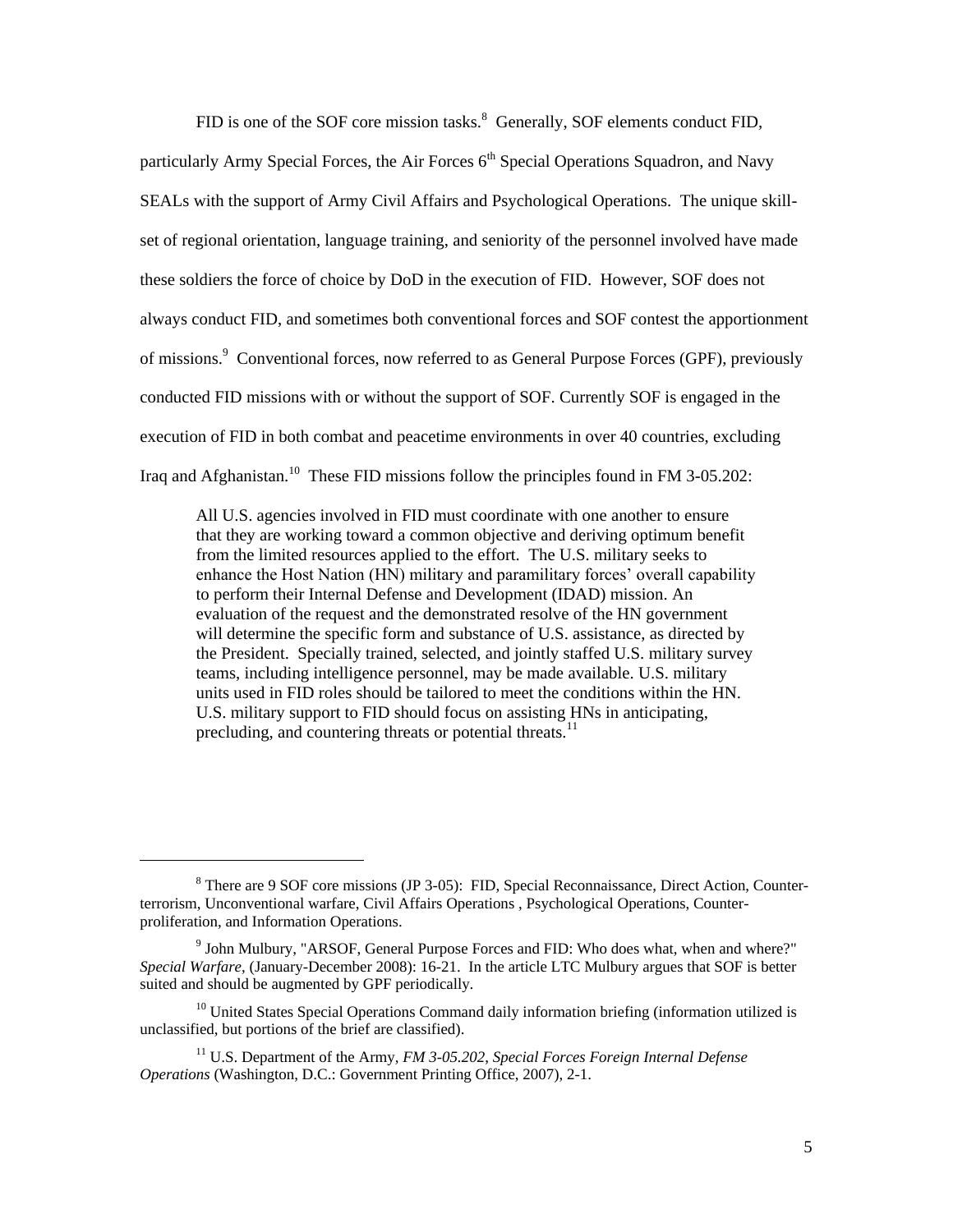The U.S. military conducts FID missions usually in support of a Host Nation"s strategy known as Internal Defense and Development  $(IDAD).<sup>12</sup>$  The U.S. Embassy Country Team develops these measures to promote economic growth and provide security in conjunction with the HN government. Ambassadors review their Host Nation"s respective IDAD plans (also known as Mission Performance Plans [MPP] and Country Action Plans [CAP]) at a minimum annually and the Country Team coordinates support with DoD. Interagency partners often conduct coordination in the form of FID working groups allowing for a synchronized whole of government approach to missions. The figure below highlights the detailed coordination required: $13$ 



Figure II-1. Foreign Internal Defense Coordination

 $12$  JP 1-02 defines Internal Defense and Development (IDAD) as The full range of measures taken by a nation to promote its growth and to protect itself from subversion, lawlessness, and insurgency. It focuses on building viable institutions (political, economic, social, and military) that respond to the needs of society.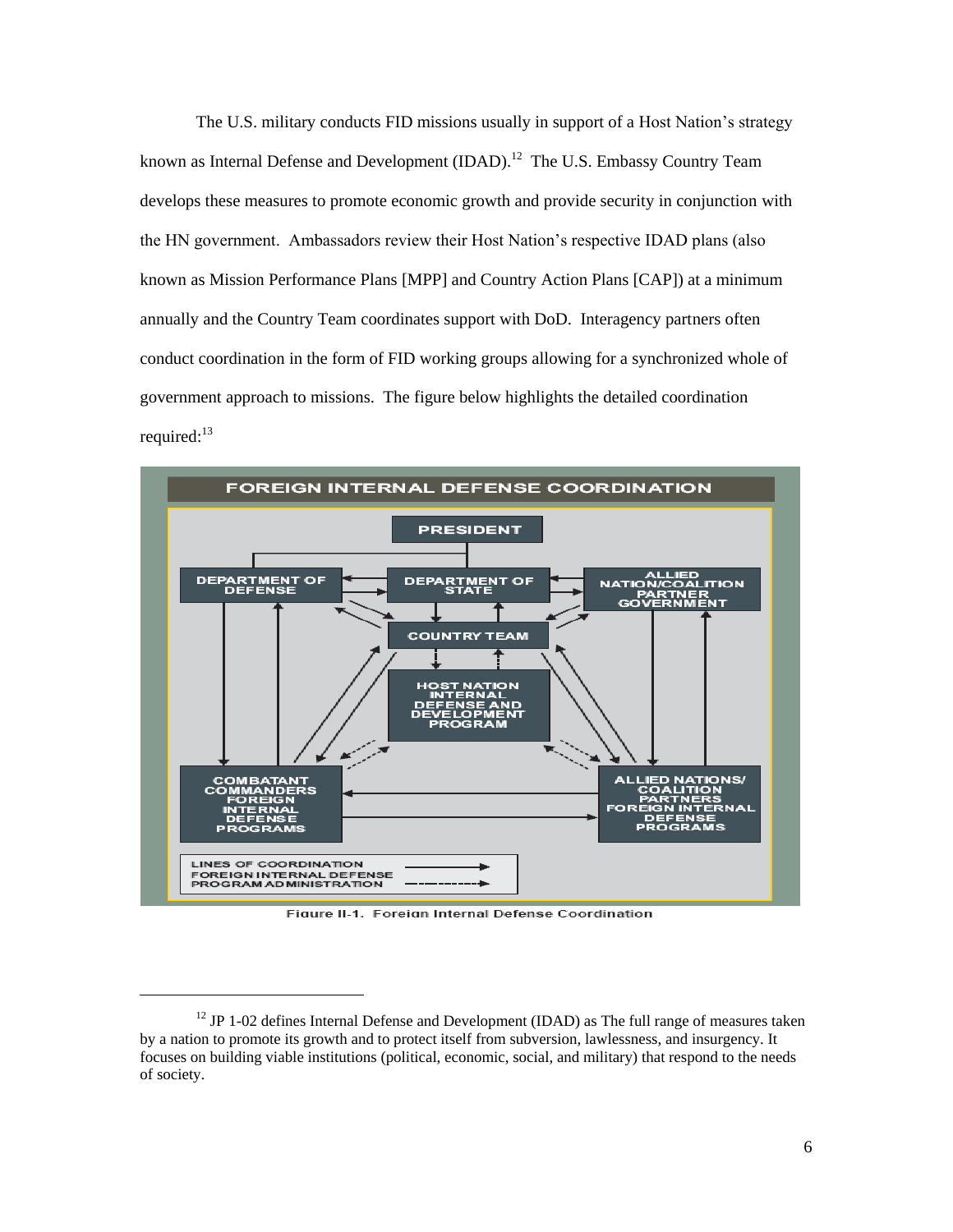The Embassy Country Team validates each FID mission it desires and determines manning requirements during the development of a yearly Theater Security Cooperation Plan (TSCP) in conjunction with the Geographic Combatant Commanders  $(GCCs)$ .<sup>14</sup> Additionally, the GCCs brief each TSCP and gains approval by the Office of the Secretary of Defense (OSD) prior to the allocation of funds for the year. As the War on Terror developed into the Long War, the Department of Defense needed a broader concept for the training, equipping, and employment of security forces. This need led to the development of Security Force Assistance.

## **B. Security Force Assistance**

 $\overline{\phantom{a}}$ 

On 4 April 2006, then Secretary of Defense Donald Rumsfeld signed the charter

document for establishment of the Joint Center for International Security Force Assistance. This

document established JCISFA with the stated mission:

The JCISFA captures and organizes security force assistance lessons from contemporary operations in order to advise combatant commands and Military Departments on appropriate doctrine, practices, and proven tactics, techniques and procedures (TTPs) to prepare for and conduct security force assistance missions efficiently.<sup>15</sup>

The document did not however explain exactly what SFA is or what it is supposed to do.

The current Joint Publication 1-02, Department of Defense Dictionary of Military and

Associated Terms, dated 17 October 2007, does not contain the definition of SFA. The manual

 Under the Global Employment of the Force (GEF) concept recently implemented by the Office of the Secretary of Defense, TSCP has been incorporated into the Theater Cooperation Plan (TCP).

<sup>15</sup> Office of the Secretary of Defense, "Joint Center for International Security Force Assistance Charter" dated 4 April 2006.

<sup>13</sup> Chairman of the Joint Chiefs of Staff, *Joint Publication 3-07.1, Joint Tactics, Techniques, and Procedures for Foreign Internal Defense (FID)* (Washington: U.S. Government Printing Office, 30 April 2004), Figure II-1.

 $14$  JP 1-02 describes TSCP in terms of security cooperation planning . This is defined as planning of all Department of Defense interactions with foreign defense establishments to build defense relationships that promote specific U.S. security interests, develop allied and friendly military capabilities for selfdefense and multinational operations, and provide U.S. forces with peacetime and contingency access to a host nation.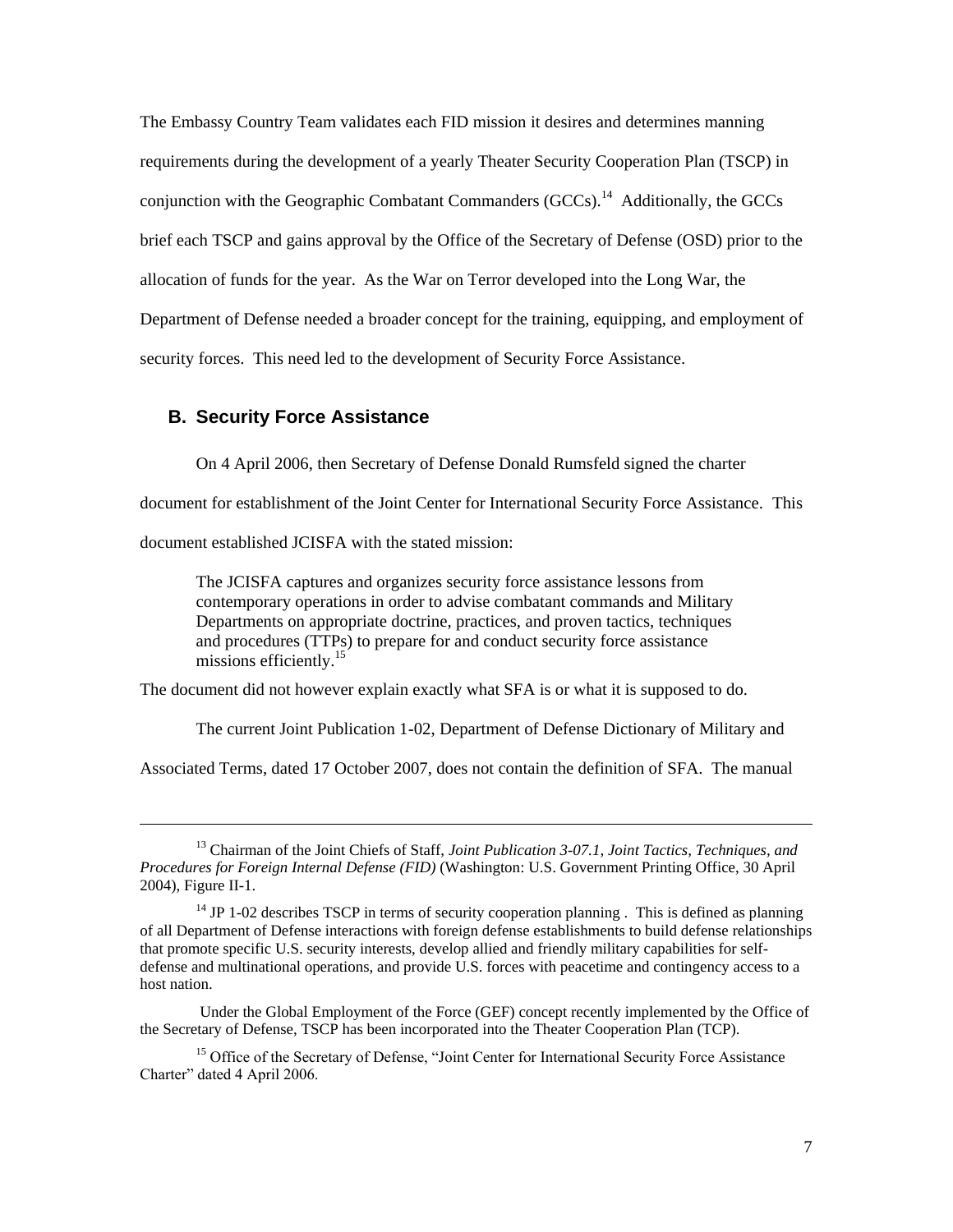provides excellent definitions for security assistance and several associated terms that are all aspects of SFA.<sup>16</sup> What, then, is the doctrinal basis of SFA? JCISFA defines SFA as "unified action to generate, employ, sustain and assist local, host nation, or regional security forces in support of legitimate authority."<sup>17</sup> The nature of the mission implies the role of advisors in the execution of SFA. In the current Operating Environment (OE) and especially the CENTCOM Area of Operations (AOR), the execution of SFA is identified with the implementation of Military Transition Teams (MiTT) in both Iraq and Afghanistan. As the Department of Defense looks toward the future, the execution of SFA will have an increasing role and needs further development. Secretary of Defense Robert Gates and Secretary of State Condoleezza Rice provided emphasis as they testified before the House Armed Services Committee about the importance of one aspect of SFA, Global Train and Equip operations.<sup>18</sup> To that end, JCISFA conducted a symposium in January 2008, and continues to conduct advisor working groups periodically with the most recent having been conducted 4-8 April 2008.

The concept of SFA planning and execution is important to understand in the construct of full spectrum operations. SFA occurs across the full spectrum of operations and is not specific to any one area such as Irregular Warfare. The figure below describes the 5-phase process of SFA regardless of the spectrum of operations.<sup>19</sup>

 $\overline{\phantom{a}}$ 

<sup>&</sup>lt;sup>16</sup> JP 1-02 provides definitions for Security Assistance, Foreign Military Sales, Foreign Internal Defense and a number of other missions encompassed by SFA.

<sup>17</sup> Joint Center for International Security Force Assistance, *Security Force Assistance Planner's Guide* (Fort Leavenworth, KS: JCISFA, 2008), 2.

<sup>&</sup>lt;sup>18</sup> Secretary of State Condoleezza Rice and Secretary of Defense Robert Gates, "Building" Partnership Capacity and Development of the Interagency Process." April 15, 2008, <http://www.state.gov/secretary/rm/2008/04/103589.htm>and <http://www.defenselink.mil/speeches/speech.aspx?speechid=1226>{accessed August 8, 2008}.

<sup>19</sup> JCISFA, *Security Force Assistance Planner's Guide*, (Figure 1-9),12.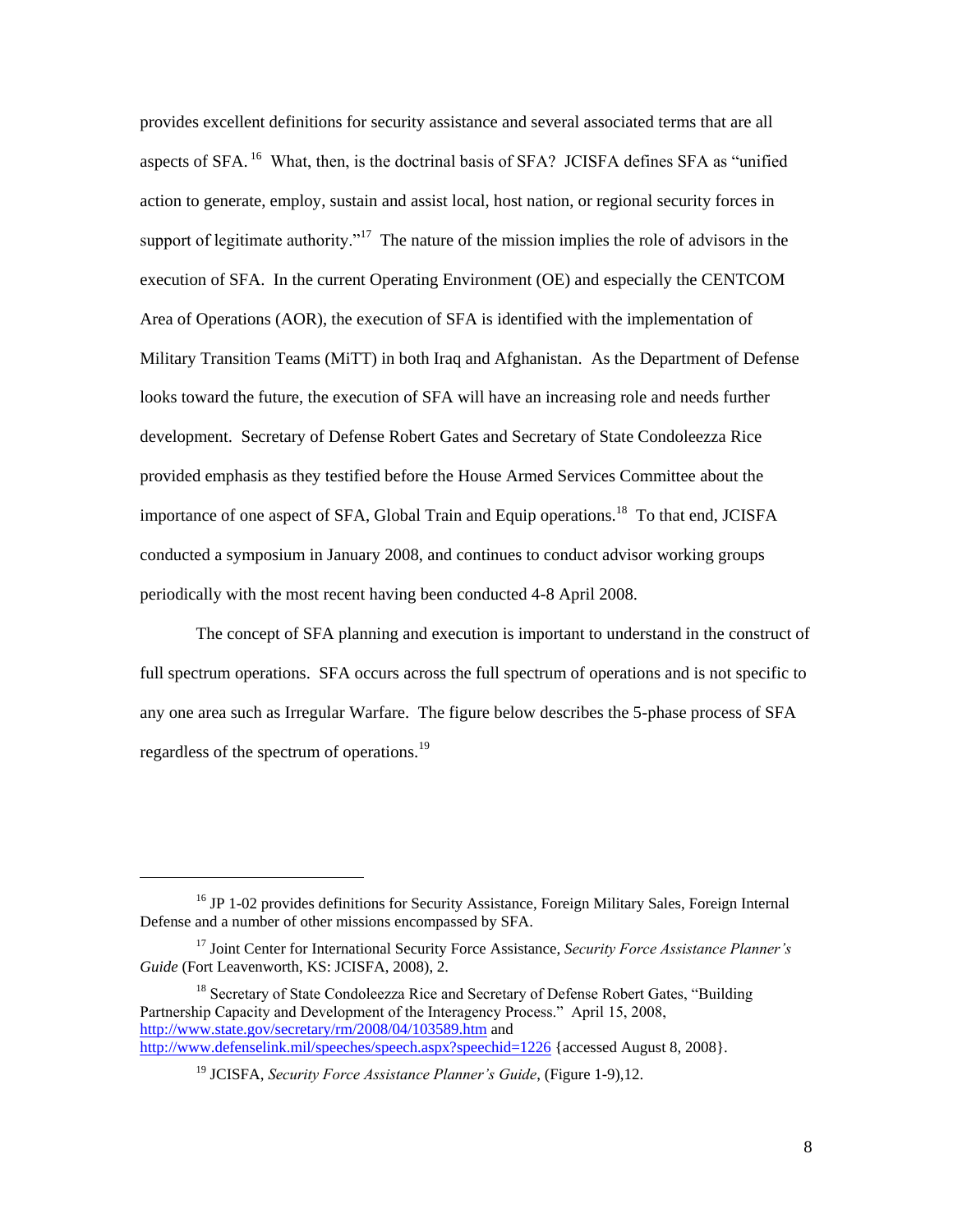

SFA incorporates key aspects of operations previously part of Nation Assistance programs such as Security Assistance and Security Cooperation.<sup>20</sup> The role of the advisor is critical in the execution of SFA. The advisor is the primary interface on the ground between the U.S. military forces and the foreign nation security forces, government, and U.S. government representatives in a country. SFA incorporates 9 key tasks:

 Force generation; Advise the FSF as a part of FID; Assist employment of FSF in support of campaigns and major operations; Advise the FSF faced with an external threat;

 $\overline{\phantom{a}}$ 

 $20$  JP 1-02 defines Security Assistance as a group of programs authorized by the Foreign Assistance Act of 1961, as amended, and the Arms Export Control Act of 1976, as amended, or other related statutes by which the United States provides defense articles, military training, and other defense related services by grant, loan, credit, or cash sales in furtherance of national policies and objectives.

JP 1-02 defines Security Cooperation as all Department of Defense interactions with foreign defense establishments to build defense relationships that promote specific U.S. security interests, develop allied and friendly military capabilities for self-defense and multinational operations, and provide U.S. forces with peacetime and contingency access to a host nation.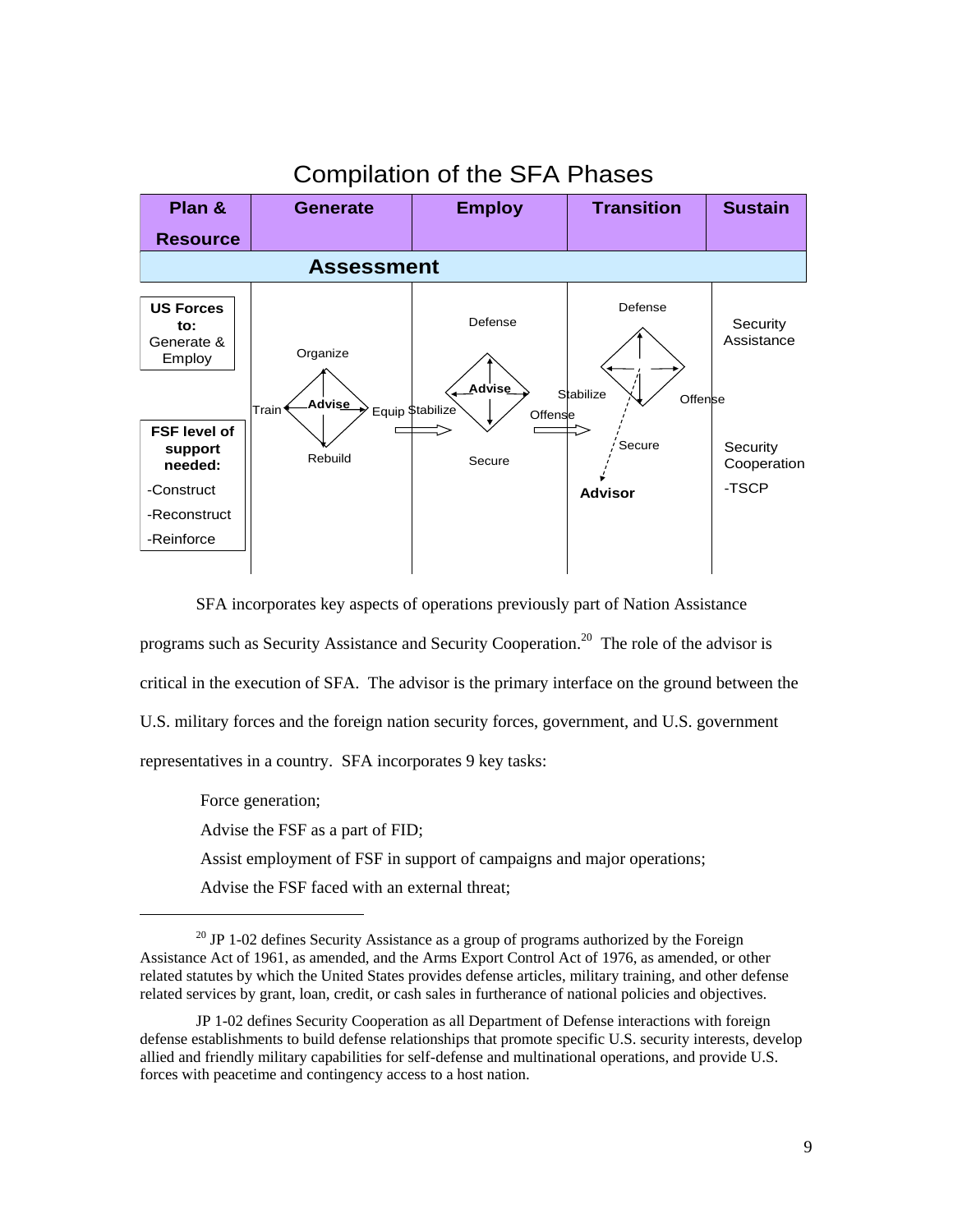Provide traditional Security Assistance; Develop Title X capabilities of the FSF; Develop legislative and legal authorities of partner nations; Integrate FSF into the broader interagency of the partner nation; Enhance professionalization of FSF as legitimate forces of a partner nation.<sup>21</sup>

The tasks are broad in concept allowing for maximum flexibility in supporting Foreign Security Forces (FSF).

The conduct of SFA is accomplished by multiple units and organizations across the whole of government in support of the FSF, the advisor, and objectives--tactical through strategic--expressed in the SFA plan. The SFA plan nests within the current construct of Joint operations expressed in Joint Pub 5-0.<sup>22</sup>

## **C. Are FID and SFA the same?**

To the untrained observer, FID and SFA appear to be the same. To others, FID is a tactical mission while SFA is considered operational or strategic. This is despite the fact that both FID and SFA focus at the national level in their scope of operations. How are the two different and how are they similar?

The most obvious difference is found in the nature of FID itself. As the name implies, FID focuses exclusively internal. Operations execute within an Irregular Warfare context focused on the Host Nation"s population. On the other hand, SFA incorporates both internal and external threats utilizing some aspects of FID and other aspects of Security Assistance defined by Joint Publication 1-02:

The group of programs authorized by the Foreign Assistance Act of 1961, as amended, and the Arms Export Control Act of 1976, as amended, or other related statutes by which the United States provides defense articles, military training,

<sup>21</sup> JCISFA, *Security Force Assistance Planner's Guide*, 15.

 $22$  JP 5-0 describes the planning of operations in a six phase construct (Phase 0-Shape, Phase I-Deter, Phase II-Seize the Initiative, Phase III-Dominate, Phase IV-Stabilize, Phase V-Enable Civil Authority).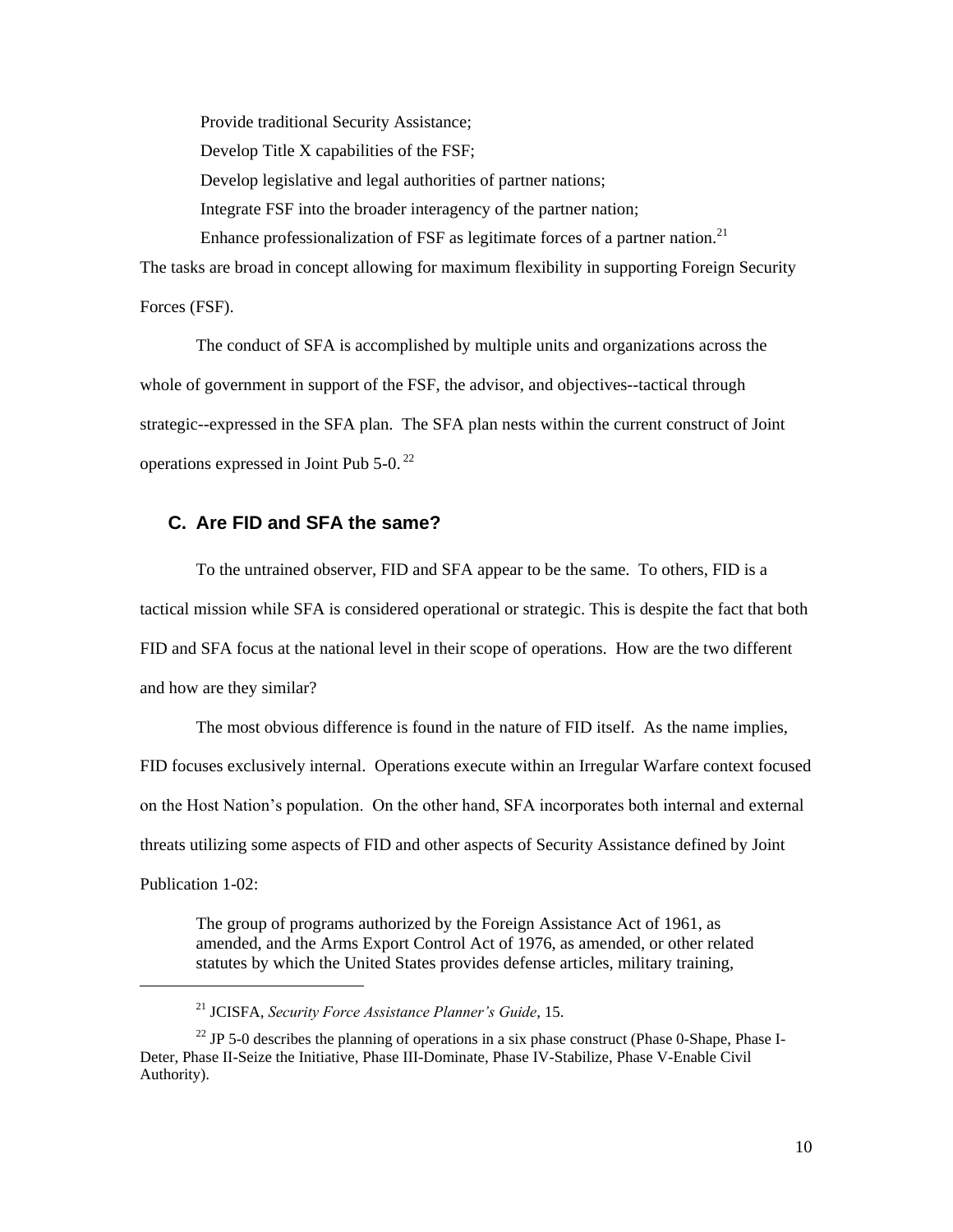and other defense related services by grant, loan, credit, or cash sales in furtherance of national policies and objectives.<sup>23</sup>

An illustrative example of where FID lies is found in the Irregular Warfare Joint Operating

concept:  $24$ 



\*\* USED BY OUR ADVERSARIES

SFA, depicted as the diagonally shaded area, would form the environment of the three overlapping areas of the Joint Operating Concepts depicted above, incorporating aspects of IW, Major Combat Operations (MCO), and Stability, Support, Transition, and Reconstruction

 $\overline{\phantom{a}}$ 

 $^{23}$  JP 1-02, 483.

<sup>24</sup>Office of Secretary of Defense, *Irregular Warfare Joint Operating Concept*, 15.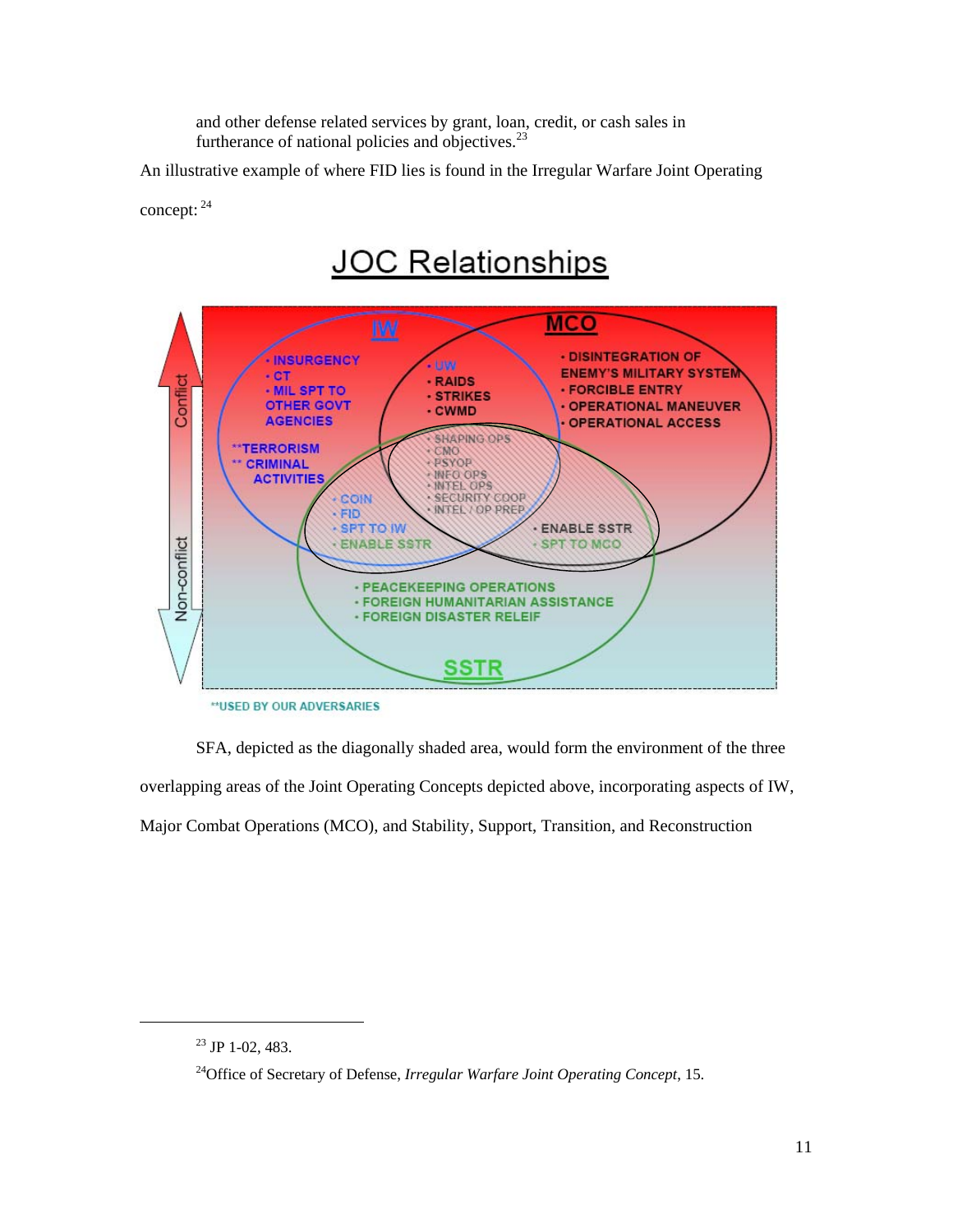$(SSTR).$ <sup>25</sup> Similar to FID, SFA focuses on the Host Nation's population, but additionally focuses on the development of security forces (police, border guards, and others) including the military.<sup>26</sup>

FID has been developed and executed for decades as a mission. FID has funding sources in multiple programs and opportunities for training based on SOF capabilities. DoD developed SFA as a recent concept in the past two years. The concept for the execution of SFA occurs in distinct phases nested within the Joint Planning construct. In contrast, Joint Publication 3-07.1, Joint Tactics, Techniques, and Procedures for Foreign Internal Defense describe FID as a program, mission, and an operation depending on the level of planning for execution.<sup>27</sup> The multiple functions of FID make it flexible, but also confusing.

FID and SFA share common practices between them. As the concepts for execution of SFA continue to develop, SFA should incorporate FID concepts. Cultural understanding is the paramount feature of both missions and is a major planning consideration. The SFA Planner's Guide describes the importance: "While security force assistance (SFA) is not always conducted in a threat environment, the inherent cultural, political, leadership and other complexities associated with any SFA mission still demand careful and deliberate attention from SFA planners."<sup>28</sup> Additionally, many of the SFA imperatives align very closely with SOF imperatives employed for well over 25 years. The U.S. Army Special Forces Command does describe in more detail the effects of each of the imperatives in its advisor's reference book.<sup>29</sup>

 $25$  The current family of Joint Operating Concepts (JOpC) include: Irregular Warfare, Major Combat Operations, Military Support to Shaping Operations, Stability, Support, Transition, and Reconstruction, Deterrence Operations, and Homeland Defense/Civil Support.

 $26$  Although the threat focus is broader in SFA than FID, the execution may or may not be more focused in SFA.

<sup>&</sup>lt;sup>27</sup> JP 3-07.1 describes FID as a mission in the first two chapters, in the subsequent chapters as a program planned jointly and on the interagency level, and finally in chapter five as an operation.

<sup>28</sup>JCISFA, *Security Force Assistance Planner's Guide*, 23.

<sup>29</sup> United States Army Special Forces Command, *Special Forces Advisor's Reference Book* (Fort Bragg, NC, Research Planning, Inc.:2001)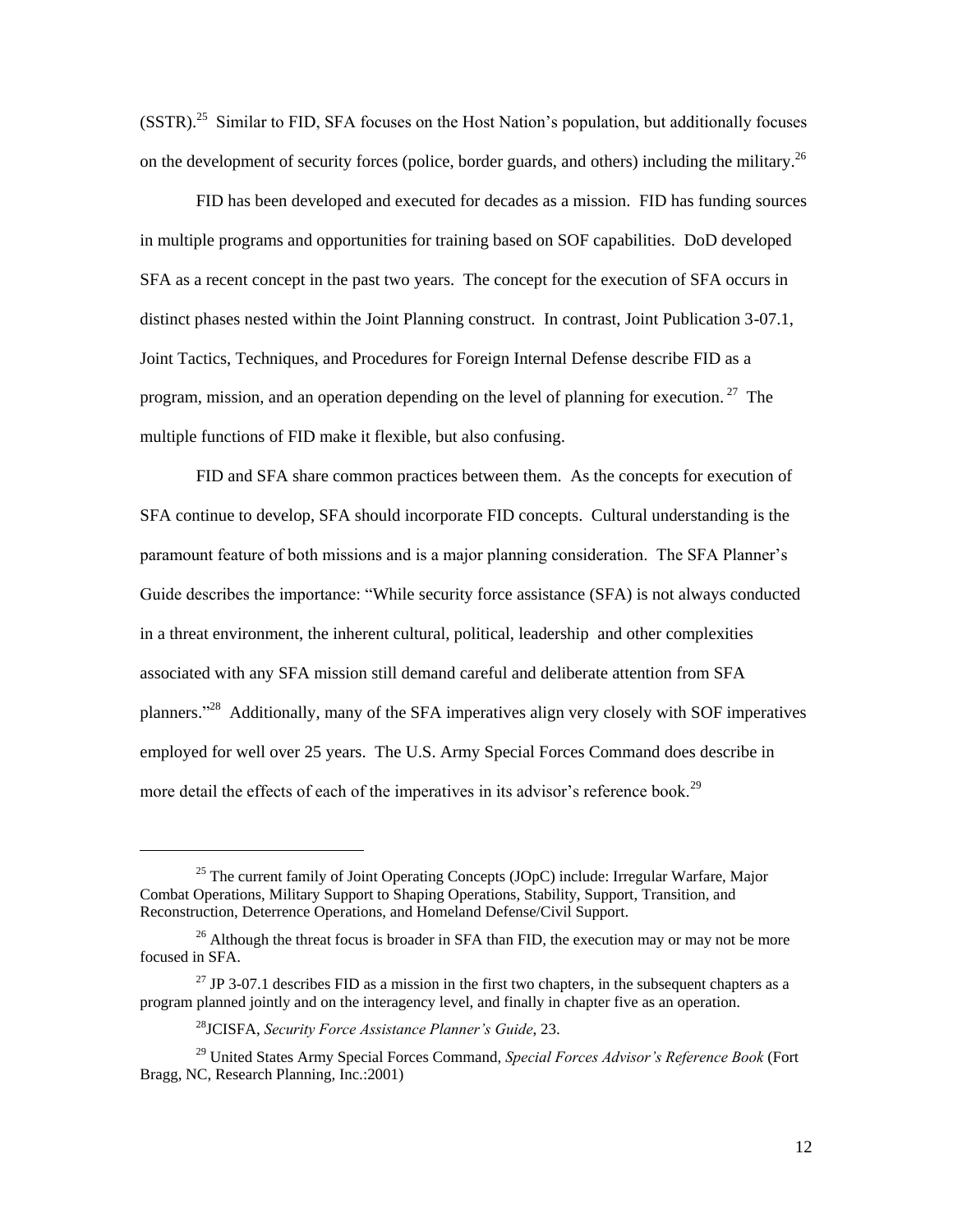Eventually, SFA will have similar capabilities and funding as current FID missions. United States Special Operations Command is assigned proponency for SFA will continue to develop SFA. JCISFA is the DoD" *Center of Excellence* for SFA. As SFA continues to grow, develop, and DoD implements SFA, the lessons of FID are pivotal.

## **III. Operations with SFA applications**

Although previous missions were not defined as SFA, it has a history going back to the founding of the United States with U.S. security forces being the focus of development. The earliest SFA efforts consisted of French, Prussian, and Polish officers training the nascent Continental Army during the American Revolution. Operations in El Salvador, Korea, Vietnam, and the current operations in Iraq and Afghanistan provide excellent examples of SFA despite the fact that it until now was not called as such. JCISFA was born out of the need to establish a unity of effort in the execution of SFA. Part of JCISFA"s mission is to "capture, analyze, and document security force assistance observations, insights, and lessons from contemporary operations."<sup>30</sup> Although JCISFA peered back into history to establish lessons learned for current and future operations, additional lessons from the SOF experience in conducting FID hold further merit in refining SFA. The examples below should not be taken as evidence that the SOF experience is always successful and should be the only focus of study. There are many historical examples such as the Philippines and U.S. Marine Corps experiences in small wars prior to the establishment of SOF in 1952 that hold merit. For each vignette, a brief historical overview analyzes specific aspects of the operation followed by potential lessons learned to carry forward into the practical applications to SFA later in the monograph.

 $\overline{\phantom{a}}$ 

<sup>&</sup>lt;sup>30</sup> Office of the Secretary of Defense, "Joint Center for International Security Force Assistance Charter" dated 4 April 2006.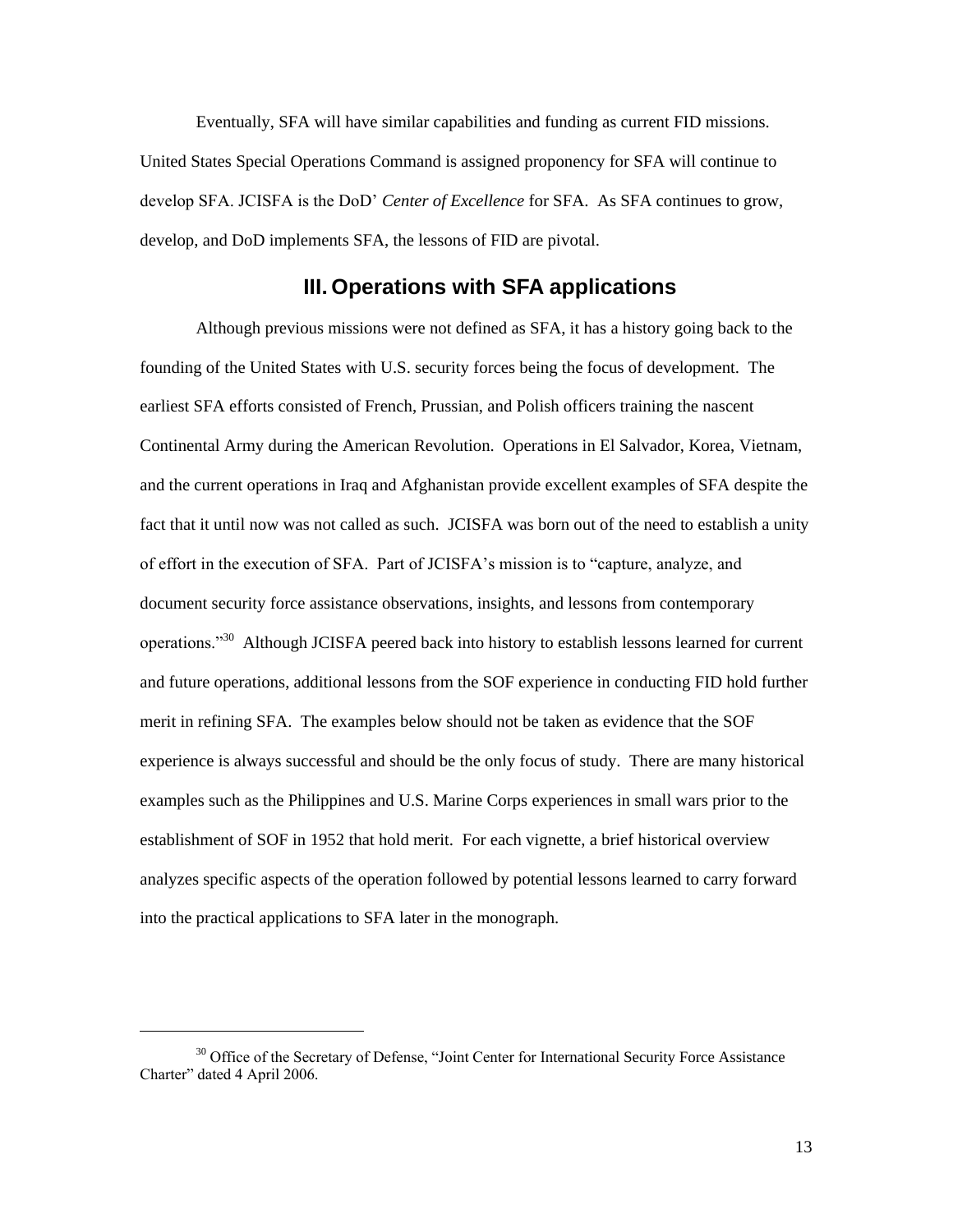## **A. Vietnam: Advisors at the Forefront**

Vietnam carries with it the connotations of failure. This view of the conflict often clouds the successes that took place in countering the Viet Cong insurgency during the  $1960$ 's.<sup>31</sup> Numerous books written about Vietnam highlight the chain of strategic failures that did not take advantage of tactical successes on the ground.<sup>32</sup> However, the same authors, such as Neil Sheehan and A.J. Langgruth agree that the advisory period enjoyed successes that may have changed the outcome of the conflict, but were hindered by a strategic failure to understand and convey the situation in Vietnam. The unity of effort that occurred during the advisory efforts in Vietnam, especially with regard to the implementation of the CORDS program, provides an example of a working framework that met with success. Additionally, the importance of cultural awareness in advising effortsand its impact on the advisor"s freedom of action is noteworthy.

## Advisor Efforts before Americanization and Vietnamization.

 $\overline{\phantom{a}}$ 

The advisor period of the Vietnam war is largely viewed in light of the many successful contributions of the conventional force, despite the strategic failure of the war.<sup>33</sup> Often overlooked are the contributions of the role played by Special Forces advisors. The newly established Special Forces undertook early efforts at advising. In the Center for Military

A.J. Langgruth, *Our Vietnam: The War 1954-1975* (New York: Simon and Schuster, 2000).

<sup>&</sup>lt;sup>31</sup> Robert M. Cassidy, "Back to the Street without Joy: Counterinsurgency Lessons from Vietnam and Other Small Wars," *Parameters*, (Summer 2004): 73-83. In his article, LTC Cassidy argues that the American military culture has been unable to learn the lessons of Vietnam due to clouding by the atmosphere of failure surrounding Vietnam.

<sup>&</sup>lt;sup>32</sup> H.R. McMaster, *Dereliction of Duty* (New York: Harper's, 1997).

Neil Sheehan, *A Bright Shining Lie: John Paul Vann and America in Vietnam* (New York: Random House, 1988).

Lewis Sorley, *A Better War: The Unexamined Victories and Final Tragedy of America's Last Years in Vietnam* (New York: Harcourt, Brace, and Company, 1999).

<sup>33</sup> A.J. Langgruth, *Our Vietnam: The War 1954-1975* (New York: Simon and Schuster, 2000), 30- 36, 49-64, 72-107.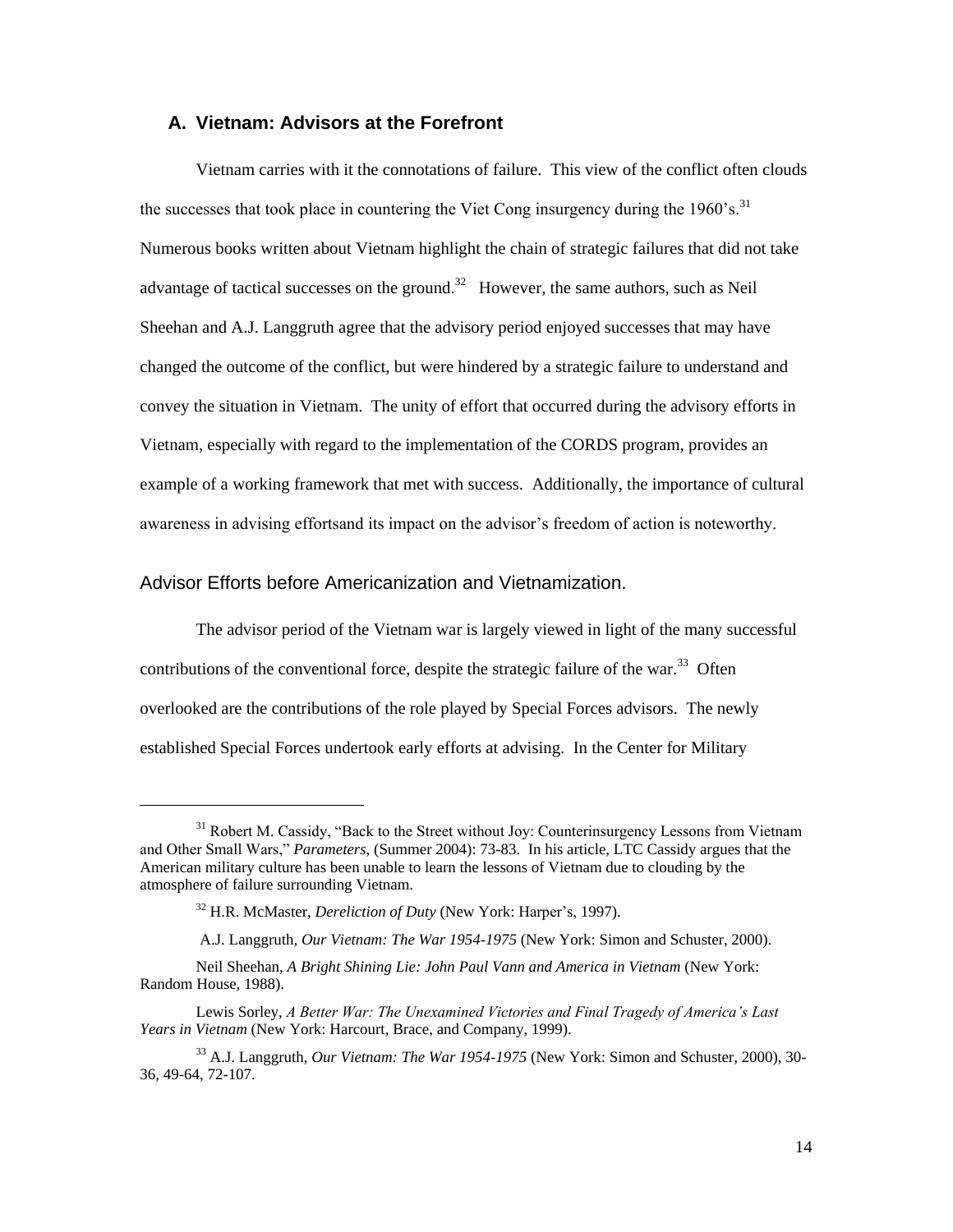History"s series on Vietnam, Jeffrey C. Clarke highlights the critical role of Special Forces, "With over ten years of experience by 1965, the American advisory effort in South Vietnam was well established."<sup>34</sup> This effort consisted of mostly Special Forces soldiers. A.J. Langgruth notes the beginning of the advisory effort in 1957, "the first unit (Special Forces) had sent men to train Vietnamese commandos at Nah Trang."<sup>35</sup> These personnel were able to work well because of their specialized training and cultural awareness. The United States Army Special Operations Command historian Robert W. Jones details, "Missions began as mobile training teams then expanded to six month temporary duty deployments (TDY) followed by one year deployments based upon individual replacements on Operational Detachment-Alphas (ODAs)."<sup>36</sup> Training and advising largely involved the Montagnard tribesmen of central Vietnam and the implementation of the Civilian Irregular Defense Groups (CIDG) program.<sup>37</sup> The hallmark of the Special Forces approach to advising was the importance of rapport and trust built on a common cultural understanding. A January 1965 article in the National Geographic highlighted the "bond of friendship" that existed between the Special Forces team and the 700 man Montagnard battalion.<sup>38</sup>

As the early efforts of advising made progress and had achieved some successes, Military Assistance Command- Vietnam (MAC-V) expanded the program bringing into Vietnam a robust advising capacity combining both Special Forces and conventional force soldiers from the Army,

<sup>34</sup> Jeffrey J. Clarke, *Advice and Support: The Final Years, 1965-1973* (Washington, D.C.: Government Printing Office, 1988), 49.

<sup>35</sup> Langgruth, *Our Vietnam*, 119.

<sup>&</sup>lt;sup>36</sup>Robert W. Jones, Jr., "A Team Effort: Special Forces in Vietnam June-December 1964," *Veritas*, (2007): 24.

 $37$  CIDG primarily trained and equipped the Vietnamese (primarily Montagnards) on counterinsurgency tactics focused on the Viet Cong in the local area. By the end of 1964, there were over 40 CIDG camps with numerous established along the Cambodian and Lao borders.

<sup>38</sup> Howard Sochurek, "American Special Forces in Action in Vietnam," *National Geographic*, January 1965, 38-65.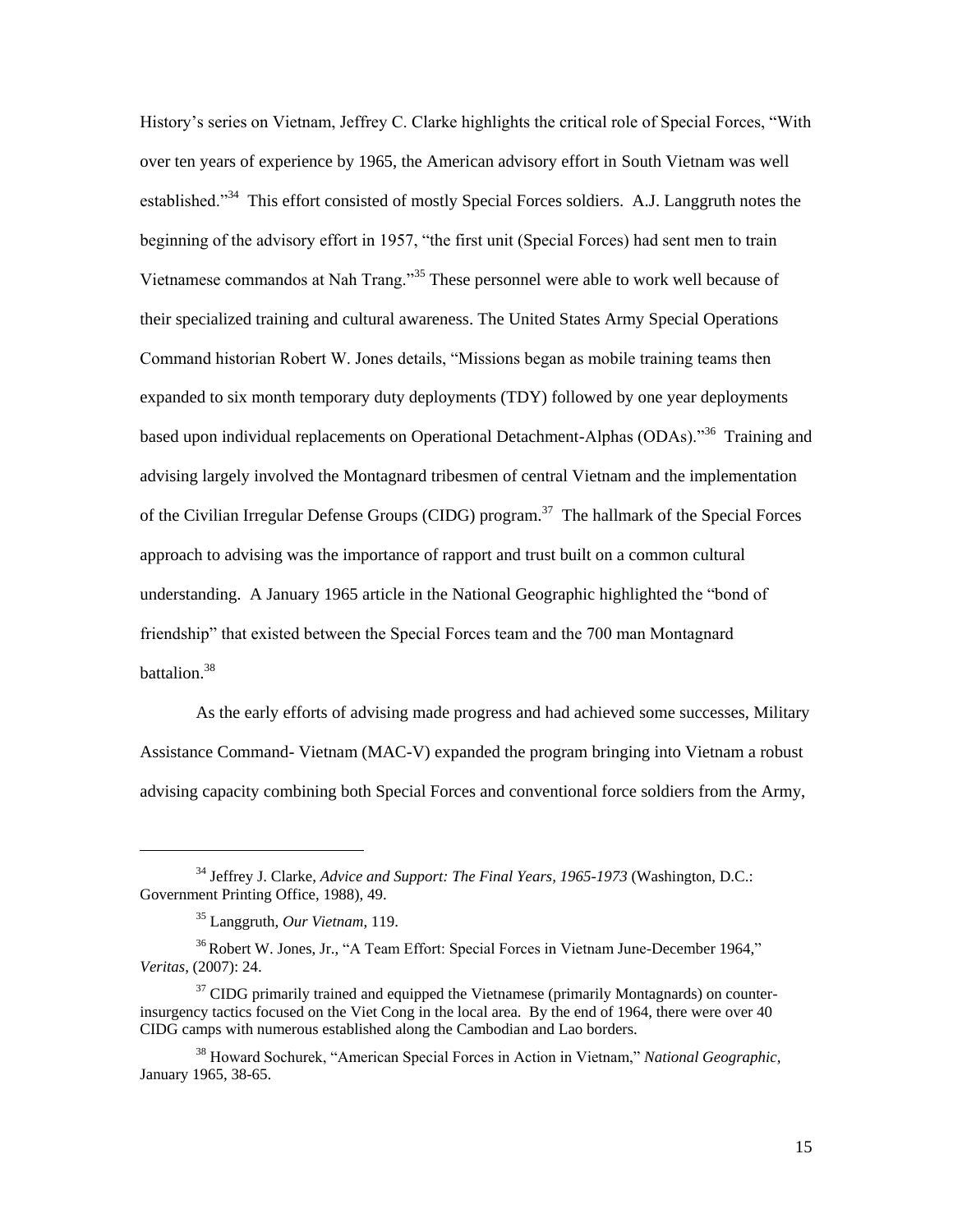Navy, Marine Corps, and Air Force.<sup>39</sup> Jeffrey C. Clarke provides specific details, "The number of field advisors grew from a small number of Special Forces advisors to total of 8,232 personnel at the end of 1965.<sup>-40</sup> The number of conventional force personnel began to far exceed the number of Special Forces on the ground, changing the nature of the advising. Largely independent operations conducted by the early advisors (both SF and conventional) became more centralized as MAC-V and the advising effort grew considerably larger. The increased effort required more coordination and eventually grew to a staff exceeding 2,000 personnel in support of 25,000 advisors.<sup>41</sup> The details reflect the breadth and depth of the advisor effort by 1965:

The command and staff advisors at MAC-V headquarters and the U.S. Embassy in Saigon were among the most important and the most prominent. They included the MAC-V commander, the U.S. Ambassador, and at least a portion of the senior officers and executives in their subordinate staff sections and offices. In general, the counterparts of these command and staff advisers were the corresponding national-level Vietnamese leaders. More numerous but less prominent were the military field advisers that permeated almost every echelon of the South Vietnamese Army, Navy, marine Corps, and Air Force. They constituted the heart of the military advisory system and included U.S. Army advisory teams assigned to South Vietnamese corps, division, regiments, and battalions; those teams assigned to provinces and districts; those to combat support organizations, schools, and training centers; the separate U.S. Naval and Air Force Advisory Groups; and the bulk of U.S. Army Special Forces teams. Supplementing the work of these advisory elements were special U.S. military training teams that visited South Vietnam on a temporary basis and a smaller civilian field advisory network that had quasi-military responsibilities.<sup>42</sup>

As the first U.S. Marines came ashore in 1965, the overall advisory effort lost steam due

to the amount of time and effort utilized to coordinate with the main force U.S. units conducting combat operations in the same area. The uniqueness of the U.S. military advisor gave way to the additional combat units placed in Vietnam by the Lyndon Johnson Administration. Independence gave way to coordination and eventually control by the U.S. ground commander, and the role of

<sup>&</sup>lt;sup>39</sup> Cassidy, "Back to the Street without Joy," 75.

<sup>40</sup> Jeffrey Clarke, *Advice and Support*, 56.

 $41$  Ibid., 53.

 $42$  Ibid., 54.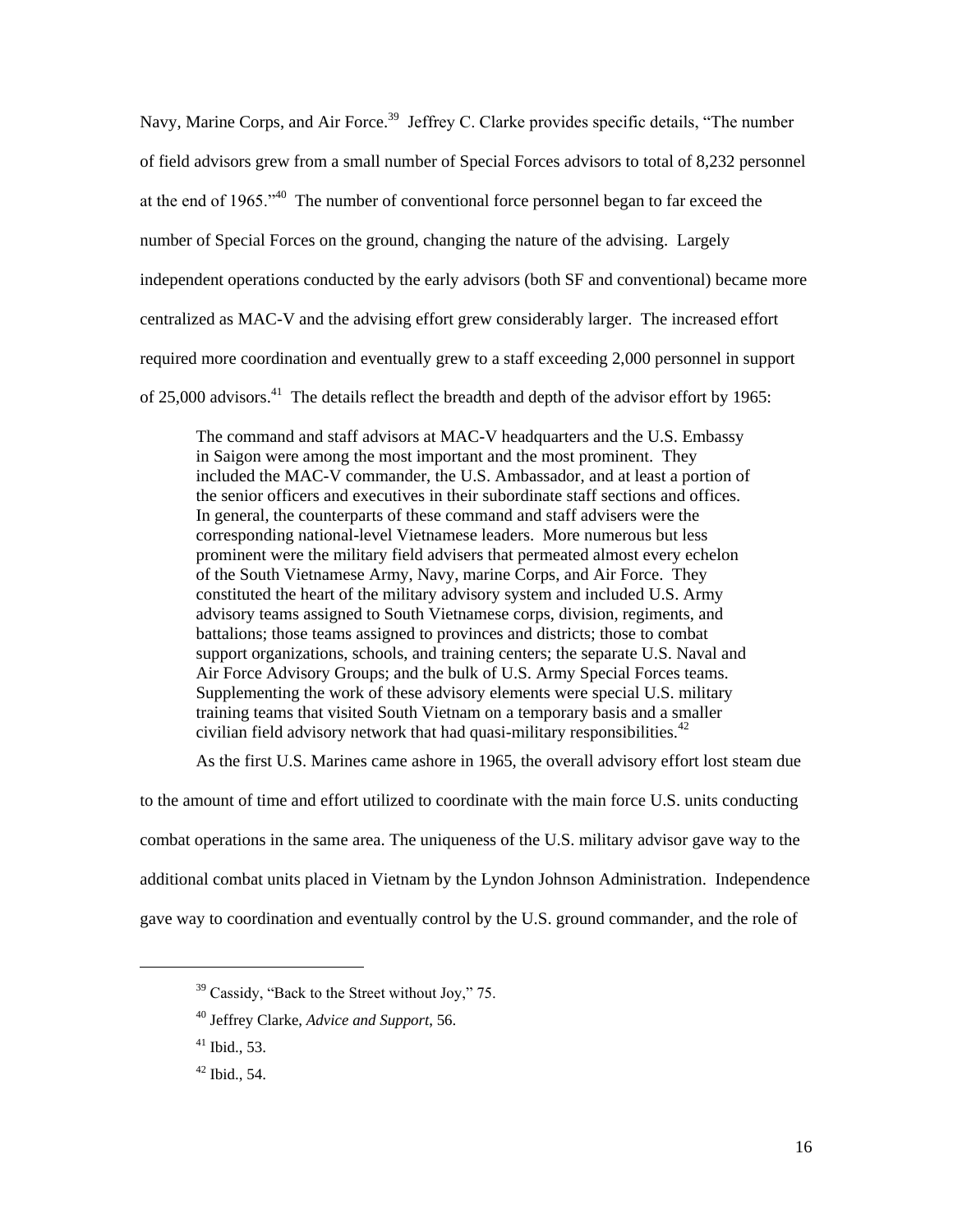the Republic of Vietnam Army (ARVN) diminished until reinvigorated by the Richard Nixon administration and General Creighton Abrams during the Vietnamization period. With the focus on advising as a way to withdraw from Vietnam, the military was unable to maximize its efforts as before and failed to take advantage of a critical program that saw success during the middle part of the Vietnam war. That program was CORDS.

#### Effects of the CORDS Program

 $\overline{a}$ 

The Civil Operations and Revolutionary Development Support program was established in 1967 as the military"s first efforts at an inter-agency approach to warfare. Although not specifically executed by SOF soldiers as a FID mission, the influence of the FID experience is evident in the CORDS experience. As the war in Vietnam continued to develop, two faces of the enemy showed: one that was a conventional threat from North Vietnam and the other an unconventional force among the people, known as the Viet Cong. As another facet of the advisory mission in Vietnam is described by historians Lester Grau and Jacob Kipp, "the CORDS program specifically matched focused intelligence collection with direct action and integrated activities aimed at winning the 'hearts and minds' of the South Vietnamese."<sup>43</sup> The program incorporated elements of the U.S. government from the Central Intelligence Agency (CIA), U.S. Agency for International Development (USAID), U.S. Information service (USIS), Department of State and military. Grau and Kipp describe key aspects of the program, "A key feature leading to the success of CORDS was an effective collection and reporting system that focused on the factors essential for the promotion of security, economic development, governance, and the provision of needed government services down to the hamlet level."<sup>44</sup> Although focused at the hamlet level for execution, support for action was coordinated from the national down to the local

<sup>43</sup> Jacob Kipp, Lester Grau, Karl Prinslow, and Don Smith, "The Human Terrain System: A CORDS for the 21st Century," *Military Review*, (September-October 2006): 8-15.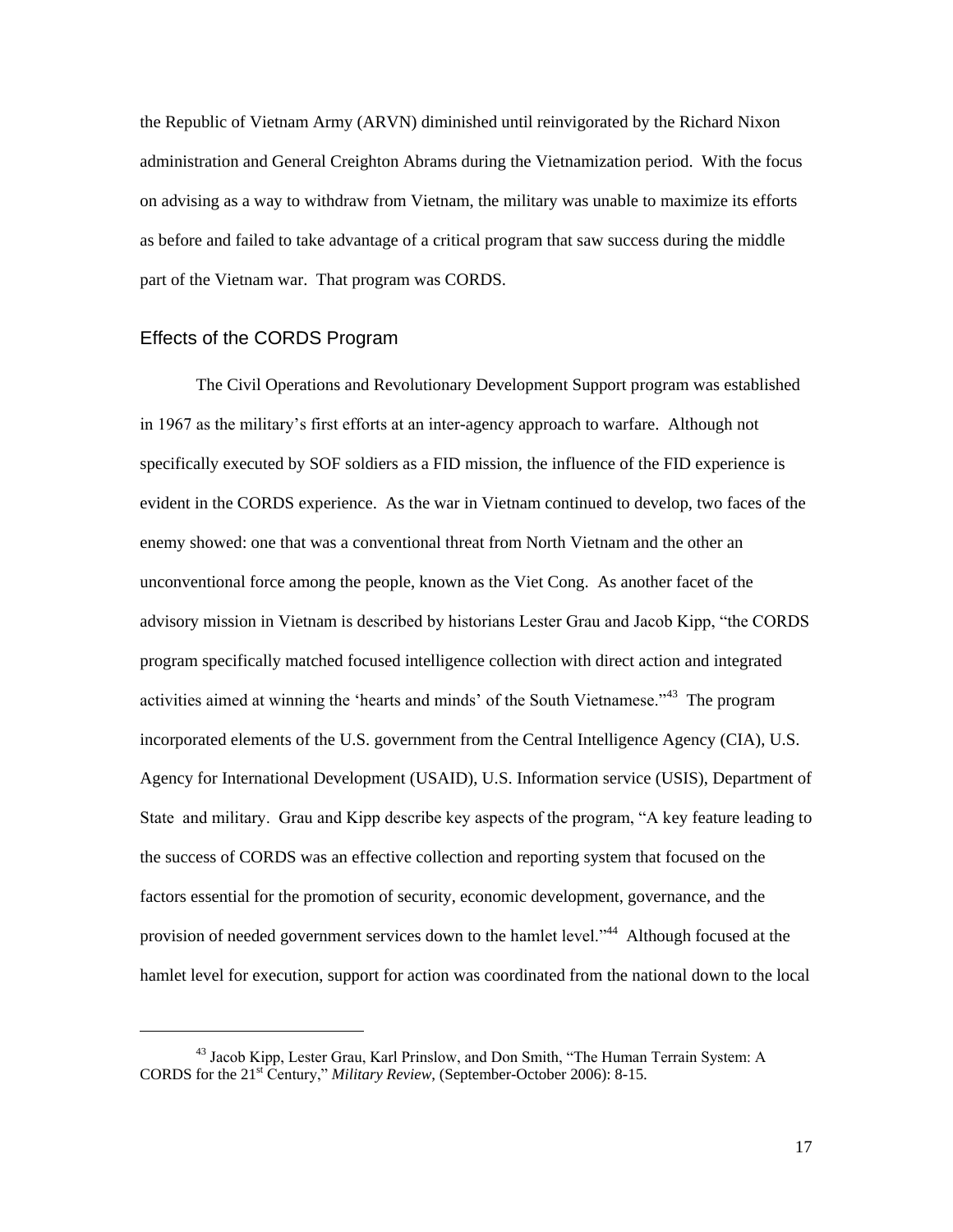level producing an effect of increased stability. An example organization chart from a provincial CORDS team shows how broadly and holistically the organization addressed efforts.<sup>45</sup> This one organization nearly addressed every facet of the society and the military.



Source: Ngo Quang Truong, Indochina Monographs: RVNAF and US Operational Cooperation and Coordination (Washington, D.C.: Army Center of Military History, 1980), p. 154.

Organization of the CORDS team at province level.

The unity of effort brought to bear by the CORDS organization focused resources and effects. After the Tet Offensive in 1968, implementation of CORDS began in earnest. The lack of security was highlighted by the overall surprise of the Tet Offensive. CORDS could work towards developing security.<sup>46</sup> The implementation of the program became known as pacification. Pacification could not only occur on the local level but had to have some measure of presence in

<sup>44</sup> Ibid., 11.

<sup>45</sup> Dale Andrade and James H. Willbanks, "CORDS/Phoenix: Counterinsurgency Lessons from Vietnam for the Future," *Military Review*, (March-April 2006): 9-23.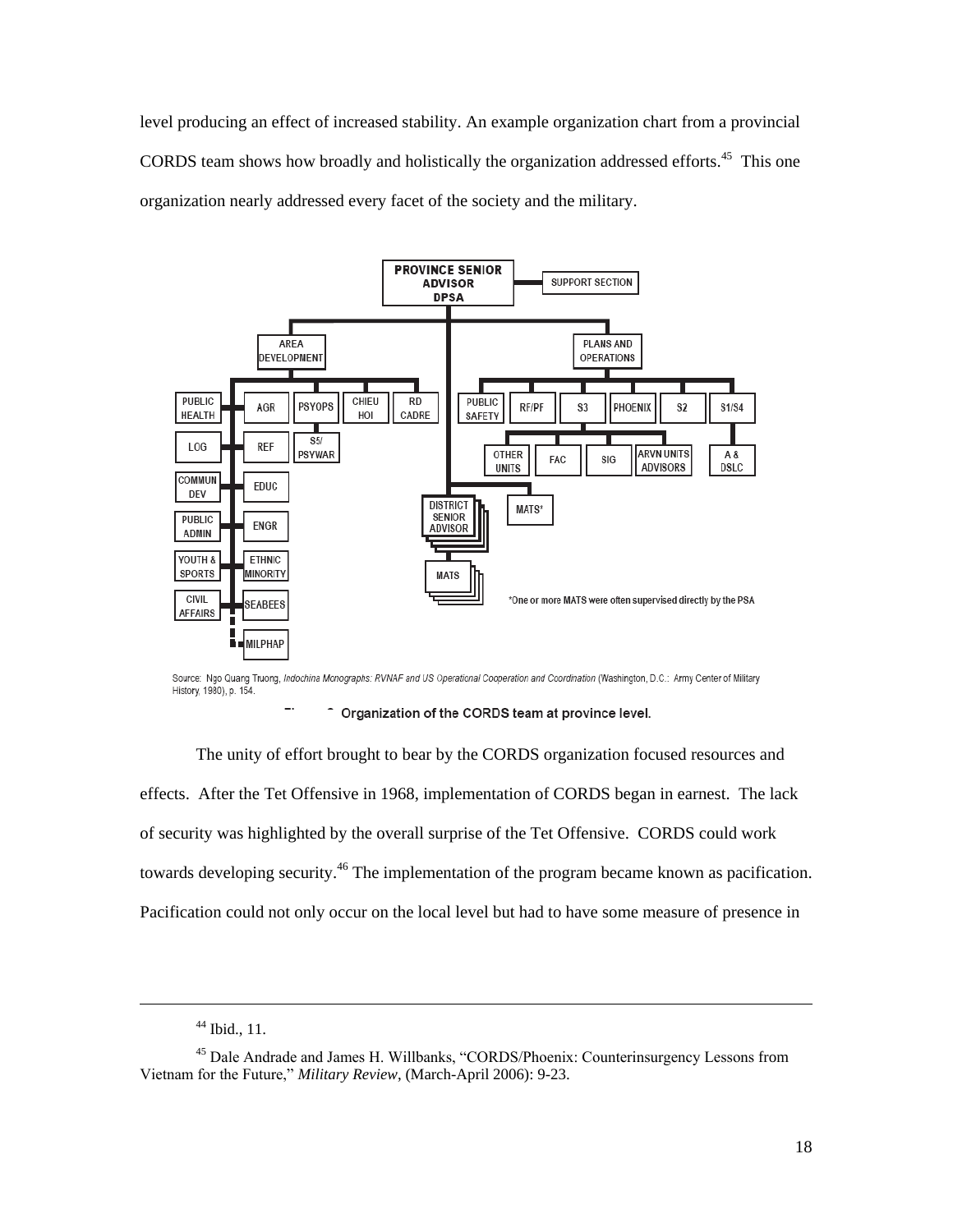order to maintain stability. Vietnam expert James Willbanks describes the depth and breadth of the pacification program, "(it) consisted of 7,601 advisors…CORDS ability to bring manpower, money, and supplies to the countryside where they were needed were impressive."<sup>47</sup>

## Importance of early advisor efforts and CORDS

 $\overline{a}$ 

The early advisor efforts in Vietnam showed the importance of cultural awareness and independence of action. The advisor understood the nuances of the local environment and the implications of actions taken by the units. The advisor's informed actions created flexibility in operations due to the increasing support by the local populace, a keystone of counterinsurgency operations. However, this does not imply that actions do not need to be coordinated in a broader effort. During the end of the advisory period and transition to Americanization of Vietnam, advisors actions were limited due to the size and scope of operations. Part of the criticism of SOF involvement in SFA is the nature of the focus of operations. As SFA concepts continue to develop and the execution of SFA activities in Iraq and Afghanistan grow larger, some Army officers argue the importance of cultural awareness, relationship, and specialized training become less relevant.<sup>48</sup> The exact opposite holds true because relationships must be built on trust and access gained through specialized training and cultural awareness. JCISFA advocates the importance of these critical skills, but also should not lose sight of them in developing the scope of the mission.

<sup>46</sup> Neil Sheehan. *A Bright Shining Lie: John Paul Vann and America in Vietnam.*(New York: Random House: 1988), 652-660. The account provides the details of how CORDS was implemented after numerous battles with GEN William Westmoreland, Commander MAC-V.

 $47$  Andrade and Willbanks, "CORDS/Phoenix," 16. The article provides detailed data on dollars spent, personnel trained, and effectiveness that are not necessary for this monograph but important to the importance of CORDS.

<sup>&</sup>lt;sup>48</sup> Discussion by present and former military officers in military blogs such as the Small Wars Council constantly debate the importance of cultural awareness and relationships is not as important in SFA missions. For more details see [www.council.smallwarsjournal.com.](http://www.council.smallwarsjournal.com/)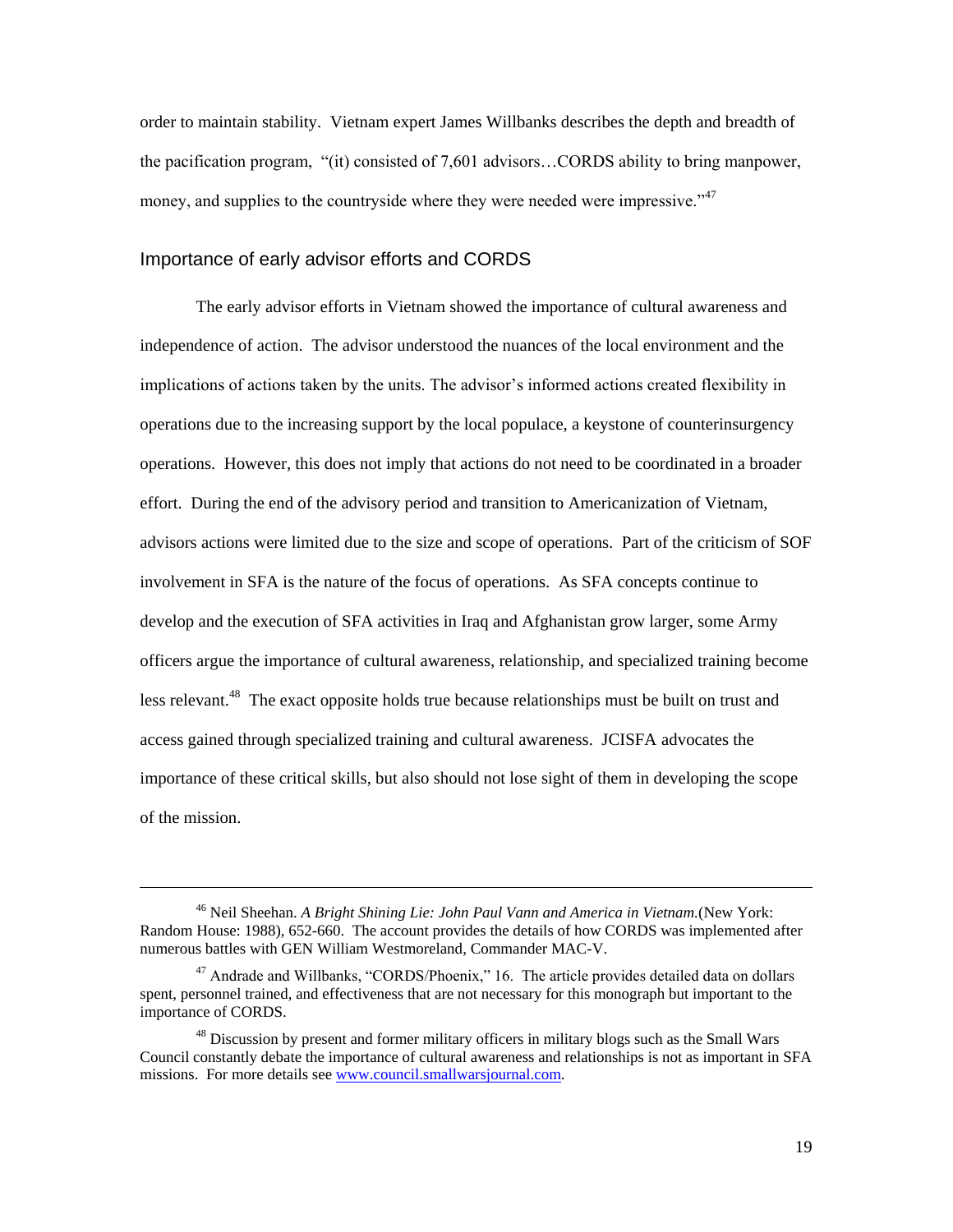Why was CORDS so essential to building progress? CORDS was a well developed unity of effort. As with operations today, agencies and organizations representing all of the elements of national power were present in Vietnam.<sup>49</sup> Each of these parties have different interests and agendas in how to accomplish a particular action and in the contemporary operating environment, the military element of national power is proportionally larger. Upon taking command of MAC-V from General Westmoreland, General Creighton Abrams realized that the United States was not fighting as a unified element:

The enemy"s operational pattern is his understanding that this is just one, repeat one war. He knows there"s no such thing as a war of big battalions, a war of pacification, or a war of territorial security. Friendly forces have got to recognize and understand the one war concept and carry the battle to the enemy, simultaneously, in all areas of the conflict.<sup>50</sup>

As Abrams saw it, the only way to see progress in Vietnam was through unity of effort and a large portion of that unity fell into place with CORDS.

CORDS brought all of these organizations into one headquarters. Although General Abrams remained the overall commander with responsibility for implementation of CORDS, Robert W. Comer was direct supervisor for the program as the Deputy to Commander, MAC-V for CORDS.<sup>51</sup> The importance of this relationship between civil and military leadership was reflected down to the lowest levels in Vietnam. In the re-examination of the CORDS effort, Major Ross Coffey highlights the unity of the program, "The partnership in the MAC-V headquarters of a civilian CORDS deputy and the military commander was also replicated

<sup>&</sup>lt;sup>49</sup> The elements of national power are collectively called DIME-LF (Diplomatic, Informational, Military, Economic, Law Enforcement, and Finance) or more generically DIME. Each element of national power is used in different proportions according to the requirements of the situation.

<sup>50</sup> Lewis Sorley, *A Better War: The Unexamined Victories and Final Tragedy of America's Last Years in Vietnam* (New York: Harcourt, Brace, and Company, 1999), 18.

<sup>51</sup> Ross Coffey, "Revisiting CORDS: The Need for Unity of Effort to Secure Victory in Iraq," *Military Review*, (March-April 2006): 24-34.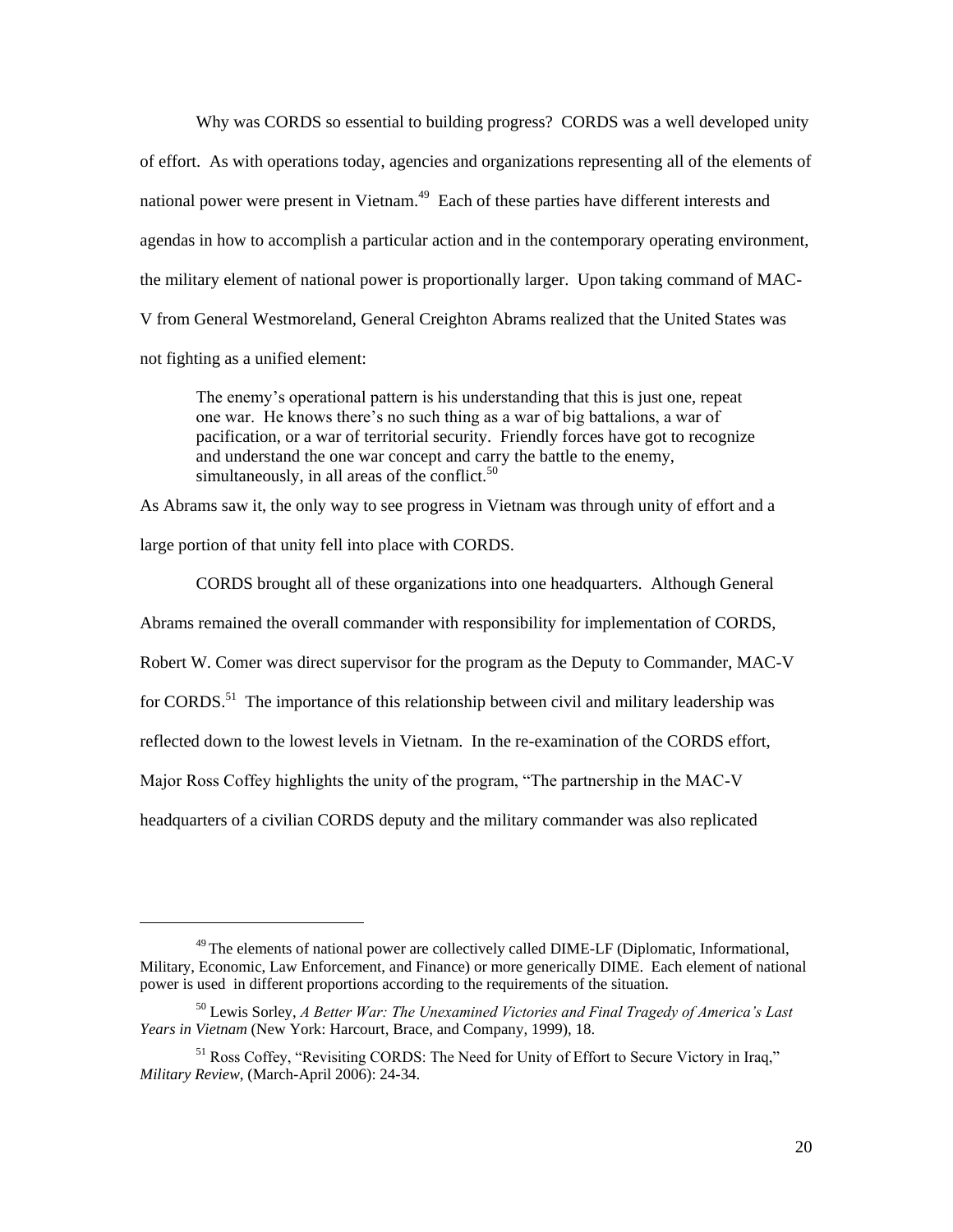throughout subordinate echelons of the command; each of the four corps commanders partnered with a CORDS chief performing similar functions."<sup>52</sup>

The establishment of this unity of effort was important because the military had access to the majority of resources and equipment. This fact was recognized as reality for the civilian leadership. Coffey describes, "Placement of the pacification programs under military control became necessary because the military controlled the practical resources."<sup>53</sup> The unity of effort created by the CORDS program coupled with the importance of the early advisor period of Vietnam provide a glimpse of the Whole of Government approach that SFA seeks to employ. Tactical through strategic along with national down to local level efforts exemplified by CORDS and early advisory created results and placed the adversary at a disadvantage.<sup>54</sup> CORDS provides a excellent example highlighting the importance of cultural awareness, relationships from the individual up to the governmental level, and unity of effort that extends from the local through the district and provincial to the national level. CORDS should not be viewed as a "cookiecutter" solution to the problems that the military faces in the contemporary operating environment, but the unity of effort demonstrated by CORDS provides an excellent lesson learned for SFA as it grows and further develops.

#### **B. Colombia: Working towards a Whole of Government approach**

Colombia represents an example of advisory efforts with a different result than Vietnam. For the last 46 years, the U.S. military, particularly members of the SOF community, have been working in partnership with the Colombian government in order to defeat insurgent movements seeking to overthrow the legitimate government and establish a new regime. Most U.S. efforts

<sup>52</sup> Ibid., 28.

<sup>53</sup> Coffey, "Revisiting CORDS,"29.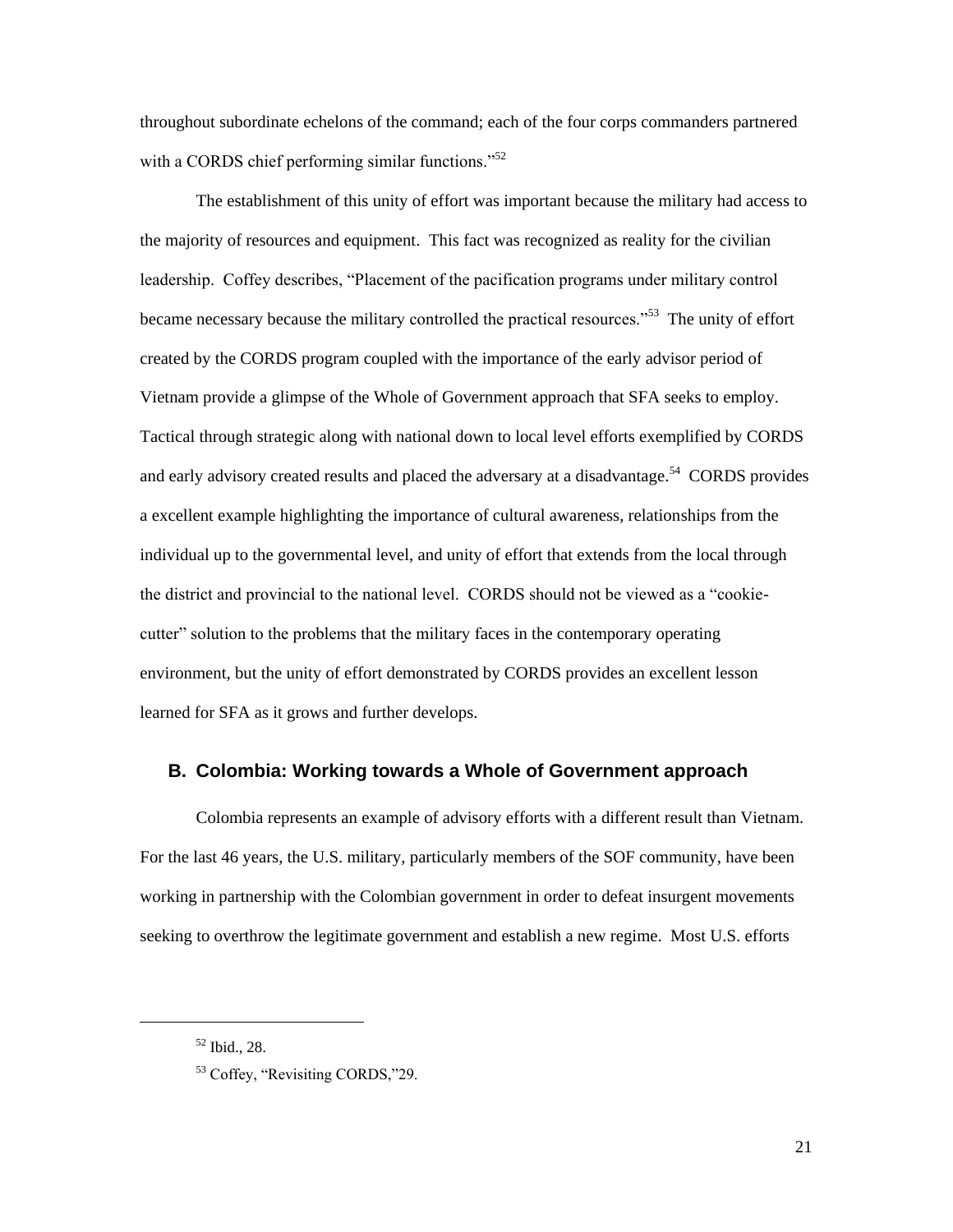revolve around counterinsurgency and counternarcotics. More visibly in the last year has been an emerging external threat combined with the internal threat of insurgency.<sup>55</sup> During operations conducted by Colombia in the last year, definitive connections of covert support with financing and weapons connected the government of Venezuela to the ongoing struggle with an insurgency. Additionally, insurgents increased activities by crossing borders into Ecuador where they were interdicted by Colombian forces. The implications of the FID mission that has been ongoing in Colombia for nearly 25 years combined with the emerging threat from Venezuela may make this country a future point of reference for SFA. Operations in Colombia represent the ability of planners to work together in a Whole of Government approach that builds a unity of effort between the military, multiple governments, and a wide range of other actors.

Colombia"s experiences present many challenges in trying to overcome insurgency. Expanding governance over a large population has been a challenge since the break-up of Gran Colombia into Colombia, Ecuador, and Venezuela in 1822.<sup>56</sup> With its mountainous terrain and tropical climate, vast areas of Colombia remain ungoverned or with limited government control. These areas create significant challenges in ending the various insurgencies since the  $1960s$ .<sup>57</sup> The creation of separate independent republics in 1964 and later, the creation of the *Despeje*, (more commonly referred to as  $FARClandia$ ) magnified the effects of these challenges.<sup>58</sup> These conditions leave the government of Colombia in the position of trying to develop and implement

<sup>54</sup> Sheehan, *A Bright Shining Lie*, 731. Although definitive statistics of pacification through the success of CORDS is hard to verify, the program was still seen a success driving back the Viet Cong"s efforts in Long An and several other provinces.

<sup>55</sup> Brian Wagner, "Colombia says Rebel Document Shows links to Venezuela, " *Voice of America News*, March 3, 2008, [http://www.voanews.com/english/archive/2008-03/2008-03-03-voa57.cfm?CFID=](http://www.voanews.com/english/archive/2008-03/2008-03-03-voa57.cfm?CFID=%202382560&CFTOKEN=15147646%20) [2382560&CFTOKEN=15147646](http://www.voanews.com/english/archive/2008-03/2008-03-03-voa57.cfm?CFID=%202382560&CFTOKEN=15147646%20) {accessed June 19, 2008}

<sup>&</sup>lt;sup>56</sup> Colombia, according to the 2008 CIA World Factbook is the third most populous state in South America with a population of over 45 million people. Panama was later separated from Colombia in 1903.

<sup>57</sup> Geoffrey Demarest, *Mapping Colombia: The Correlation Between Land Data and Strategy* (Carlisle, Pennsylvania: Strategic Studies Institute, U.S. Army War College, March 2003), 1-15.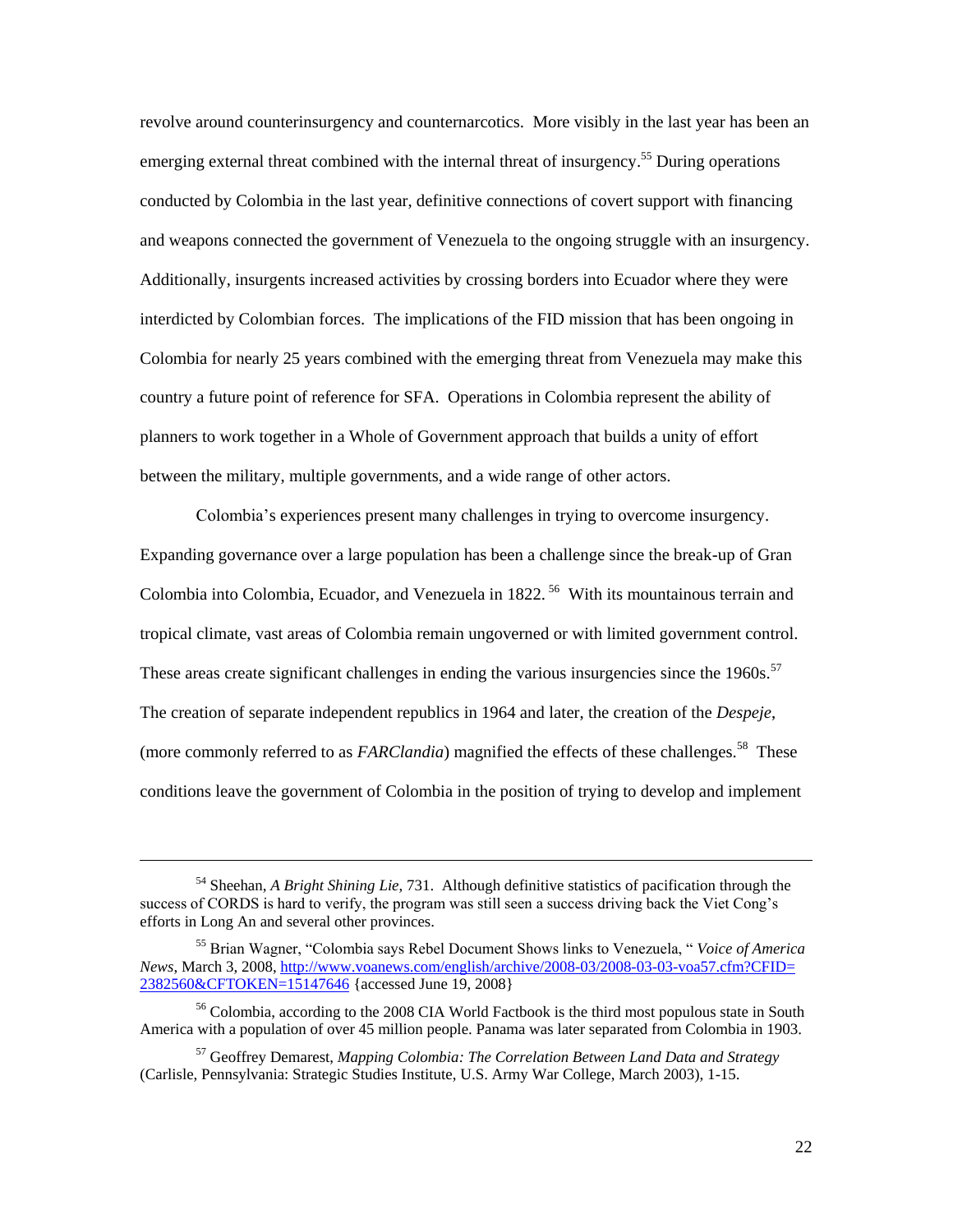strategies that seek to expand and maintain government control, improve the conditions for the entire population, and limit the influence of external actors such as Venezuela. This is where the United States and SOF in particular enter the picture.

#### History of U.S. military involvement

The history of U.S. involvement in Colombia is checkered by past support of corrupt regimes from Colombia"s independence to the troubled times of *La Violencia* to the current supportive effort of *Plan Colombia* and *Plan Patriota*. *59* The evolution of the U.S. involvement highlights that the development of a unity of effort reaches beyond the military aspects of operations and became a refined Whole of Government approach with far reaching capabilities marked with some failures but a larger overall success.

The roots of American involvement begin with efforts to stop the spread of Communism after the conclusion of World War II. Military involvement in Colombia developed as various Communist insurgent groups coalesced under the banner of the *Fuerzas Armadas Revolucionarias de Colombia*, more commonly known by the acronym FARC. The banding together under the FARC banner created a viable threat to the Government of Colombia and invited the attention of the United States as Communist insurgencies spread throughout Latin America in the 1960s. Coupled with the Communist threat was a right wing threat of self-defense militias, Communist inspired *Ejercito de Liberacion Nacional* (ELN), and reactionary groups such as the urban-based  $19<sup>th</sup>$  of April Movement (M-19).<sup>60</sup> All of these groups threatened to

<sup>58</sup> Robert W. Jones, "Plan Colombia and Plan Patriota: the Evolution of Colombia"s National Strategy," *Veritas*, (2006):60-64.

<sup>59</sup> Troy J. Saquety, "Colombia"s Troubled Past," *Veritas*, (2006): 8-14. *La Violencia* is the era of time from 1948-1966 highlighted by continuous civil wars and violence between two major parties attempting to establish control over Colombia. The violence resulted in over 250,000 deaths.

Jones, "Plan Colombia and Plan Patriota," 61, 64. *Plan Colombia* lasted from 1998-2002 and *Plan Patriota* 2002-present.

<sup>60</sup> Saquety, "Colombia"s Troubled Past," 10.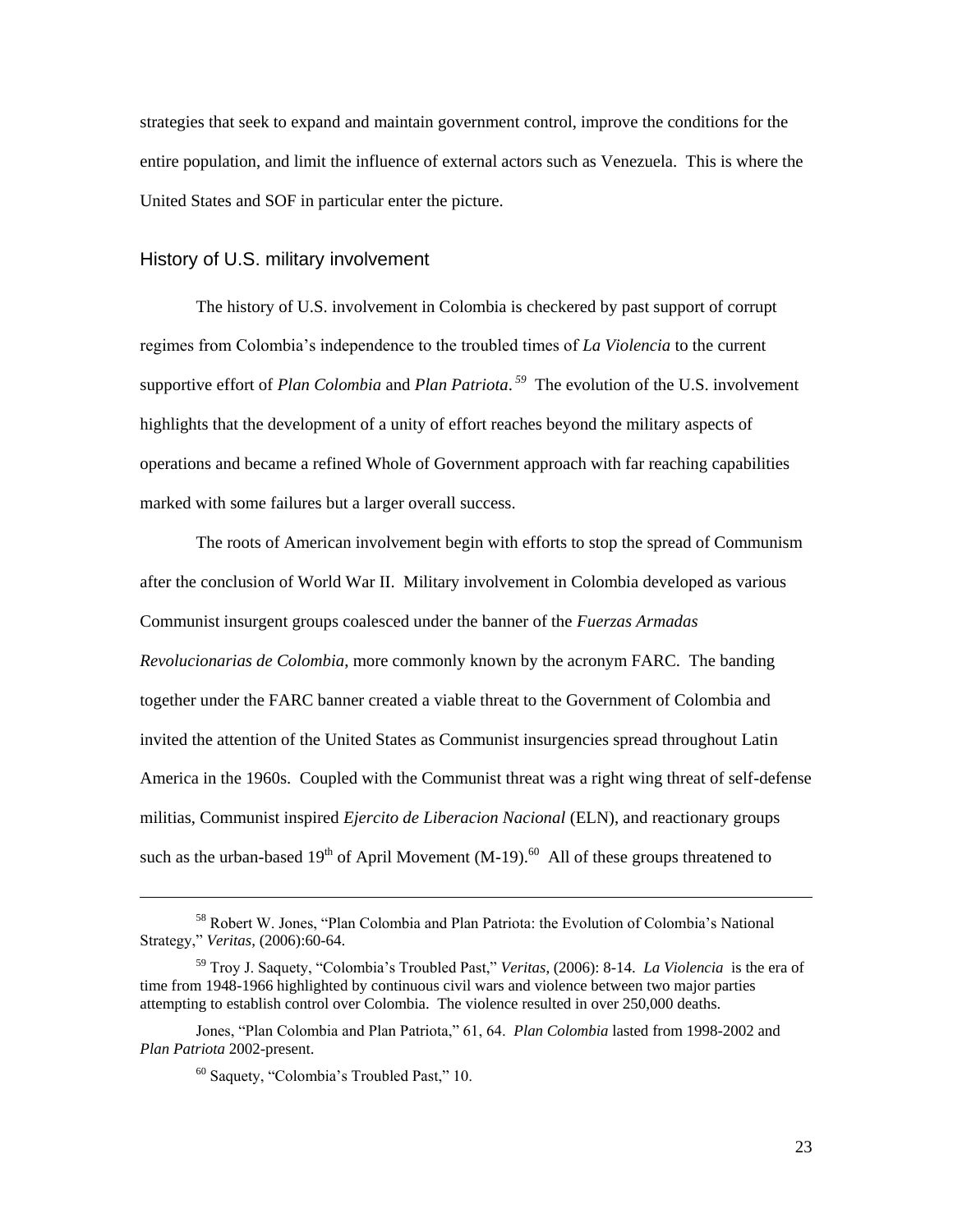collapse the country into warring factions and instability and the U.S. Administration turned to the military for assistance. In 1962, Brigadier General William P. Yarborough, while commander of Fort Bragg"s Special Warfare Center, visited Bogata and helped develop the first military plan for Colombia, *Plan Lazo*. 61 *Plan Lazo* was the first comprehensive plan enacted by the Colombian government calling for "broad civic action programs within the violence zones and an improved antiviolence system, which coupled with military action, would target for elimination the leading bandit elements of quasi-guerilla forces."<sup>62</sup> U.S. military involvement consisted of Mobile Training Teams (MTTs) and a small number of Special Forces operating with Civil Affairs and Psychological Operations support.

The Colombian government viewed the insurgencies as an internal affair under the purview of the National Police and not a U.S. National Defense issue as it was viewed by the United States. The effect was that "the Colombian Army did not get involved and the result was the ceding of large areas of Colombia to the insurgency."<sup>63</sup> This decision set the conditions for the explosion of the narcotics industry within Colombia and invited broader U.S. involvement to stem the tide of illicit drugs flowing into the United States and the rest of the Western Hemisphere. However, U.S. involvement did not increase until the 1980s due to more pressing commitments in other areas of the globe such as Vietnam, Cuba, and Nicaragua. U.S. Special Forces conducted counter-narcotics operations, but the operations were not executed in a unity of effort until *Plan Colombia* emerged in 1998.

The largest strategic plan enacted by the Colombian government came with the election of President Andres Pastrana. Elected on a "promise to seek peace with insurgent groups.

<sup>61</sup> Kenneth Finlayson, "Colombia: A Special Relationship," *Veritas*, (2006): 5-7. LTG Yarborough was instrumental in the development and expansion of Army Special Forces. He commanded the JFK Special Warfare Center from 1961-1965.

<sup>62</sup> Charles H. Briscoe, "Plan Lazo: Evaluation and and Execution," *Veritas*, (2006): 38-46.

 $63$  Ibid., 6.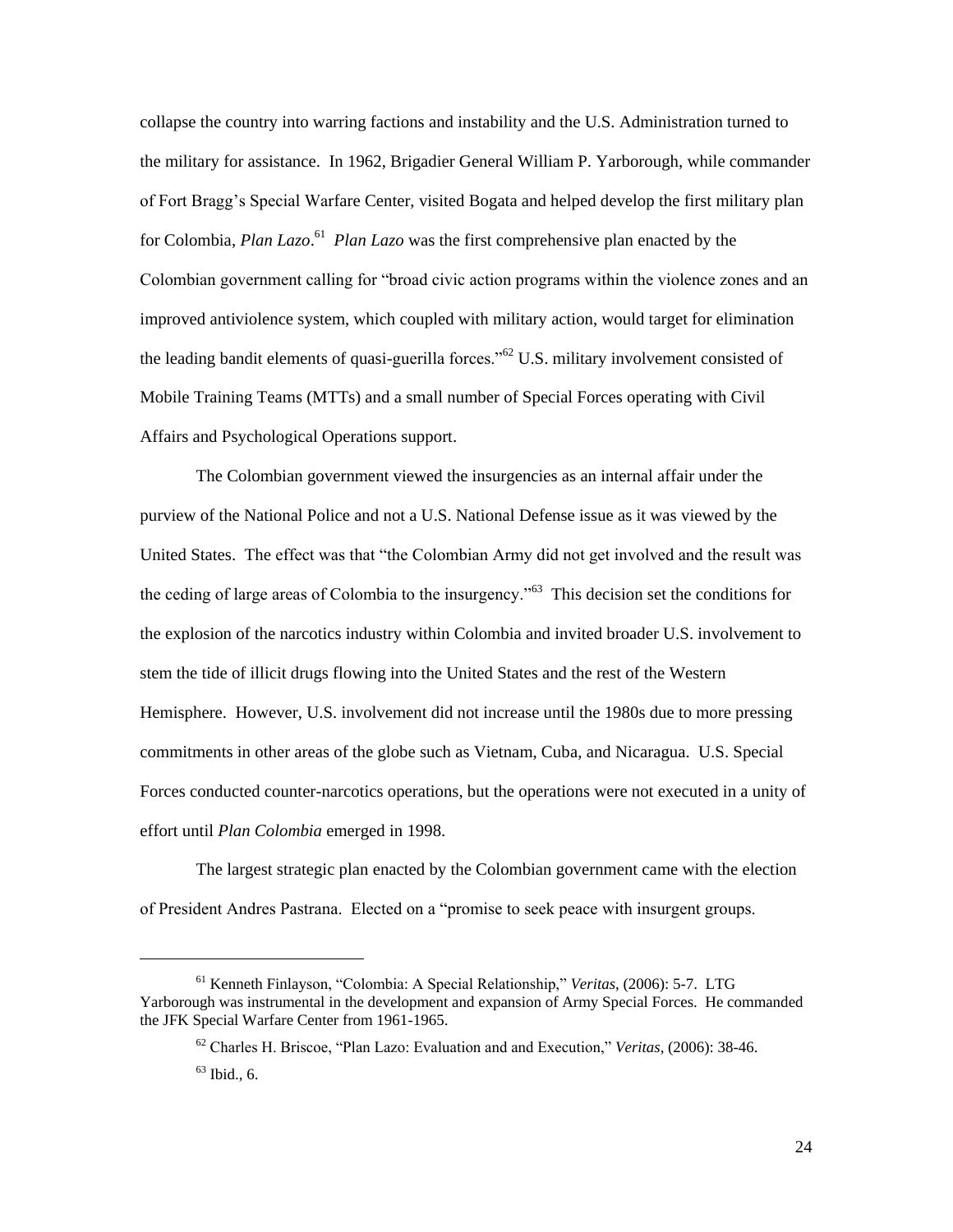Pastrana"s advisors developed a peace plan entitled "*Plan Colombia*: Plan for Peace, Prosperity, and Strengthening the State'."<sup>64</sup> The U.S. support for the plan included economic support, but mostly equipment, personnel, and training provided by Special Forces. "Responsibility for *Plan Colombia* was assigned to the Department of State and implementation would be through the U.S. Embassy in Bogota."<sup>65</sup> Unfortunately the plan had its drawbacks, including the creation of a demilitarized zone called the *despeje*.



The demilitarized zone in Colombia 1998-2002<sup>66</sup>

<sup>64</sup> Jones, "Plan Colombia and Plan Patriota," 61.

 $65$  Ibid., 61.

<sup>66</sup> Adam Isacson. "Memorandum: Next Steps for Talks with the FARC." October 16, 2006, *Center for International Policy.* [http://www.ciponline.org/colombia/061016cip.htm,](http://www.ciponline.org/colombia/061016cip.htm) {Accessed June 19, 2008}.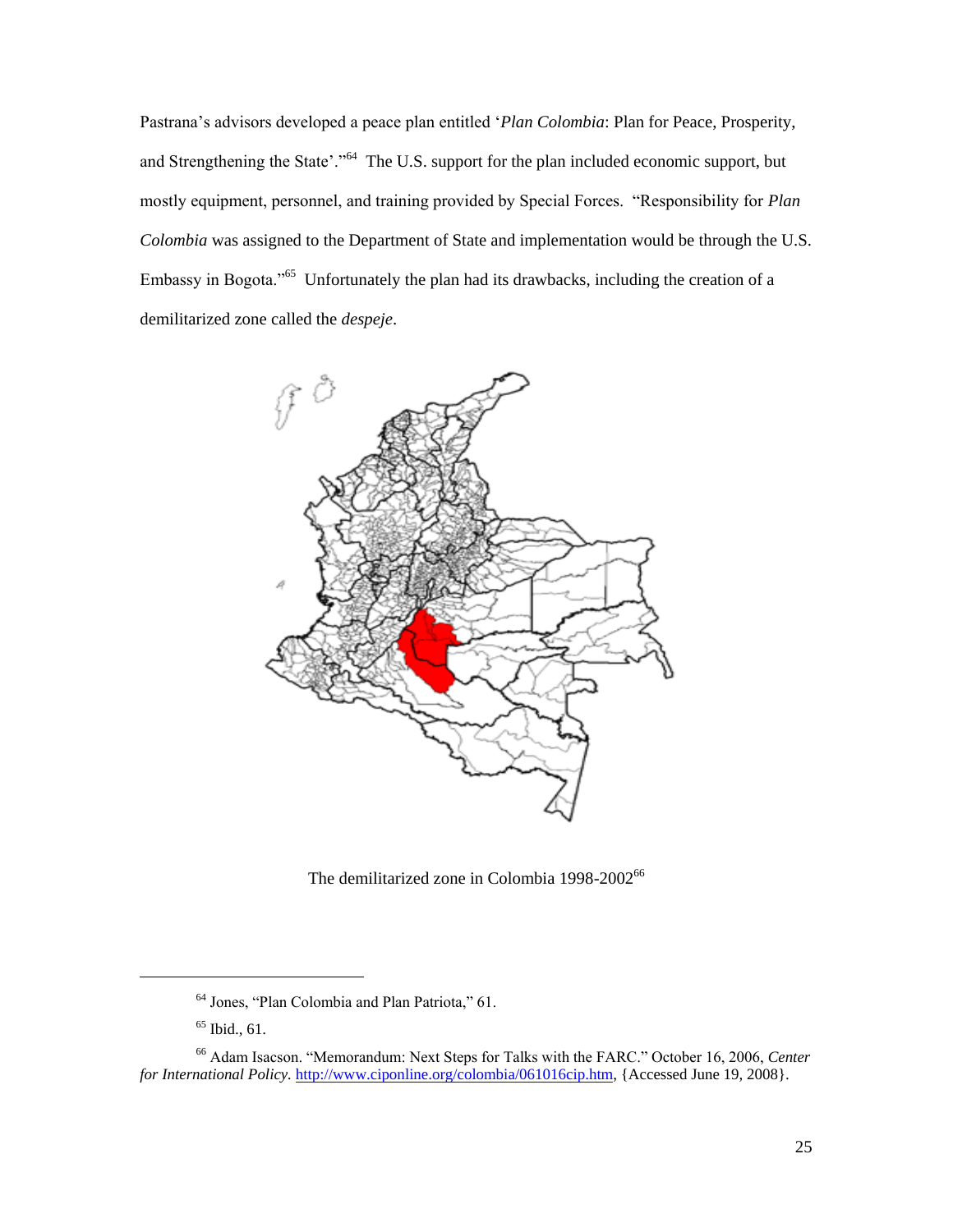This area became synonymous with a lack of control by the government and free reign for the FARC, resulting in a defacto state within a state supported by narco-trafficking. Special Forces involvement grew in response to the increase in illicit drugs, largely due to increased U.S. national interest with the War on Drugs and skyrocketing drug use in U.S. cities. The need for a stronger effort is highlighted by a report by the Center for International Policy: "In 1999, the U.S. Southern Command commander, Marine General Charles Wilhelm, working in concert with the National Drug Policy Coordinator, retired Army General Barry McCaffrey, proposed that a Colombian Army unit be trained, equipped, and dedicated to only counter-drug operations."<sup>67</sup> This resulted in a dual focused approach for military operations in Colombia. The FID mission would train the Colombian Army and Special Forces, as well as the National Police. The counter-narcotics mission would train security forces and advise the national government on the defeat of narco-traffic.

As the Global War on Terror emerged after September 11, 2001, U.S. military involvement in Colombia experienced an expansion in capabilities shifting more broadly from counter-drug operations to Foreign Internal Defense operations. However, the focus of operations moving to Afghanistan and then Iraq resulted in less resources and personnel available, constraining the expanded capabilities. Special Forces were "more involved in the war on narcotics traffickers and terrorists as the result of "expanded authorities" granted by President Bush."<sup>68</sup> *Plan Colombia* still had its limitations because of the creation of the *despeje*, but this would soon change with a new Colombian administration.

President Alvaro Uribe was elected in part due the failure of aspects of *Plan Colombia* and futile negotiations between the FARC and the Pastrana administration. "Uribe"s offensive was divided into two parts. One was a general security strategy known as 'democratic security',

<sup>67</sup> Isacson, "Memorandum,"1.

<sup>68</sup> Jones, "Plan Colombia and Plan Patriota," 63.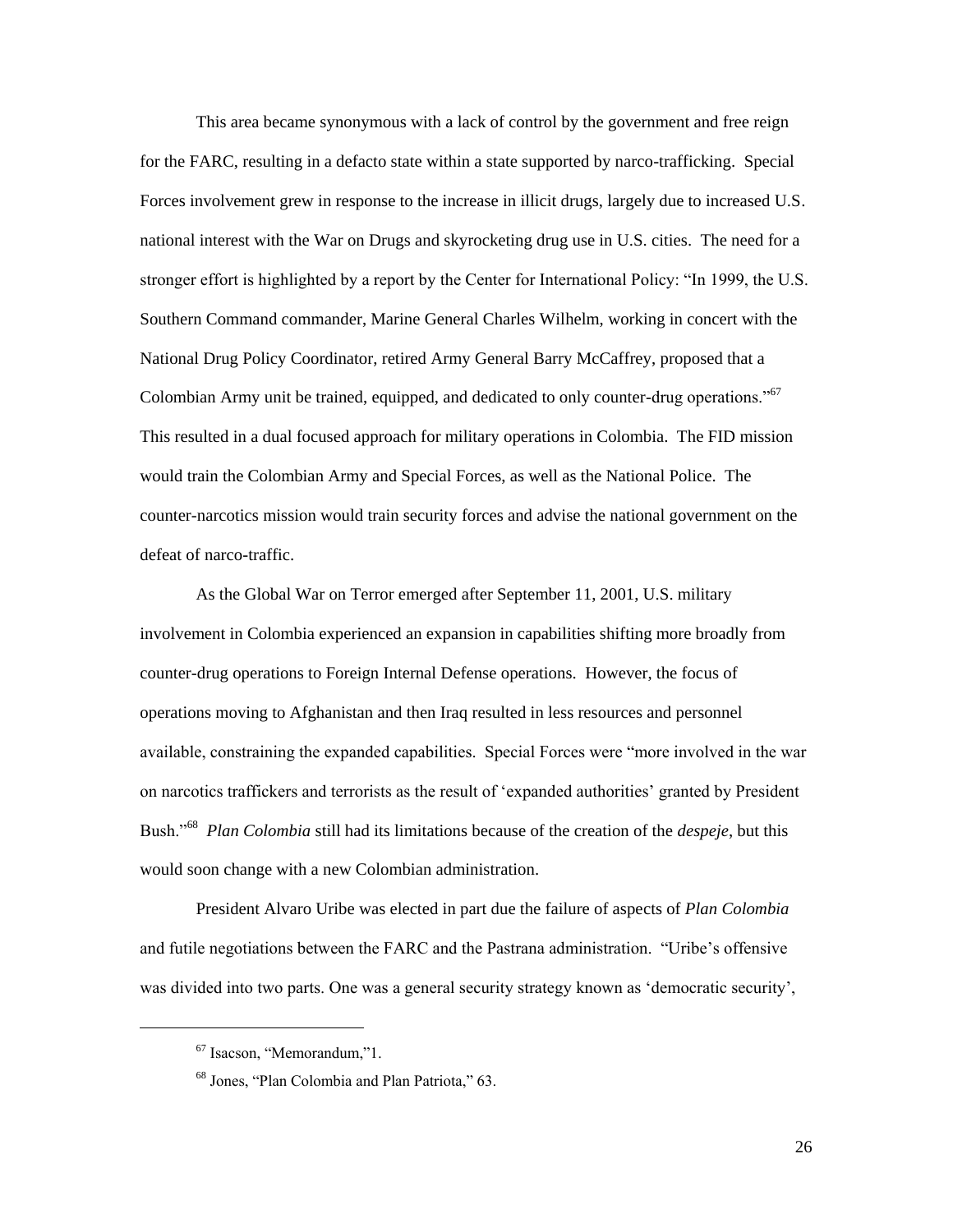which dramatically increased the number of police in municipalities across the country. The second part was a new joint military operation called *Plan Patriota*, which dedicated at least 18,000 soldiers to attack the *despeje*."<sup>69</sup> This plan was and is a melding of the two previous strategies, seeking a balance amongst civic action and development, counter-drug, and extending governance actions of the past. As a result, the Colombian government has extended control to a majority of the country, dismantled the FARC controlled *despeje*, and expanded governance to areas that had no prior to 2002. Integral to the successful execution of the plan has been the contributions of Special Forces, Civil Affairs and Psychological Operations soldiers in a Whole of Government approach. $^{70}$ 

### Whole of Government approach in action

The usage of the "Whole of Government" approach (WGA) or comprehensive approach has become the latest attempt to describe the close coordination that is required in establishing a comprehensive unity of effort and accomplishing the actions of national government, either U.S., Partner Nation, or both. Although described as the newest method to produce a unity of effort, U.S. efforts in Colombia have been closely coordinated between the Government of Colombia, the United States Department of State (DoS), the U.S. military through U.S. Southern Command (SOUTHCOM), and a host of other government agencies too numerous to list for well over 20 years.<sup>71</sup> This mere fact notes that it takes significant time to build a Whole of Government approach; it does not occur overnight.

<sup>69</sup> Jones, "Plan Colombia and Plan Patriota," 63.

 $70$  Although a clear definition for "Whole of Government" is unavailable, I will define the term as the coordinated efforts across all of the elements of national power towards a specific goal or objective in order to support a strategic policy (U.S. or Partner Nation) objective.

 $71$  Joint Pub 1-02 defines unity of effort as coordination and cooperation toward common objectives, even if the participants are not necessarily part of the same command or organization.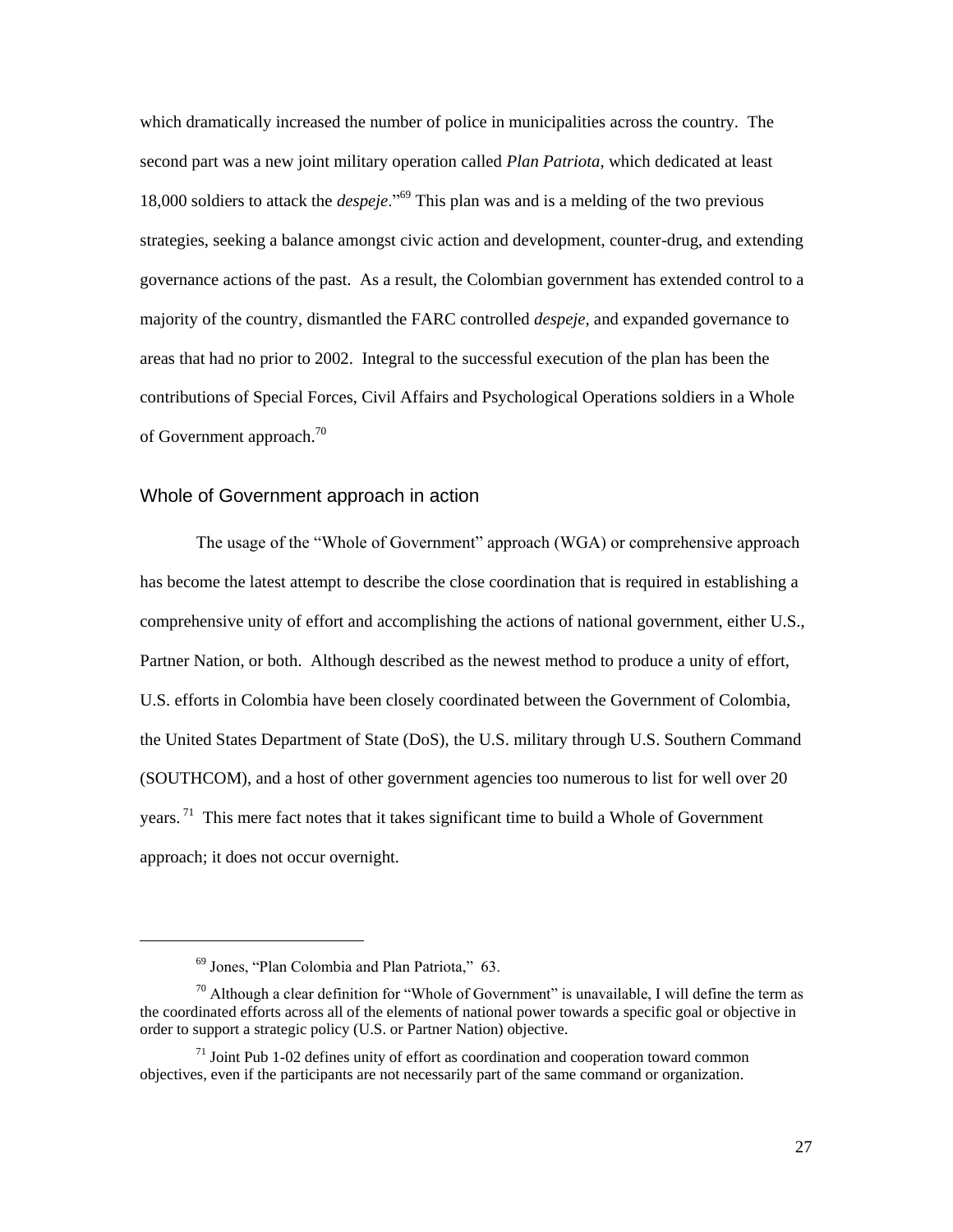For the military conducting activities within Colombia, the entry point is through the U.S. Embassy in Bogota, Special Operations Command-South (SOCSOUTH), and the Military Group (MILGRP). The relationship between the three organizations in concert with the Colombian government makes U.S. efforts in support of Colombia possible. MILGRPs play an essential role within the U.S. Embassy because they are "the primary liaison between the Department of Defense and the host nation. The commander serves as the primary advisor to the U.S. ambassador and his staff and is central coordinating agent for military operations."<sup>72</sup> Military operations in Colombia are represented in large part by the  $7<sup>th</sup>$  Special Forces Group (Airborne) from Fort Bragg, North Carolina with support of elements of  $95<sup>th</sup>$  Civil Affairs Brigade (Airborne), and  $4<sup>th</sup>$  Psychological Operations Group (Airborne). This collective effort integrates the resources provided by the U.S. Embassy and executes operations as a whole of government approach. Through the execution of Humanitarian Assistance, Humanitarian Civic Action, Joint Combined Exchange Training, Military Information Support Teams, Military Training Teams, and primarily Foreign Internal Defense, military operations provide support to the development and training of conventional, special operations, and national police forces. All of the efforts are to be "transparent to the Colombian public. This is done through the integration of Colombian forces, police, civilian government agencies, NGOs, doctors, engineers, to plan coordinate, and execute operations…to legitimize Colombian institutions and create and sustain favorable opinion."<sup>73</sup> Efforts directly impact the success or failure of the Government of Colombia's implementation of *Plan Patriota* and the stability of Colombia.

<sup>72</sup> Kenneth Finlayson, "U.S. Forces: The Major Command Structure," *Veritas*, (2006):65-68.

<sup>73</sup> Robert W. Jones, Jr. "Civil Affairs in Colombia," *Veritas*, (2006): 99-102.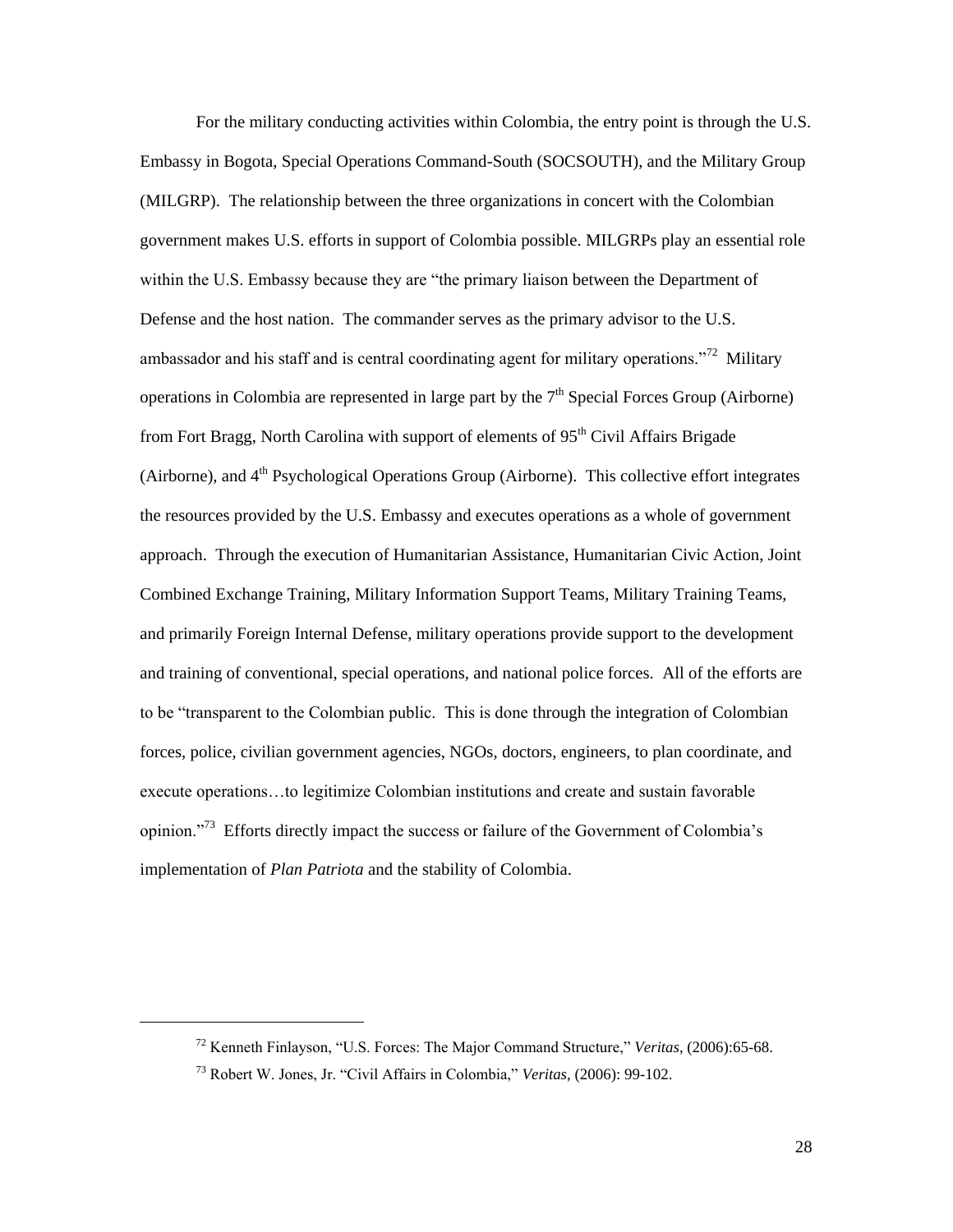## Colombia's lesson for SFA

The breadth of experience is Colombia is highlighted in *Veritas'* special issue on Colombia, "For more than fifty years the U.S. Military has played an active role in advising, assisting, and training the Colombian defense forces.<sup> $274$ </sup> The preponderance of U.S. efforts have been internally focused on the stability of Colombia. However, some of these inward looking features have broader implications for regional affairs and reach to the United States. As relations between Colombia and its immediate neighbors (Ecuador and Venezuela) have deteriorated over the past two years, Colombia has been forced to maintain focus internally and additionally look externally encompassing a key feature of SFA.

Over 20 years of practical experience through U.S. FID efforts in Colombia laid important groundwork for the implementation of SFA. SFA can complement ongoing U.S. efforts without compromising them by developing a more complete framework for Colombia. Major Jose Madera notes, "Our Armed Forces can only be partially successful if they lack the framework for the adequate linkage of strategic objectives to actions at the tactical level while at the same time taking into account the effect of non-military factors upon those actions."<sup>75</sup> The relationships established by the Embassy, MILGRP, and SOCSOUTH should be enhanced and not replaced because they have proven value and continue to support ongoing efforts within Colombia. The current method for Colombia works and "strategy is best devised when resources, method, and objective can all be reconciled at the outset."<sup>76</sup>

The success of employing a Whole of Government Approach builds upon the unity of effort that was learned in the Vietnam experience of SOF. In developing support to Colombia

<sup>74</sup> Finlayson, "U.S. Forces," 68.

<sup>75</sup> Jose A. Madera, *Civil Information Management in Support of Counterinsurgency Operations: A Case for Geospatial Information Systems in Colombia* (Fort Leavenworth, Kansas, School for Advanced Military Studies, AY2005-2006), 54.

<sup>76</sup> Demarest, *Mapping Colombia*, 13.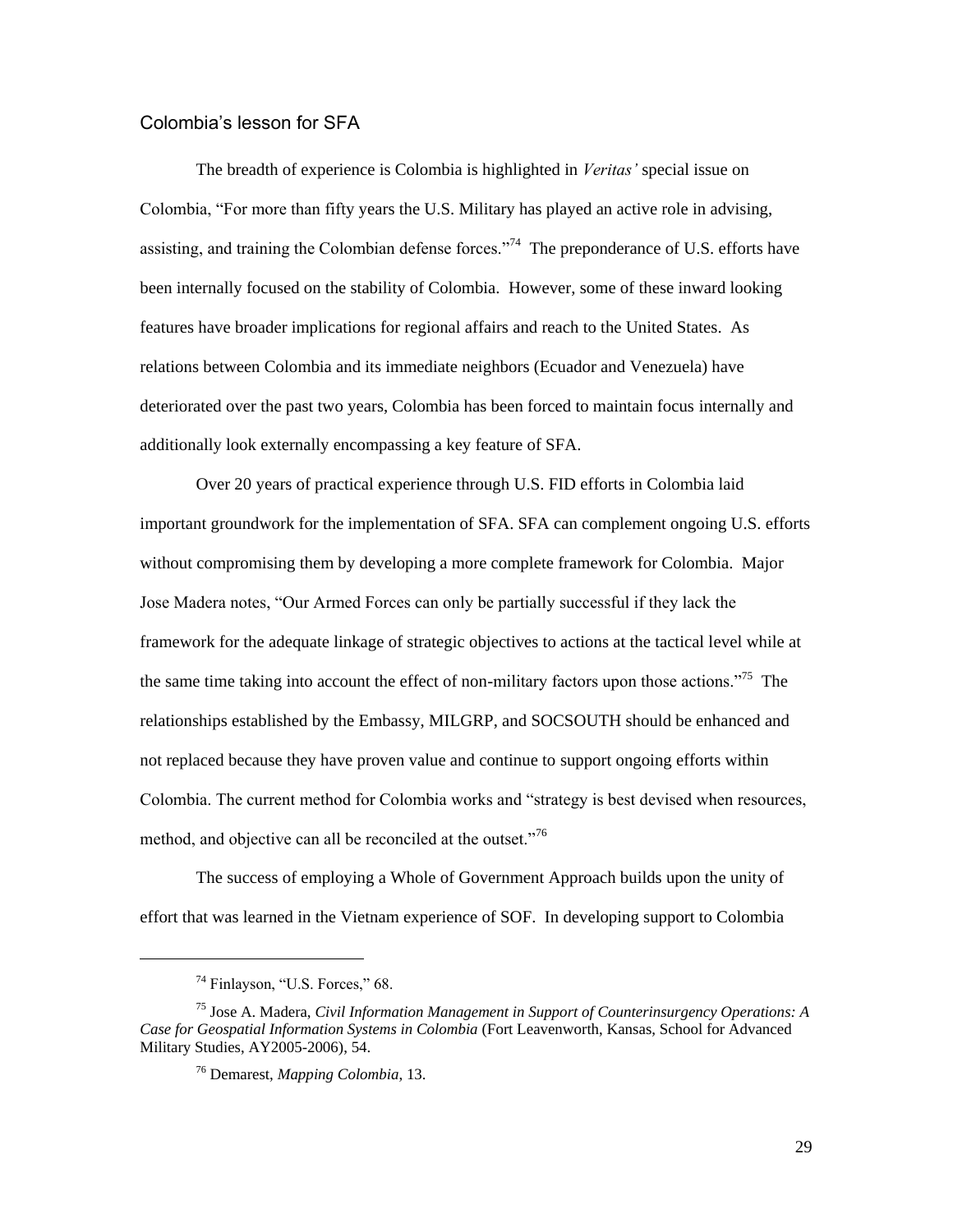that focus both internally and externally, SFA can provide additional resources and assets to the Government of Colombia. However, the integration into the current Whole of Government Approach in Colombia is paramount to maintain the unity of effort built by SOF and the multiple agencies involved.

## **IV. Applications from the Field into SFA**

Aside from the past experiences described above, there are specific practices conducted by SOF that have definite influences on the development and execution of SFA. Some of these applications are more technical, but support broader mission requirements, while others are relational components that support the execution of operations. Although not an exhaustive list by any measure, these methods hold substantial merit and improve the way in which operations are conducted by making them more efficient and relevant in today"s contemporary operating environment.

## **A. Civil Information Management**

Civil Reconnaissance and Civil Information Management (CIM) are at the forefront of what Civil Affairs forces contribute to the current operating environment. CIM is largely a SOF effort and recently expanded in application to conventional operations. CIM has contributed to the successes of FID in Colombia by providing vital linkages between aspects of the terrain and the expansion of governance. Although not yet formalized in doctrine, the  $95<sup>th</sup>$  Civil Affairs Brigade (Airborne) and the larger community of Army Reserve Civil Affairs units have been implementing these methods for over 5 years. Current Civil Affairs doctrine provides two key definitions:

Civil information is information developed from data with relation to civil areas, structures, capabilities, organizations, people, and events, within the civil component of the commander"s operational environment that can be fused or processed to increase DOD/Interagency/IGO/NGO/IPI situational awareness, situational understanding, or situational dominance.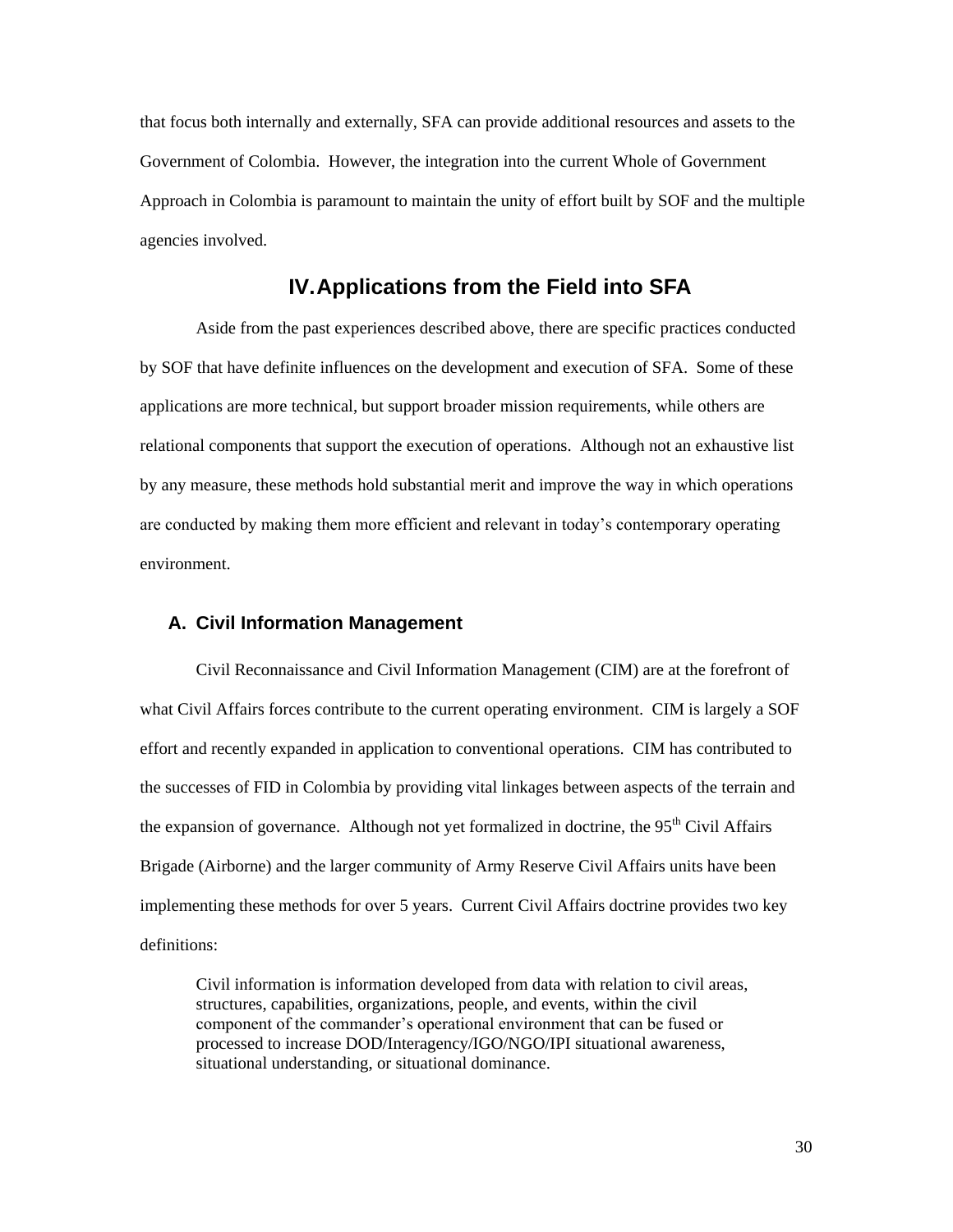Civil Information Management is the process whereby, civil information is collected, entered into a central database, and internally fused with the supported element, higher HQ, other USG and DOD agencies, IGOs, and NGOs to ensure the timely availability of information for analysis and the widest possible dissemination of the raw and analyzed civil information to military and nonmilitary partners throughout the  $AO.<sup>77</sup>$ 

Civil Information encompasses numerous aspects of the socio-cultural environment and is generally found through routine personal interactions with members of a population. Information can be found through open source communications such as radio, television, or the internet.

CIM provides the ability to better inform commanders, staffs, and interagency partners of the civil dimension of the operating environment and may help identify trends and activities that support the development of operations and activities. The purpose is to "engage the civilian population with precision; provide an overall enhanced understanding of the human terrain; impede the enemy"s ability to operate freely among the population; and capitalize on opportunities to gain the trust and confidence of the civilian population."<sup>78</sup> Civil information is not just in the purview of U.S. Army Civil Affairs soldiers. Units of any type can collect civil information, however the management (CIM) remains the responsibility of Civil Affairs soldiers.<sup>79</sup> CIM was recently incorporated into a core task for Civil Affairs units. Below is depicted how CIM fits into the spectrum of Civil Affairs operations (CAO) taken from FM 3-  $05.40$ <sup>80</sup> It specifically highlights the importance of CIM in relationship to the other core Civil Affairs tasks.

<sup>77</sup> U.S. Department of the Army,*FM 3-05.40 Civil Affairs Operations* (Washington, D.C.: Government Printing Office, 2007), 3-85.

<sup>78</sup> Kevin P. Burke, *Civil Reconnaissance: Separating the Insurgent from the Population* (Monterey, California, Naval Postgraduate School, December 2007), 2.

 $79$  Civil Affairs units are the only units currently capable of collecting, maintaining and future development of CIM.

<sup>80</sup> *FM 3-05.40 Civil Affairs Operations*, 1-3.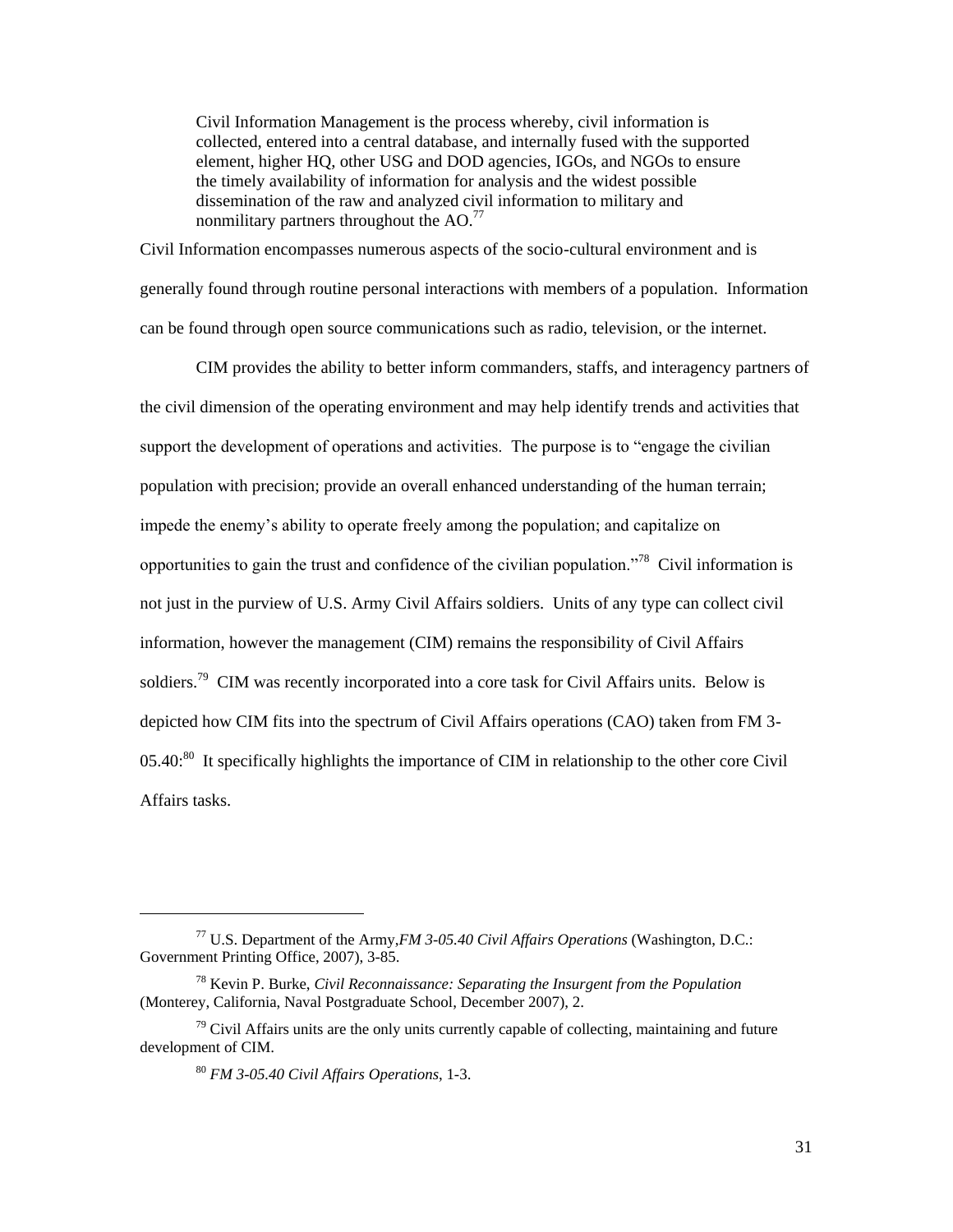

## Why Civil Information matters: A short story

 $\overline{a}$ 

Civil Affairs has been deployed in support of the Global War on Terror since the beginning in 2001, but the role that Civil Affairs has played has shifted from preventing civilian interference in military operations to becoming a fully invested partner in developing the contemporary operating environment. <sup>81</sup>

During Operation ENDURING FREEDOM (OEF VIII), Bravo Company, 97<sup>th</sup> Civil Affairs Battalion (Airborne) deployed in support of  $7<sup>th</sup>$  Special Forces Group (Airborne) from January to September 2006.<sup>82</sup> As part the development of tactics, techniques, and procedures being developed for CIM, Bravo Company employed several practices that effectively shaped the operating environment for the supported unit, Combined Joint Special Operations Task Force (CJSOTF) Afghanistan, and also Joint Task Force-76 (CJTF-76), International Security

 $81$  Although denying civilian interference in military operations is an aspect of the Civil Affairs mission activity Populace and Resources Control (PRC), the use of the statement was generically used by commanders to define what the entire Civil Affairs mission entailed.

 $82$  The story provides a brief overview of the contribution CIM and Civil Reconnaissance can make in a combat environment. The account is based upon the experiences of  $B/97<sup>th</sup>$  Civil Affairs Battalion (Airborne) in support of CJSOTF-Afghanistan from January-September 2006.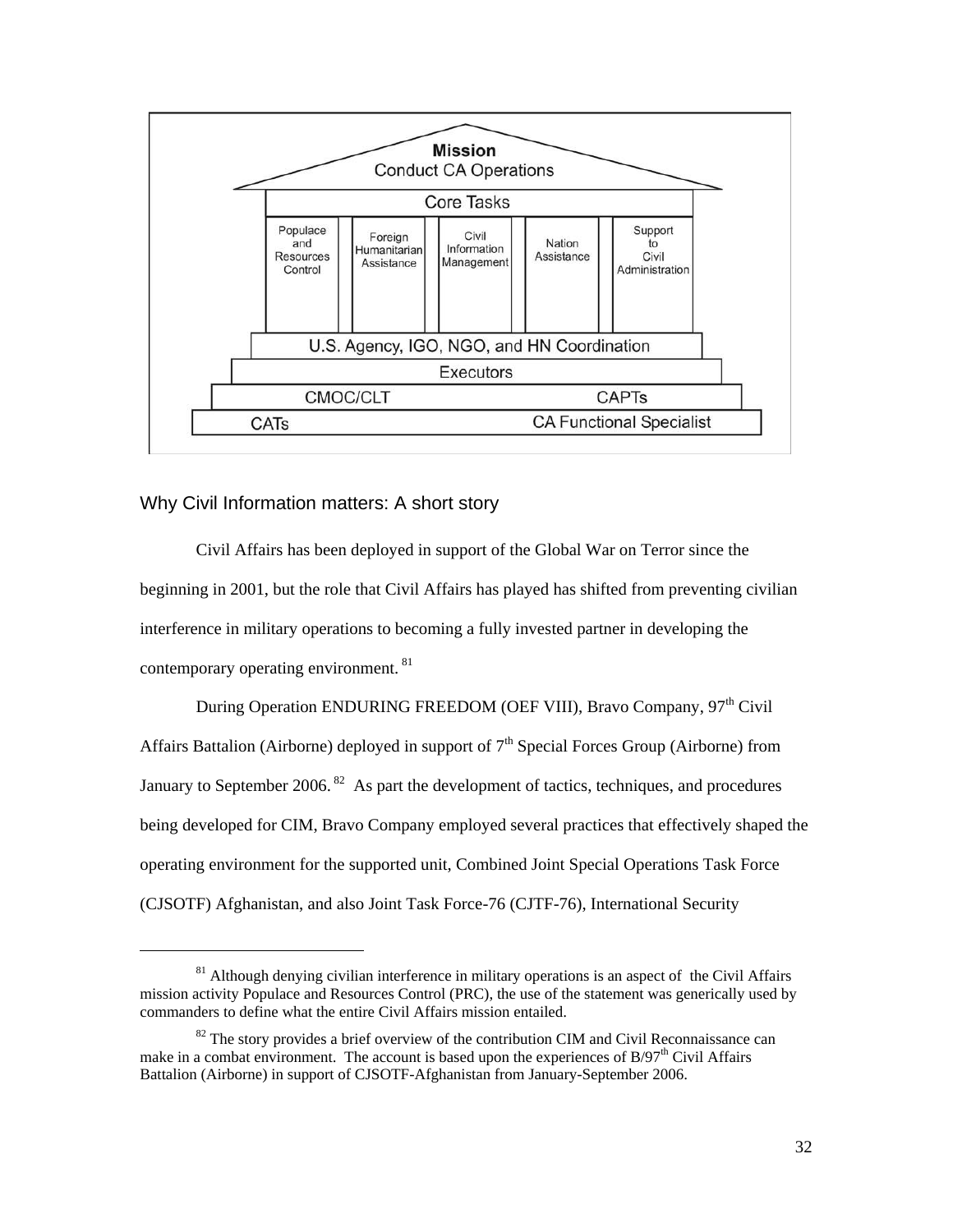Assistance Force (ISAF) Afghanistan, and many other organizations operating both in Afghanistan and throughout the theater of operations. One such practice was that of implementing a weekly trends analysis report based upon Civil Information gained in daily interactions with the local populace and open source reporting.

The weekly trends report consisted of trends seen in both general and specific areas of expertise from the teams on the ground in combination with a week by week assessment of the overall situation in a given district or province in Afghanistan. The original report was meant to develop Bravo Company"s understanding of the operating environment, but gradually ended up expanding to encompass the entire supported unit, but also CJTF-76, ISAF partnered elements, and senior levels of reporting back in the United States. One senior officer, the CJTF-76 J-2 commented that Bravo Company"s information closed gaps in information that were as old as five years. All that the company had done was reap the benefits of Civil Information Management and develop a fully usable product. Civil Information gleaned from Civil Reconnaissance provided the impetus for the better understanding of the environment.

## What is Civil Reconnaissance?

 $\overline{\phantom{a}}$ 

The use of the term reconnaissance is routinely used to describe a discreet activity that is done to collect or glean specific information about an area or subject of interest to U.S. military operations. This usually connotes the use of intelligence assets or trained collectors to gain the information. The same thought process reflects similarly in the Joint definition. $83$  However, reconnaissance does not need to be of a nefarious nature or have a specific intelligence driven process. Civil Affairs practice Civil Reconnaissance (CR) in order to better define an area, a population, or a specific behavior. Civil Affairs doctrine defines CR as "A targeted, planned, and

 $83$  JP-1-02 defines reconnaissance as a mission undertaken to obtain, by visual observation or other detection methods, information about the activities and resources of an enemy or adversary, or to secure data concerning the meteorological, hydrographic, or geographic characteristics of a particular area.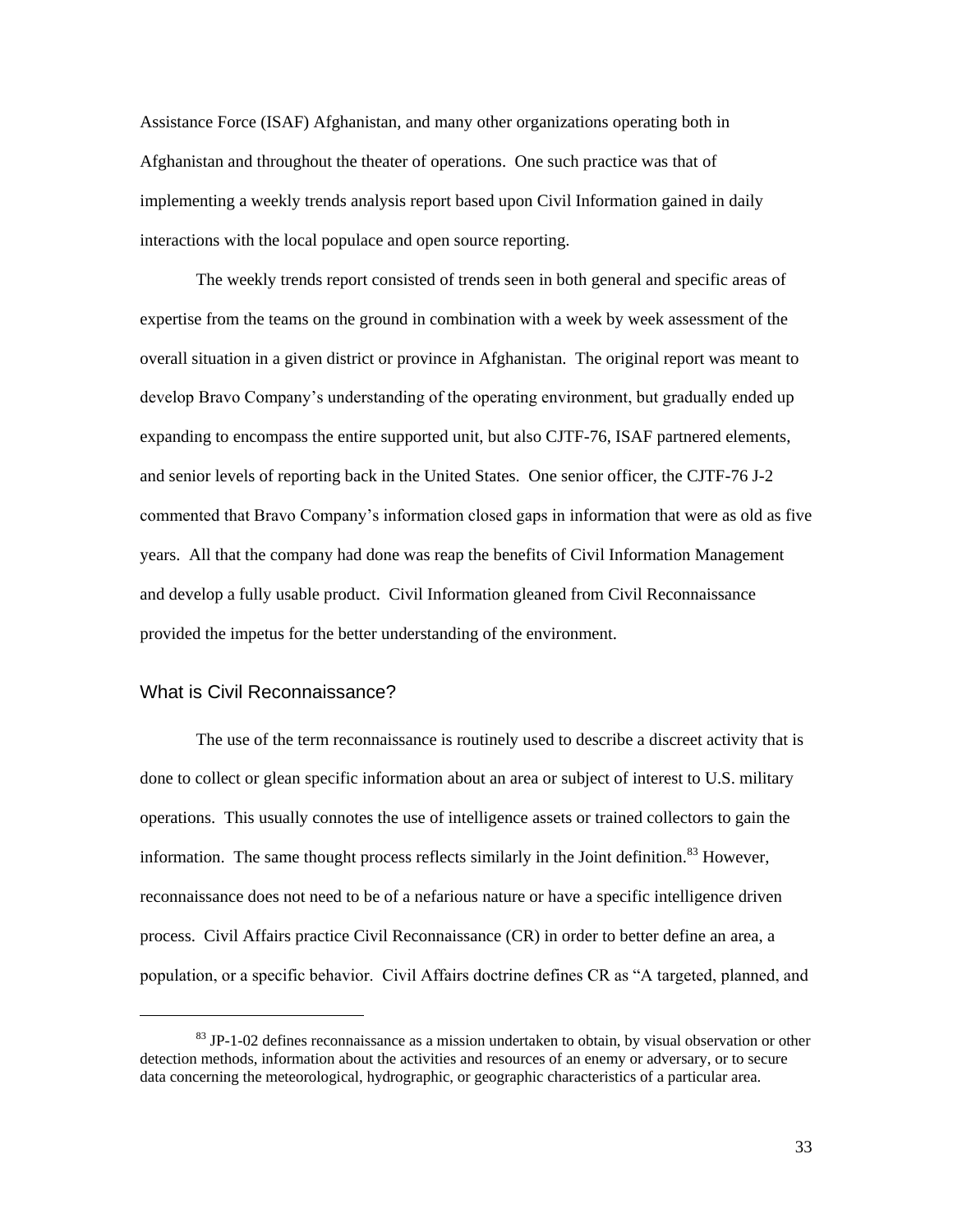coordinated observation and evaluation of those specific civil aspects of the environment. Civil reconnaissance focuses specifically on the civil component, the elements of which are best represented by the mnemonic ASCOPE: areas, structures, capabilities, organizations, people, and events."<sup>84</sup> The word information is not used in the definition, but Civil Information is the direct result of CR being conducted. Trained Civil Affairs personnel primarily conduct CR and the information gained distributed via CIM means. The purpose in maintaining this mission activity within Civil Affairs operations is to provide transparency in missions involving the civil populace. This transparency is a critical requirement in gaining the support of the local populace for both U.S. operations and partner nation activities. The local populace interacts with U.S. forces at their own risk often putting their families and their livelihoods in jeopardy. Separating civil reconnaissance from intelligence collection activities is paramount.

The common misnomer of information being synonymous with intelligence strikes at the heart of the debate about maintaining transparency. Major Kevin Burke writes, "Civil reconnaissance is not the covert collection of information by agents employed by the U.S. or Coalition forces, but rather data obtained from open sources, primarily through interaction with the host population, review of open source information found in various mediums, and academic research."<sup>85</sup> The distinction between intelligence and information is critical. JP 1-02 defines intelligence as:

The product resulting from the collection, processing, integration, evaluation, analysis, and interpretation of available information concerning foreign nations, hostile or potentially hostile forces or elements, or areas of actual or potential operations. The term is also applied to the activity, which results in the product and to the organizations engaged in such activity.<sup>86</sup>

 $\overline{\phantom{a}}$ 

<sup>84</sup> U.S. Department of the Army, *FM 3-05.40 Civil Affairs Operations*, Glossary-10.

<sup>85</sup> Burke, *Civil* Reconnaissance, 4.

<sup>86</sup> JP 1-02, 268.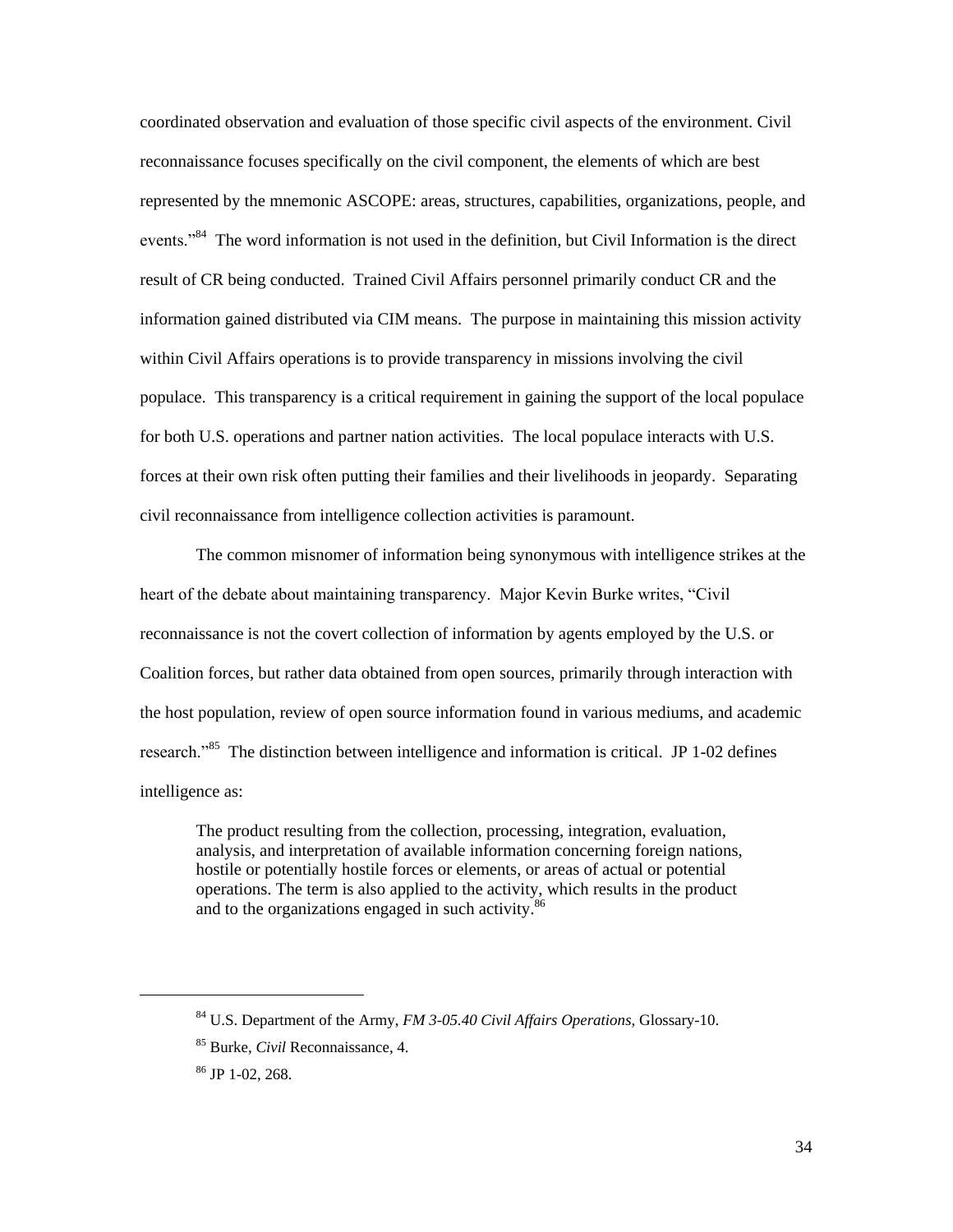Information is distinguished from intelligence by being defined as "Facts, data, or instructions in any medium or form. Or the meaning that a human assigns to data by means of the known conventions used in their representation."<sup>87</sup> Thus, Civil Information gained can become intelligence once it is analyzed and is put to another purpose by trained personnel. The argument may seem trivial to some, but the distinction can mean the difference between support of the local populace and a loss of trust. Trust is a keystone of SFA in action.

#### Can CIM play a role in SFA?

CIM already plays an important role in the development and understanding of operations

in mission conducted by SOF. It informs, shapes, directs, and develops the operating

environment in Iraq, Afghanistan, Philippines, and elsewhere in support of GWOT missions.

CIM is also usefully employed in theater engagement activities in Indonesia, Colombia, Chile,

and a whole host of other countries. The 96<sup>th</sup> Civil Affairs Battalion (Airborne) CIM Standard

Operating Procedures (SOP) provides an excellent set of objectives for CIM in any environment:

"Effective Civil Information Management provides a framework to develop and enhance unit's abilities in collecting, collating, processing, analyzing, reporting, and sharing of civil information. This will facilitate the following:

 a. Ensure the CA soldier has the necessary skills to use the Asymmetric Software Kit (ASK) at a level that facilitates a deployed element's ability to support mission requirements and report and manage Civil Information.

 b. Provide a detailed method for the analysis of civil information that integrates civil reconnaissance, civil damage assessments (JP1.02), area studies, and operational assessment feedback into the military targeting process to support the maneuver commander.

c. Fulfill the  $96<sup>th</sup>$  Civil Affairs Battalion (A) requirement to be able to provide the supported commander  $[95<sup>th</sup> CAB(A)$  and USASOC(A)] with accurate, relevant, and timely civil information by providing him with a civil layer to the Common Operating Picture (COP) of the battle space."<sup>88</sup>

 $87$  JP 1-02, 260.

 $88\,96<sup>th</sup>$  Civil Affairs Battalion (Airborne), Annex M (Civil Information Management) to  $96<sup>th</sup>$  Civil Affairs Battalion (Airborne) Garrison Standard Operating Procedure (Fort Bragg, NC: Local Production) March 2008, page 1.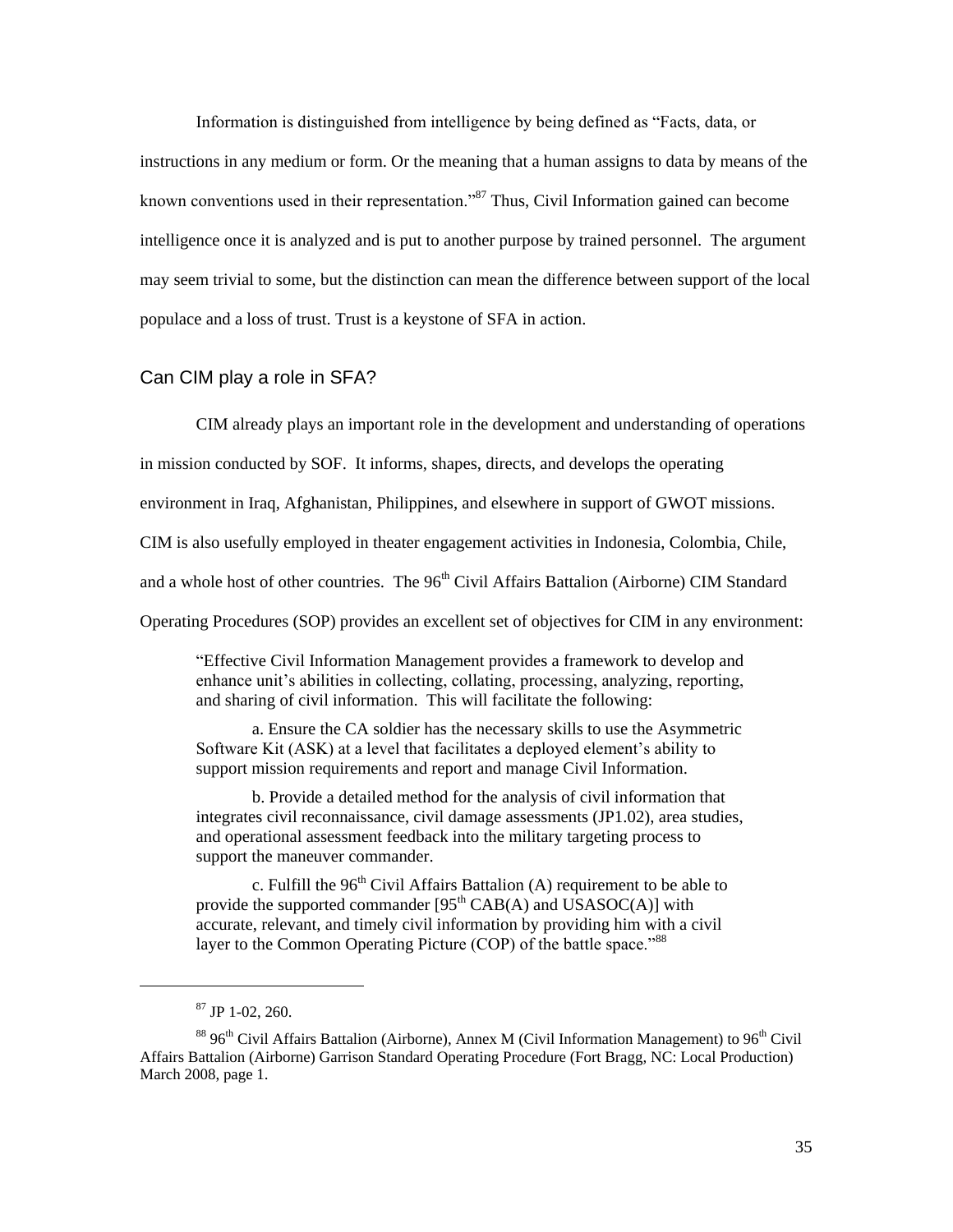Although, no doctrine currently exists that standardizes the use of CIM and how it integrates into full spectrum operations, the utility of CIM should be apparent. Currently, efforts are underway in the Joint community to develop and test CIM concepts for full employment across the force beyond Civil Affairs.<sup>89</sup> The purpose of the test is to take the next step from Tactics, Techniques, and Procedures to Joint doctrine for employment and determine the utility of CIM in the current operating environment.

As the Joint testing continues over the next few months and years, SFA planners have the ability to incorporate this important aspect of understanding the operating environment. CIM can assist in the development of relationships and has the ability to contribute to all of the Security Force Assistance Phases.<sup>90</sup> The development of Civil Information will help establish the means to understand the geospatial, relational, and temporal aspects of the Host Nation partner, the impacts on civil society, and the potential motivation of internal and external threats of the SFA environment. The SOF experience in initiating and developing CIM provides a relevant background for SFA planners to begin to understand CIM requirements and capabilities for the future. Geospatial analysis can provide the means to understand how the physical environment shapes the civil environment, while relational analysis can help understand the complex nature of both internal and external relationships.

The temporal analysis will help understand the effects and influences of events on the SFA environment. To put things in perspective, "The temporal aspect of civil information is extremely critical to understanding the significance of events in the context of time. Upon first observation, this may seem the most insignificant aspect used to understand the civil

 $\overline{\phantom{a}}$ 

<sup>89</sup> United States Joint Forces Command, "Announcement of Joint Civil Information Management (J-CIM) Joint Feasibility Study (JFS) Joint Warfighter"s Advisory Group (JWAG)" dated 18 April 2008.

<sup>90</sup> JCISFA, *Security Force Assistance Planner's Guide*, 6-13.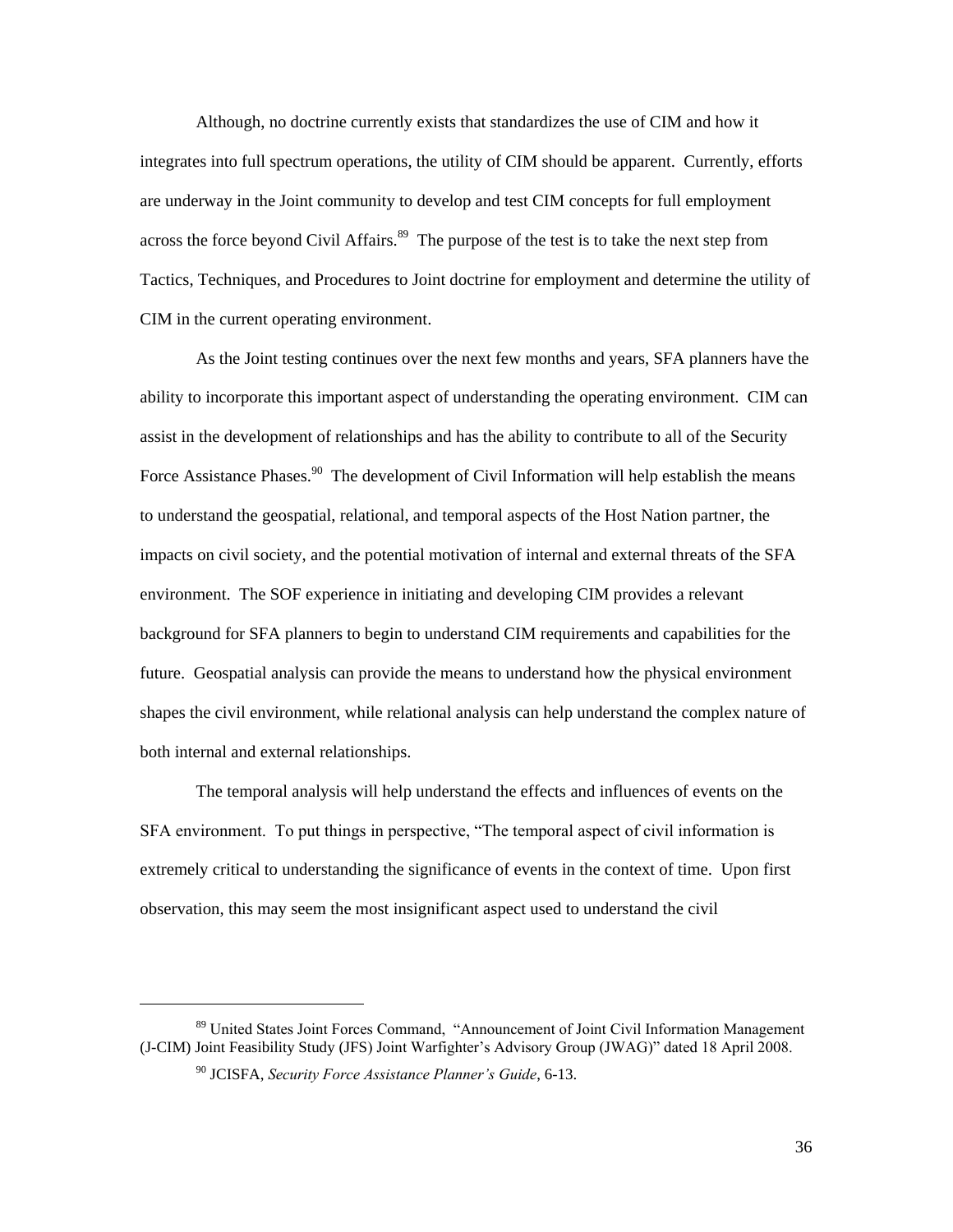environment, but in most case it permeates the relevance of all other aspects of analysis."<sup>91</sup> The end result can be subtle or substantial depending on the aspects of employment of CIM, but the impact is the same: a better informed commander. An example of the Civil Common Operating Picture (COP) is included below:  $92$ 



The evidence of the amount of data that is readily available is highlighted in the left portion of the COP while pictorially displayed on the right. This combination of both visual and technical data can provide the planner with potential trends or areas of interest for future operations.

 $\overline{\phantom{a}}$ 

<sup>91</sup> Burke, *Civil* Reconnaissance, 64.

<sup>&</sup>lt;sup>92</sup> 96<sup>th</sup> Civil Affairs Battalion (Airborne), *Annex M (Civil Information Management)*, 17.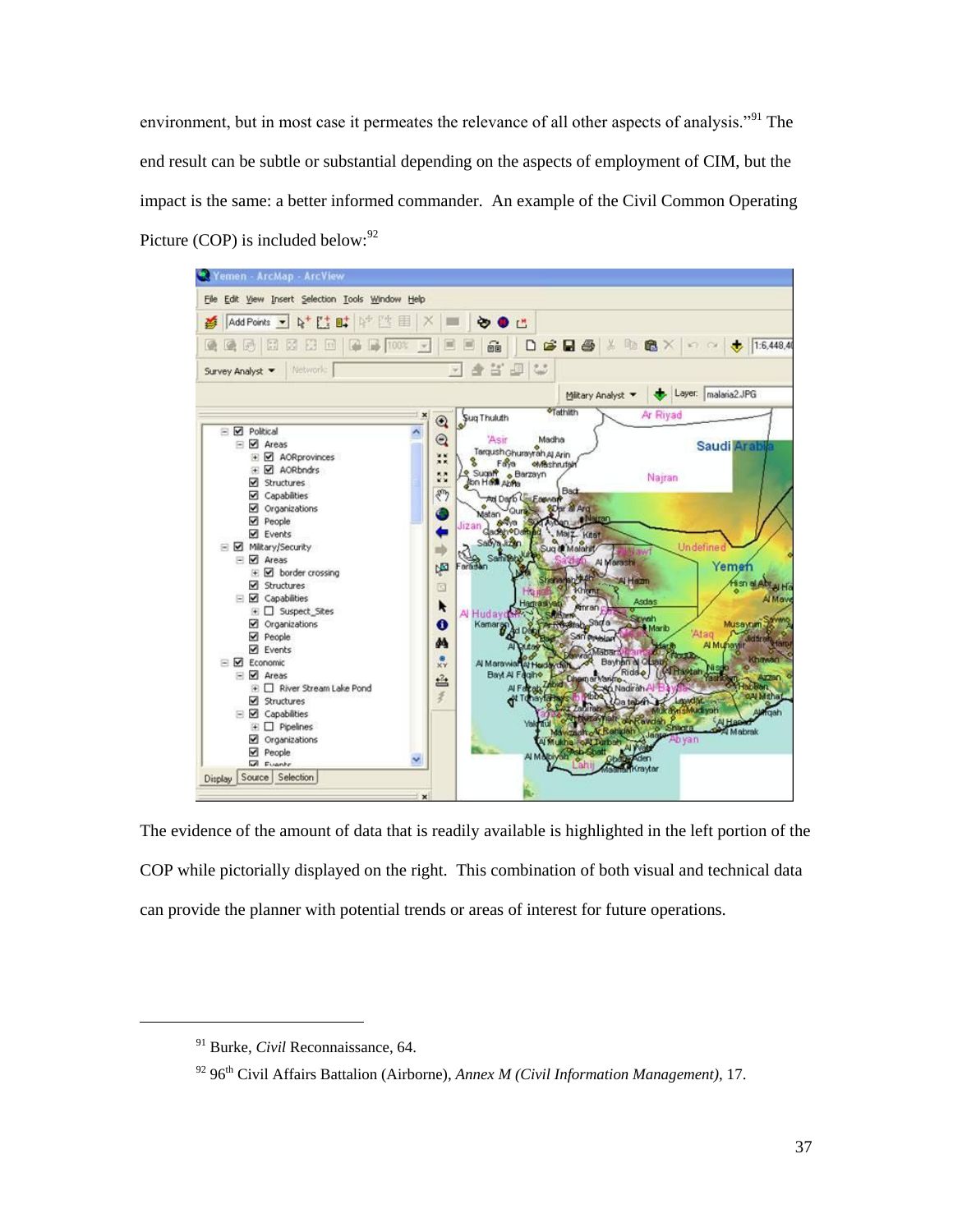## **B. Role of the Embassy Country Team**

In the effort to build a Whole of Government approach, the Embassy provides a key point of engagement to build a broader unity of effort. The Embassy Country Team is the primary point of engagement for SOF in any mission (from the top-level planner all the way down to the executor). The importance of it in conventional missions is less relevant because details are worked at higher levels and not seen by the executing force or planner. As evidenced earlier in the discussion on Vietnam and Colombia, the Embassy Country Team has a role to play. On the surface, the Embassy Country Team's role has faded during the GWOT. $93$  With the focus of current operations largely in the military element of National Power, the Geographic Combatant Commanders have seen an increased role in day-to-day engagement activities with multiple militaries and heads of state. This state of affairs has resulted in a perceived lessening of the role of diplomats in coordinating and influencing foreign policy. However, in the conduct of military missions, the relationship between the embassy and the military must remain robust. An understanding of the special relationship of the U.S. Embassy abroad and the military conducting operations within a given country is supremely important. The ties between military and foreign policy can inform and direct the planning for future operations in any environment. The Ambassador leads the way in American diplomatic efforts abroad and is the primary interface for U.S. interests. In Henry Nash"s work on American foreign policy, he highlights the role of the Embassy, "In foreign areas the key person authorized to coordinate government operations is the ambassador. This authority has been delegated to him (or her) by the Secretary of State and made the ambassador responsible for the direction, coordination, and supervision of interdepartmental

 $93$  Mitchell J. Thompson, "Breaking the Proconsulate: A New Design for National Power," *Parameters*, (Winter 2005/2006): 62-75. In the article, the author argues that the role of the U.S. embassy has been reduced as the role of the Combatant Commander has taken on an increasing role in diplomatic affairs historically seen as the role of the Ambassador.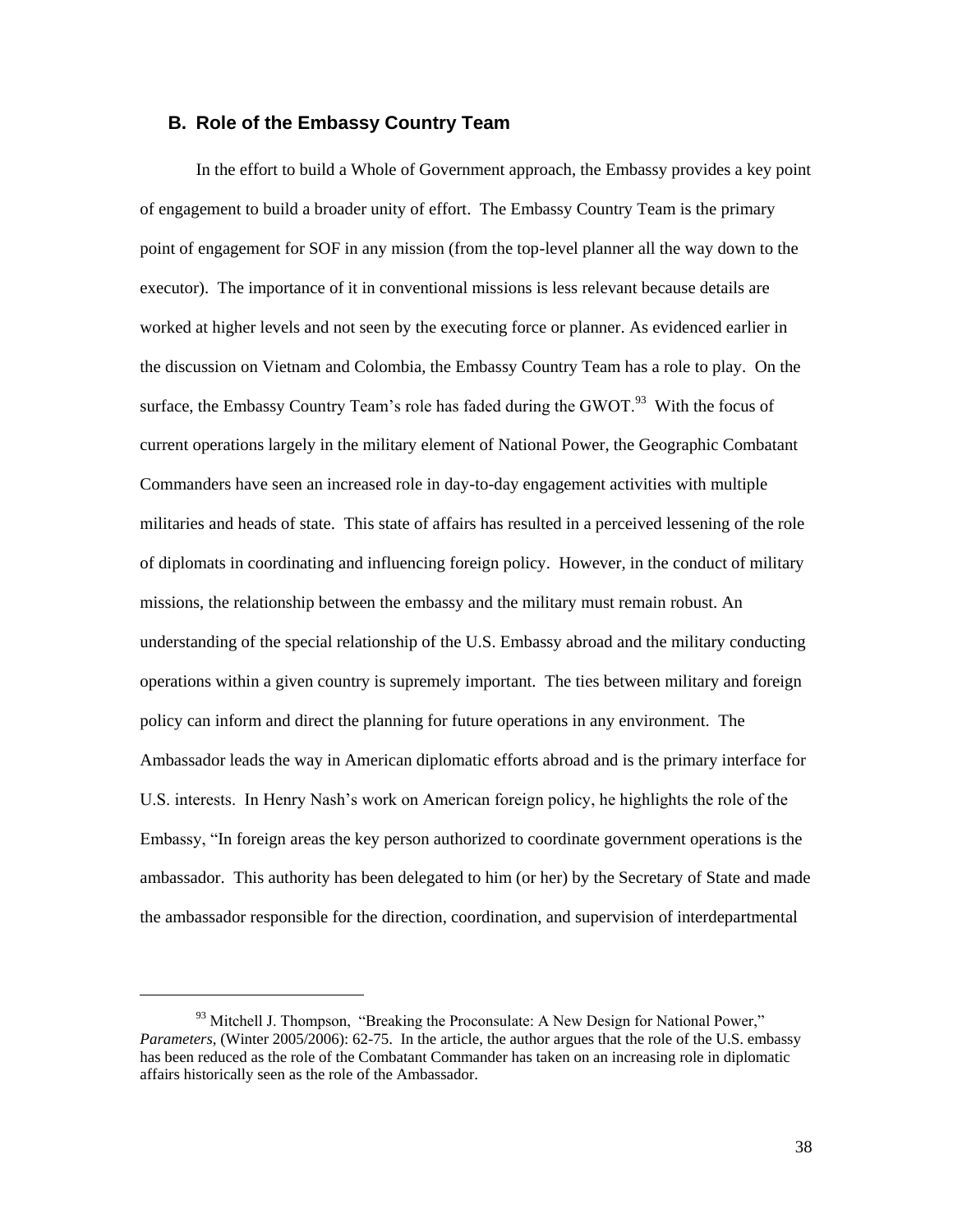activities sponsored by the government overseas."<sup>94</sup> Although Ambassadors can be political appointees or life-long Foreign Service Officers, their responsibilities remain the same and are executed through the Embassy Country Team.

As in previous discussion about the Whole of Government approach, the Country Team represents the first line effort overseas to plan, direct, and integrate the policies of the United States Government. The roots of the Country Team begin with the vast rebuilding efforts of the post-World War II era. The massive task of rebuilding required unique organizations that were capable of coordinating multiple departments working towards a similar objective.

The country team consists of ranking representatives of the embassy sections and from other government agencies operating in the country. The country team meets regularly to review current developments and to advise the ambassador on what steps the embassy is taking or should be taking to promote U.S. interests in the country. $95$ 

The Country Team, throughout its evolution since the 1940"s, has continued to develop and implement interagency teams. The spectrum of the different elements of U.S. government is demonstrated in the basic construct of a Country Team is provided below:<sup>96</sup>

 $\overline{\phantom{a}}$ 

<sup>94</sup> Henry T. Nash, *American Foreign Policy: Response to a Threat* (Homewood: Dorsey Press, 1974), 74.

<sup>&</sup>lt;sup>95</sup> John Gunderson,. "Protecting U.S. National Interests: the Role of the Ambassador and the Country Team." *Special Warfare*, (Fall 1998): 24-31.

<sup>96</sup> Gunderson, "Protecting U.S. National Interests," 29.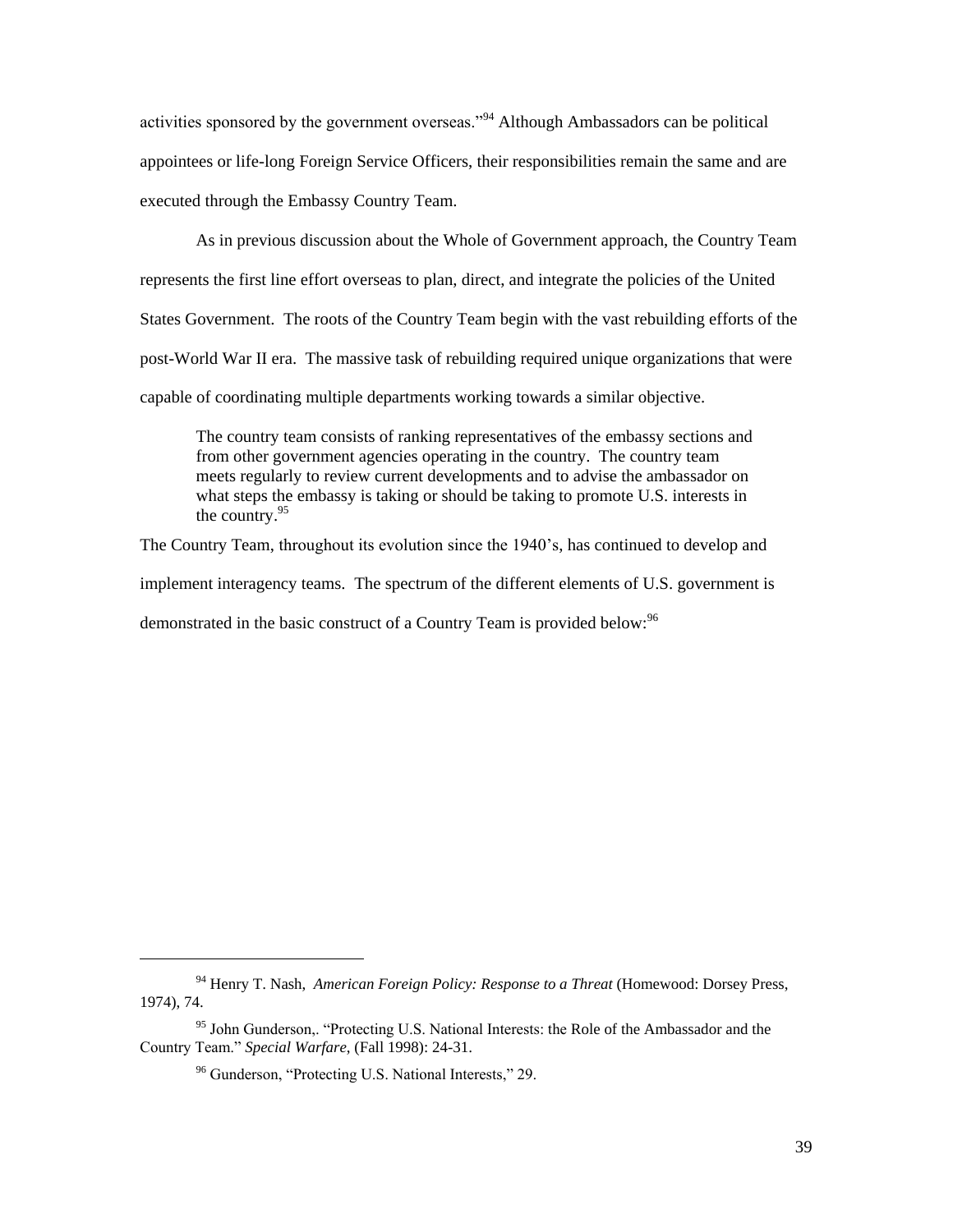

The Ambassador and Country Team

All of these separate components have competing agendas and multiple resources, but the Ambassador and the Deputy Chief of Mission hold the over-riding decision making authority when decisions are required for implementation. Military interests do not always match up to diplomatic, economic, and informational interests, but still need to be coordinated under one authority.

Recently this has been under intense debate with relation to the Department of Defense"s growing mission abroad and the perception that the Embassy has been bypassed in the interests of national security. This was highlighted in a recent *New York Times* article, "As the Pentagon takes on new roles collecting intelligence, initiating information operations and conducting other "self-assigned missions," the report found that some embassies have effectively become command posts, with military personnel in those countries all but supplanting the role of ambassadors in conducting American foreign policy."<sup>97</sup> Although generally not the case, special attention should be paid to the relationship between the military and the Embassy. In an era of fiscal constraint

 $\overline{\phantom{a}}$ 

<sup>97</sup> "Military Role in U.S. Embassies Creates Strain, Report says." *New York Times*, 20 December 2006,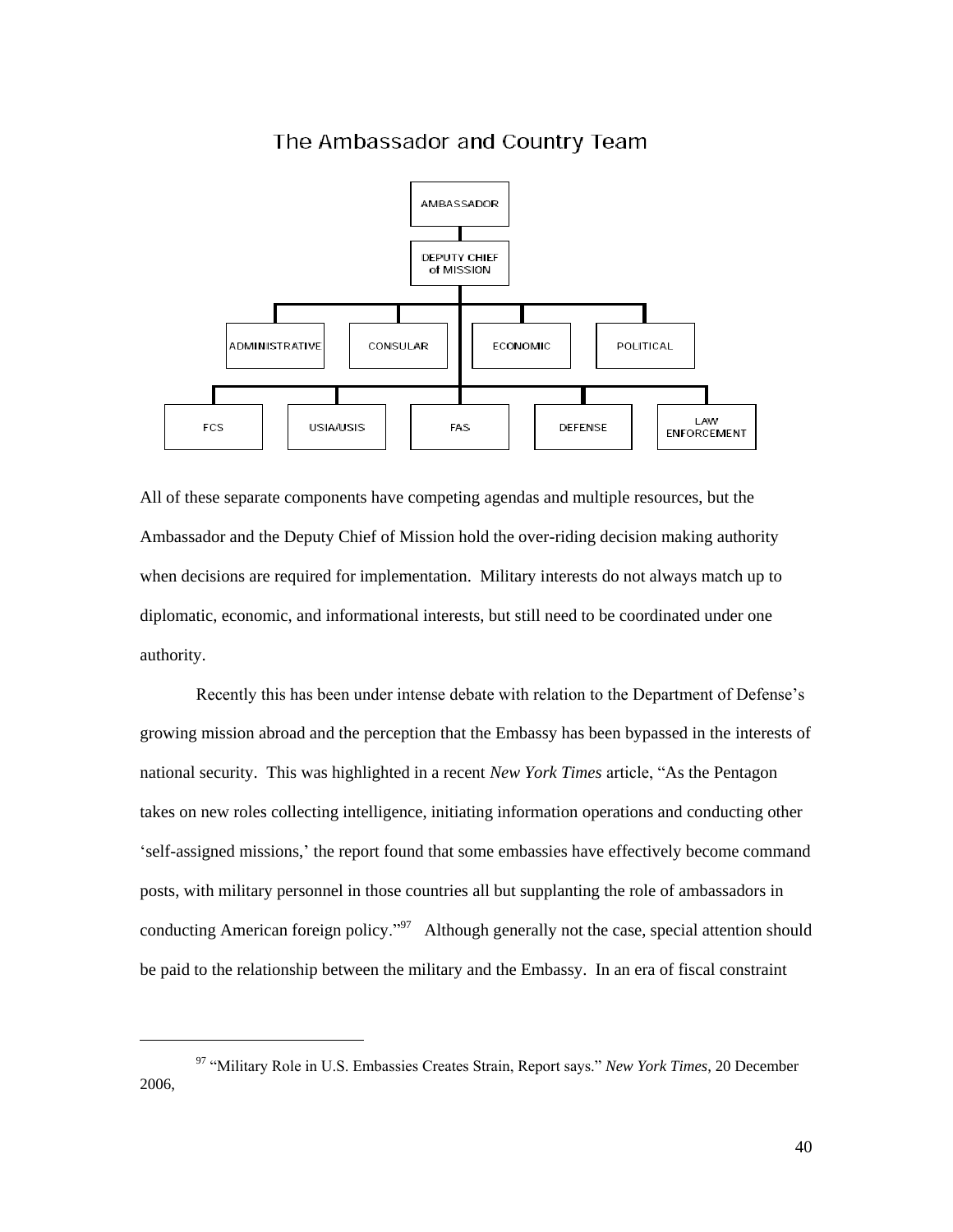and limited assets, all parties need to work together in a unity of effort to maximize the benefit of what each organization brings to the table.

#### Why the Country Team still matters.

 $\overline{\phantom{a}}$ 

With the recent focus on the military aspects of current operations in Iraq and Afghanistan, there has been a tendency to overlook the role of the Embassy and the Country Team. Just as in the military, not every embassy is the same, but every Embassy has a Country Team in some form or another. The ability to bring multiple organizations together in one room on a regular basis makes it a key point of engagement for any military planner. The programs and funding that organizations such as the Department of Agriculture or Department of Energy provide in some countries can help expand the military"s efforts to conduct a mission activity such as SFA or FID. According to Ambassador Robert Oakley and Michael Casey, three key points in favor of cooperation highlight the benefits of coordination:

Informal coordination mechanisms can work well if backed by good leaders and their personal commitment.

Senior military leader guidance in favor of civil-military collaboration is helpful.

Without a standing system designed to reward interagency collaboration, successful interagency coordination may prove as fleeting as individual leader assignments.<sup>98</sup>

Also, key to access is the Senior Defense Official (SDO), formerly called the Defense

Attache (DATT).<sup>99</sup> The SDO is the military representative to the Ambassador in a given country

and resides with the Embassy. As a member of the military, the SDO speaks the same

"language" as the military and can describe military activities in terms that can more readily

[http://www.nytimes.com/2006/12/20/washington/20embassy.html?\\_r=2&adxnnl=1&oref=slogin&adxnnlx](http://www.nytimes.com/2006/12/20/washington/20embassy.html?_r=2&adxnnl=1&oref=slogin&adxnnlx=1216138023-38IqflIb3O+Zdha8SVZftQ&oref=slogin)  $=1216138023-38Iqfllb3O+Zdha8SVZftQ&\text{oref}=slogin, \{accessed 15 July 2008\}.$ 

<sup>&</sup>lt;sup>98</sup> Robert B. Oakley and Michael Casey, Jr., "The Country Team: Restructuring America's First Line of Engagement," *Joint Forces Quarterly*, (4<sup>th</sup> Quarter 2007): 149.

 $99$  Department of Defense Directive 5105.75 dated December 2007 expands the role of the Defense Attache (DATT) and the Chief of Security Assistance Organization into one officer identified as the Senior Defense Official (SDO).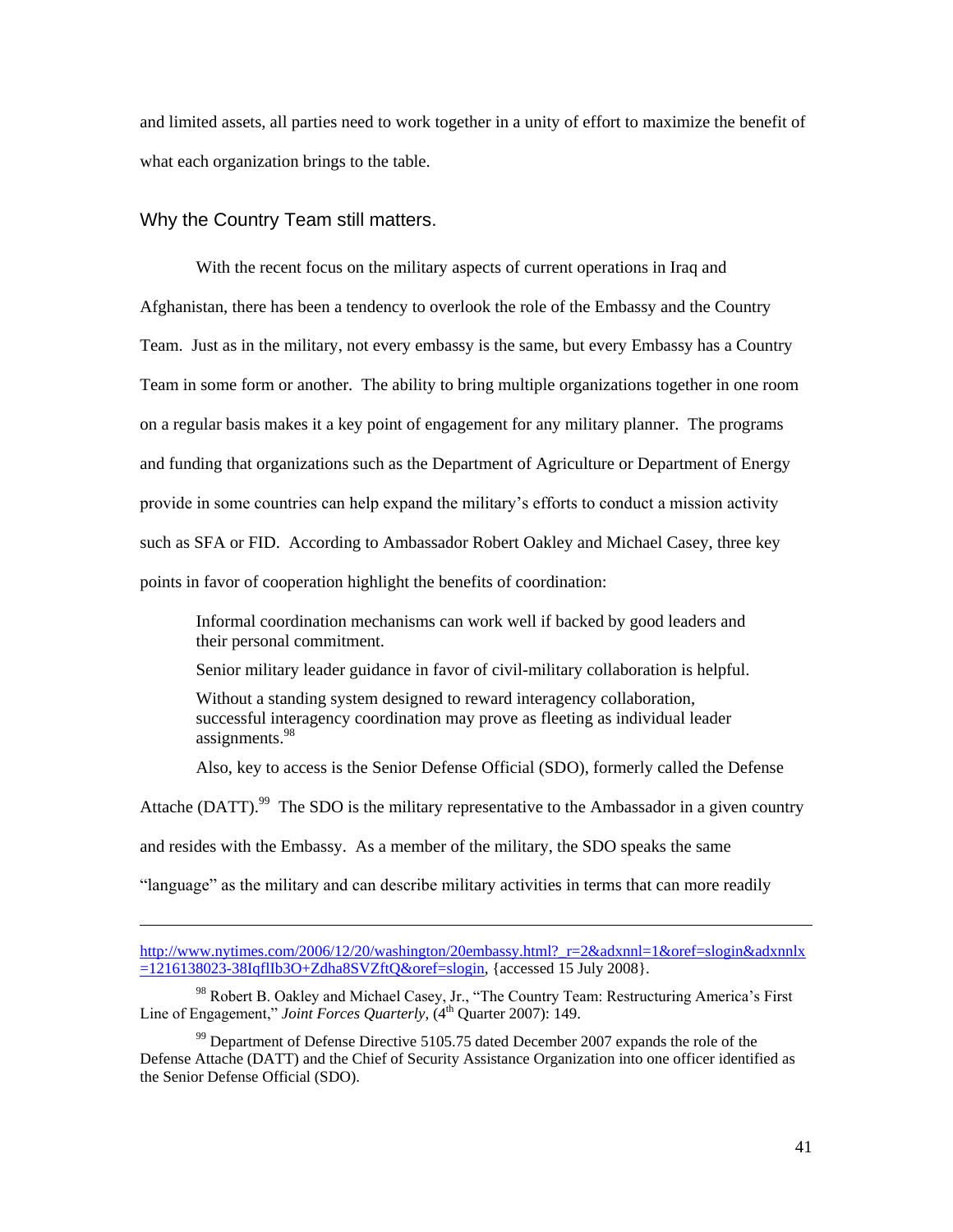explain military objectives to the Country Team. The SDO has a longer term presence than the most U.S. military activities within and country and can be a key person in developing continuity.

Additional resources beyond funding are available through the Country Team. A special issue of *Special Warfare* magazine highlighted the cross-cultural capabilities of the Embassy, "often more than half of all employees at any U.S. Embassy are foreign-service nationals. Because of their long term experience, language capability, foreign service nationals are a unique asset for the embassy."<sup>100</sup> In developing an understanding of the operating environment, these people are valuable assets that may reduce the "learning curve" for military planners.

All of these capabilities make it clear that the Embassy provides capabilities and resources that can only improve the military"s capability to accomplish the mission. Despite all of this, the importance of personal relationships cannot be understated as evidenced in the following, "the more the SOF warrior and the State Department diplomat understand each other"s missions, methods of operations, and even culture, the better their working relationship will be." $101$  Close and constant relationships matter.

## How to incorporate the Country Team in SFA.

Relationships are the critical building block in developing a plan of action in any environment. For the military planner it can mean the difference between success and failure. In the current development of SFA there appears to be an inadvertent lack of emphasis on the capabilities of the Embassy Country Team. In describing unity of effort and purpose, the emphasis is on the development of effective command relationships. There is a single reference to the Ambassador as a key player in planning for SFA. The *Security Force Assistance Planners Guide* notes the importance of relationships to the planner, "SFA command relationships may

 $\overline{\phantom{a}}$ 

42

<sup>&</sup>lt;sup>100</sup> Gunderson, "Protecting U.S. National Interest," 29.

<sup>101</sup> Ibid., 29.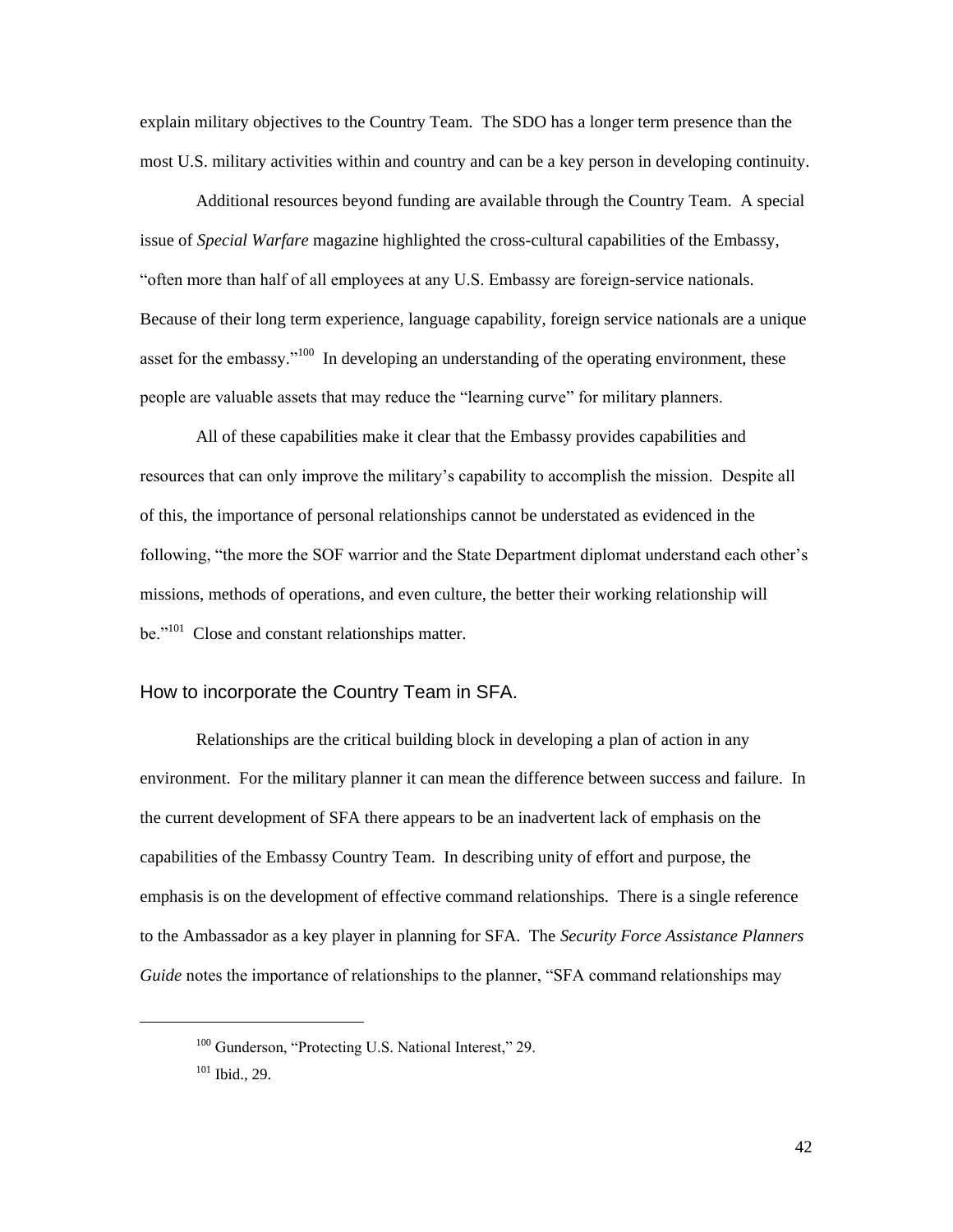range from very simple to very complex and military commanders may answer to non-military personnel such as an Ambassador or a special appointee."<sup>102</sup> The emphasis on close relationships is missing and only discussed in terms of operational considerations: "at a minimum, the planner must consider the efforts of the Country Team under the Ambassador."<sup>103</sup> This lack of emphasis in SFA is compared to the strong emphasis on relationship in SOF. The *Special Forces Advisor's Handbook* in comparison spends an entire chapter on the emphasis on relationships (command and personal) and two appendices on the Embassy, Country Team, and potential programs available to maximize unity of effort.<sup>104</sup>

The Country Team is a special organization that is not perfect, but contributes more than it hinders. SOF missions routinely use the benefits of close coordination and additional resources provided to develop a unity of effort that supports both the military objectives and the Embassy"s Mission Performance Plan (MPP). The MPP is the "single planning document within the U.S. Government that defines U.S. national interests in foreign countries and coordinates performance measurement in these countries among U.S. Government agencies."<sup>105</sup> The MPP objectives should be synchronized within SFA planning resulting in a unity of purpose and effort. COL David Maxwell recognizes this point in recent commentary:

The Country Team is critical to the execution of FID and Security Force Assistance operations because we have to recognize and accept that we are dealing with sovereign nations that are our friends, allies, and partners. Sovereignty is a concept that we often pay lip service to but we forget how important it is to the success of the mission especially as we concern ourselves with tactical and operational activities and neglect the understanding that every

 $\overline{\phantom{a}}$ 

<sup>102</sup> JCISFA, *Security Force Assistance Planner's* Guide, 26.

<sup>103</sup> Ibid., 27.

 $104$  In the SF Advisor's Handbook, Appendix 1 discusses working with multiple U.S. agencies, Appendix 2 spends 9 pages in discussion of the Embassy and interaction with the Country Team. Conversely, the SFA Planner"s Guide devotes a paragraph and mentions the Ambassador twice.

<sup>105&</sup>lt;sup>"</sup>Mission Performance Plan Process," *United States Inter-agency Working Group*, 2008, [http://www.iawg.gov/rawmedia\\_repository/ae21c9bb\\_f7f7\\_4693\\_9ed7\\_89b4a16aec23,](http://www.iawg.gov/rawmedia_repository/ae21c9bb_f7f7_4693_9ed7_89b4a16aec23) {accessed on 18 July 2008}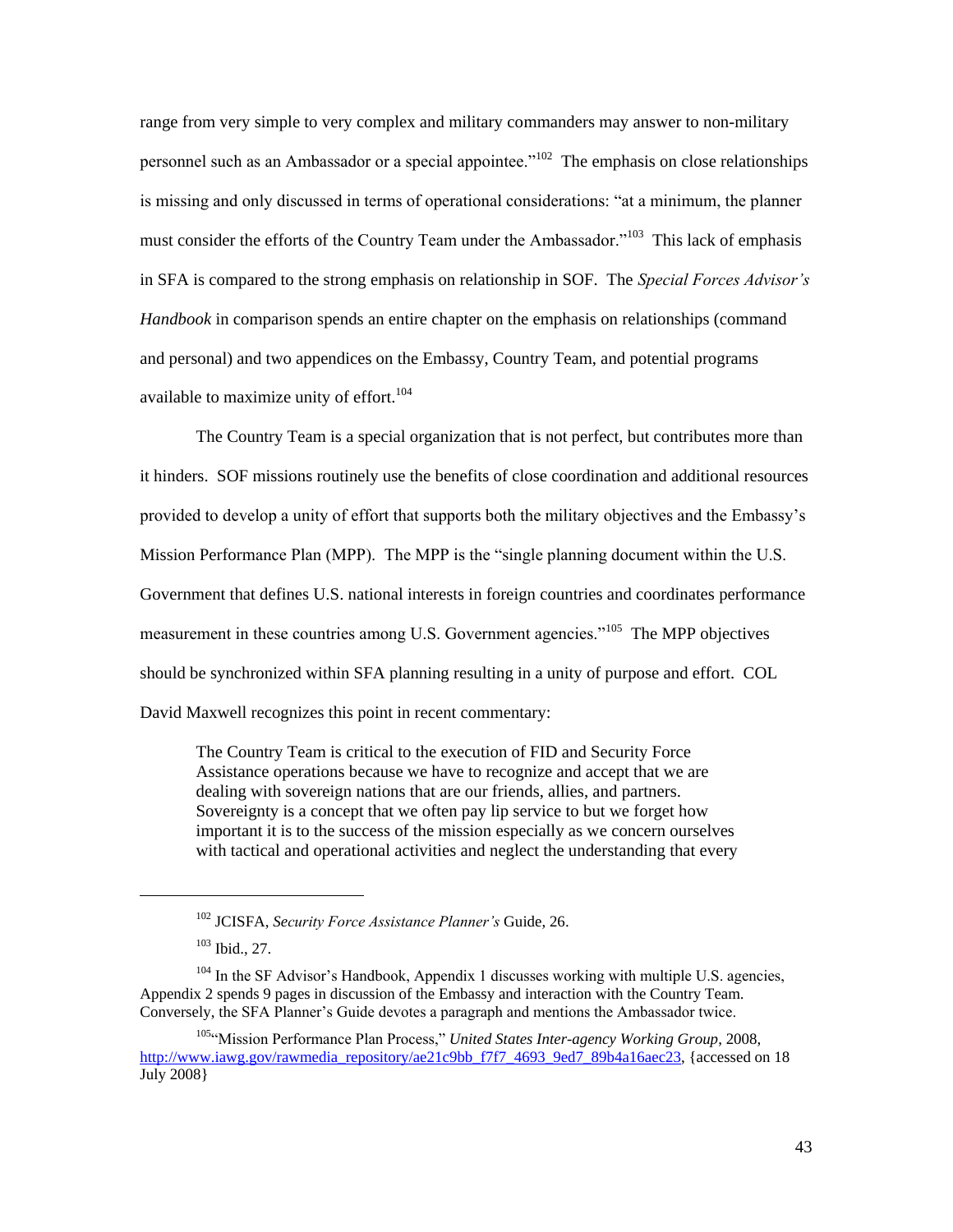tactical operation has strategic effects. The Country Team is the single point of entry to the sovereign host nation with who we are charged to support.  $^{106}$ 

The Country Team remains relevant and needs to be a large part of the SFA planning process. Throughout the history of SOF missions, the coordination with the Embassy Country Team played an integral part of the success of U.S. efforts. The successful and non-successful relationships developed by SOF with respective embassies provide excellent lessons learned for SFA in how to engage and coordinate with a U.S. Embassy abroad. Many of these lessons are captured as standard operating procedures for Special Forces, Civil Affairs, and other SOF. These procedures should be reviewed and incorporated in order to further develop SFA.

## **V. Areas for further study.**

There are many more procedures, lessons learned, and systems utilized by SOF that can assist not only the Army but also the broader Joint force in developing SFA. The many contributions of the Psychological Operations (PSYOP) such as the Military Information Support Team (MIST) conducted by  $4<sup>th</sup>$  Psychological Operations Group (Airborne) and the Civil Military Support Element (CMSE) provided by  $95<sup>th</sup>$  Civil Affairs Brigade (Airborne) were not discussed as a part of this monograph. Similarly, the efforts of the Foreign Military Training Unit (FMTU) employed by Marine Special Operations Command (MARSOC) and the Aviation FID provided by Air Force Special Operations and 6<sup>th</sup> Special Operations Squadron were not described. All of these efforts are uniquely SOF and provide lessons for SFA in building security forces and enhancing governance in foreign nations. The missions contributed by PSYOP and Civil Affairs bridge the gap between SOF and conventional forces because they support both on a routine basis providing a unique ability to cross-pollinate the Army and Joint force with methods and practices.

With USSOCOM assigned the proponent for SFA and JCISFA as the *Center of Excellence*, there is a stated concern that SOF may absorb the entire SFA concept. Although this

<sup>&</sup>lt;sup>106</sup> David Maxwell, "Considerations for Organizing and Preparing for Security Force Assistance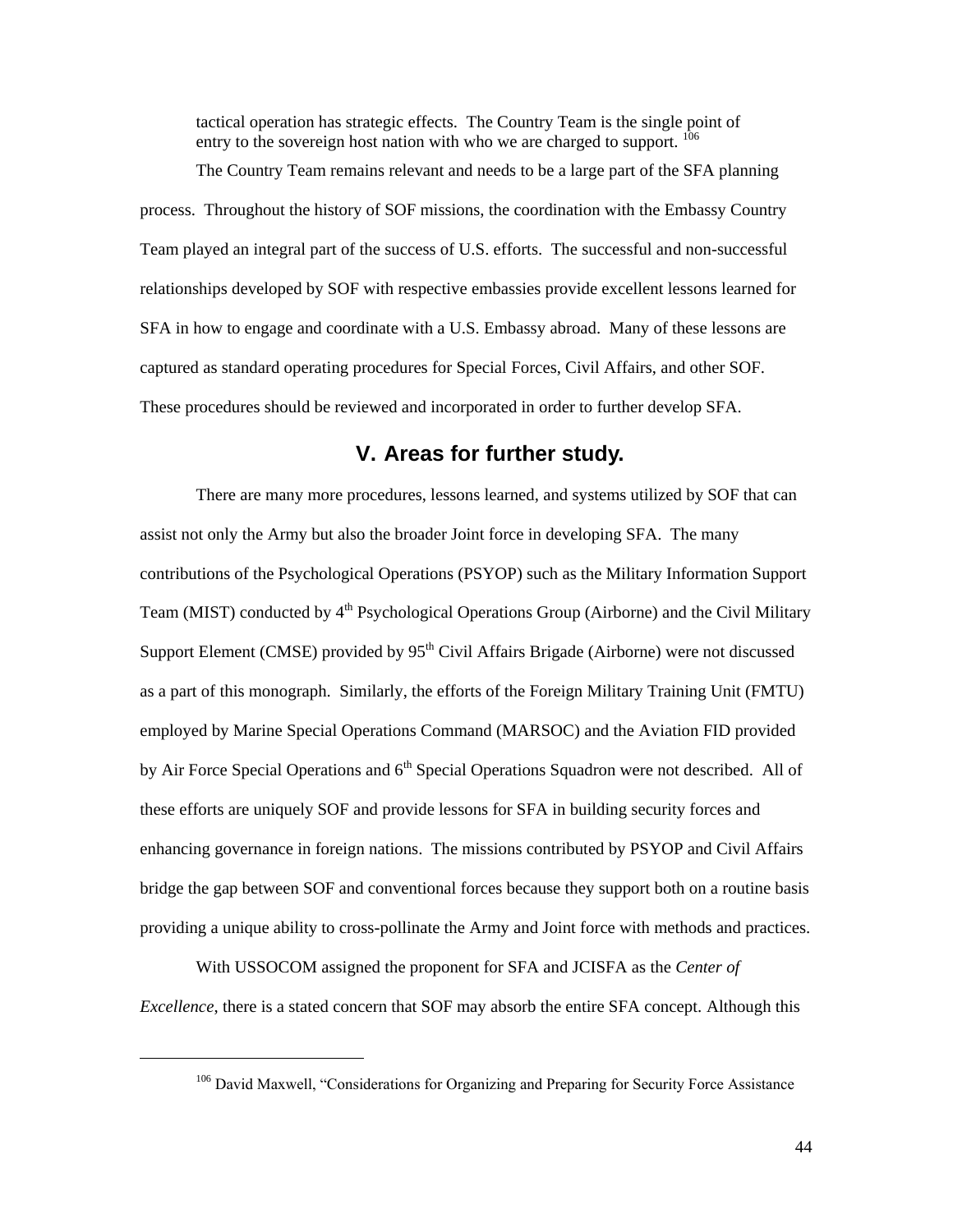monograph discusses the contributions of SOF to SFA, there may be a future need to discuss the GPF"s contribution to SFA in a similar manner. However, a balance between SOF and GPF currently exists due to the geographic locations of USSOCOM and JCISFA that may help dispel some of the concerns.

The most glaring issue that requires discussion is the perceived dichotomy between FID and SFA. Is there truly a gap between FID as a mission and SFA or is there a seam where the two areas overlap and therefore, there is room to share information, procedures, and expertise? The issue may be clarified in the near future. Doctrine may be the answer in disavowing a dichotomy between FID and SFA. During the research of this monograph, the vision of a dichotomy dissolved over time because of discussion with subject matter experts and analysis of the current operational environment.

## **VI. Conclusion: Merging SOF ideas into the SFA Environment**

## **A. Moving forward with SFA: Recommendations.**

Throughout the discussion of procedures, lessons learned, and systems utilized by SOF, there are several common threads that SFA can take forward as it develops: unity of effort, Whole of Government Approach, Civil Information, and the Embassy Country Team. Each of these ideas supports the others and builds towards the comprehensive focus that SFA seeks to provide in accomplishing the mission.

1) **Emphasize unity of effort in SFA doctrine and employment**. Unity of effort begins with the commander on the ground. The building blocks of trust and access build the necessary relationships to develop the linkages between the Host Nation government and institutions, the U.S. military and government counterparts, and other interested parties. JCISFA"s *Security Force Assistance Planner's Guide* describes unity of effort and unity of

Operations," *Small Wars Journal*, (2008): 1-11.

 $\overline{\phantom{a}}$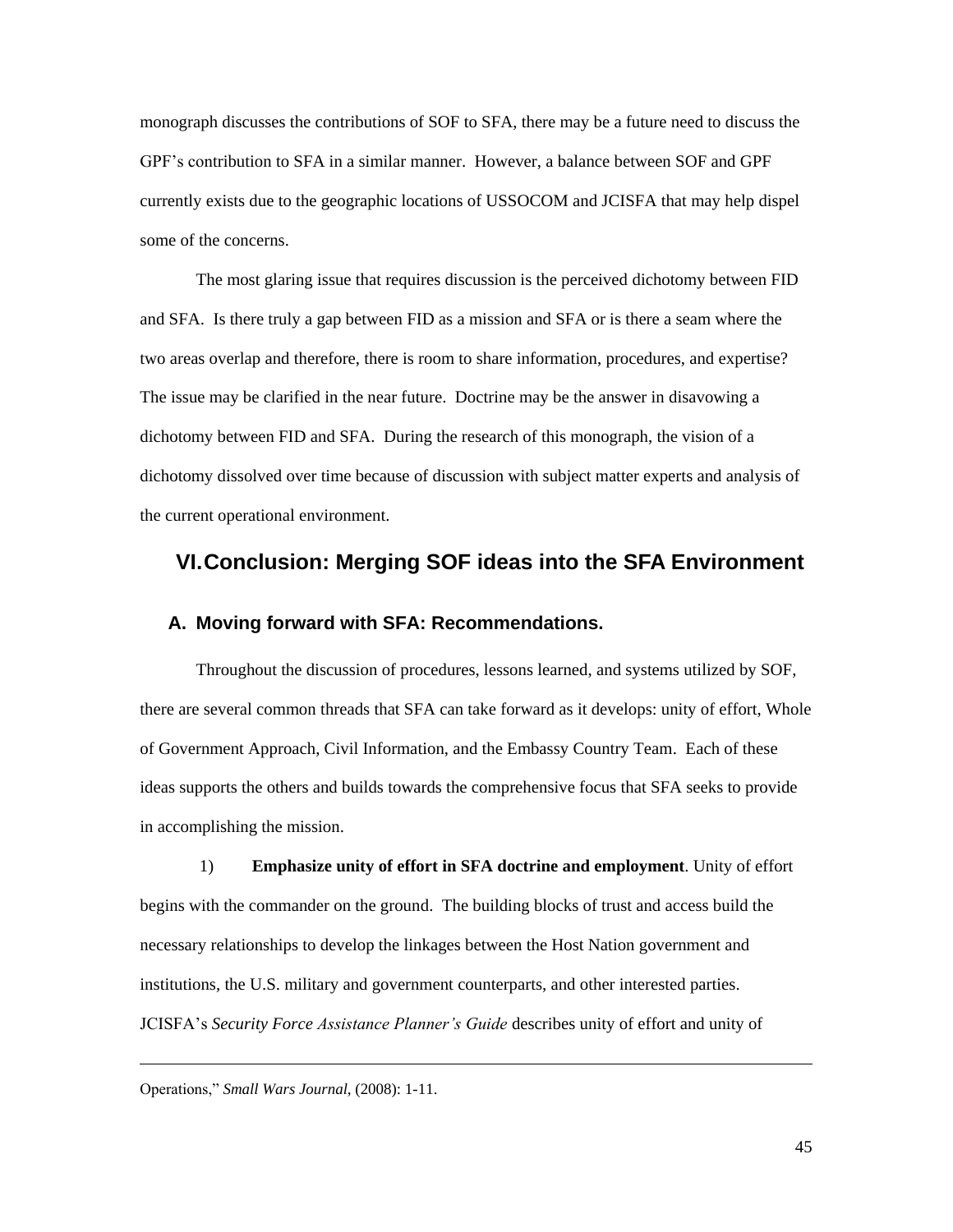purpose together. However, there are no specific examples of how unity of effort is achieved or employed. Past SOF experiences in Vietnam and Colombia provide useful examples of the importance of unity of effort. Contemporary examples from Iraq and Afghanistan would serve to illustrate varying degrees of unity of effort. Unity of effort is easier to explain than implement. SFA will involve numerous actors and unity of effort cannot afford to go unaddressed.

2) **Integrate a Whole of Government or comprehensive approach to SFA.** Similar to the recommendation describing the need for unity of effort, a comprehensive approach takes unity of effort and synchronizes various actors and their interests into a common direction toward a desired objective. SFA currently focuses largely on the military"s efforts in conducting missions in an SFA environment. The military aspect of SFA is just one consideration. Reflecting on SOF"s experience in Colombia over the last 25 years provides an idea of how a comprehensive approach can be employed bringing together the Colombian government, U.S. government, and a host of other actors.

3) **Incorporate Civil Information Management**. Although CIM technologies are relatively new, the practice of CIM precedes the use of advanced tools. Civil Information provides the information to bridge the gap in understanding between the military and the civilian environments. SFA does not currently incorporate CIM. The practices of Civil Affairs in support of SOF bear significant relevance in improving the capabilities of units conducting missions in a SFA environment. Continued Joint testing of CIM concepts will enable easier integration into SFA, but liaison and sharing of best practices from the Civil Affairs community is an easy first step in building a continuity of information. CIM can only improve understanding of the operational environment whether FID, SFA or, any other mission requirement.

4) **Emphasize the role of the Embassy Country Team**. The Country Team is a relevant organization despite its lack of emphasis in more recent times. The Country Team provides access to a unique menu of capabilities and funding not able to be provided by the military. The strategic linkages to the missions that the military conducts work through the

46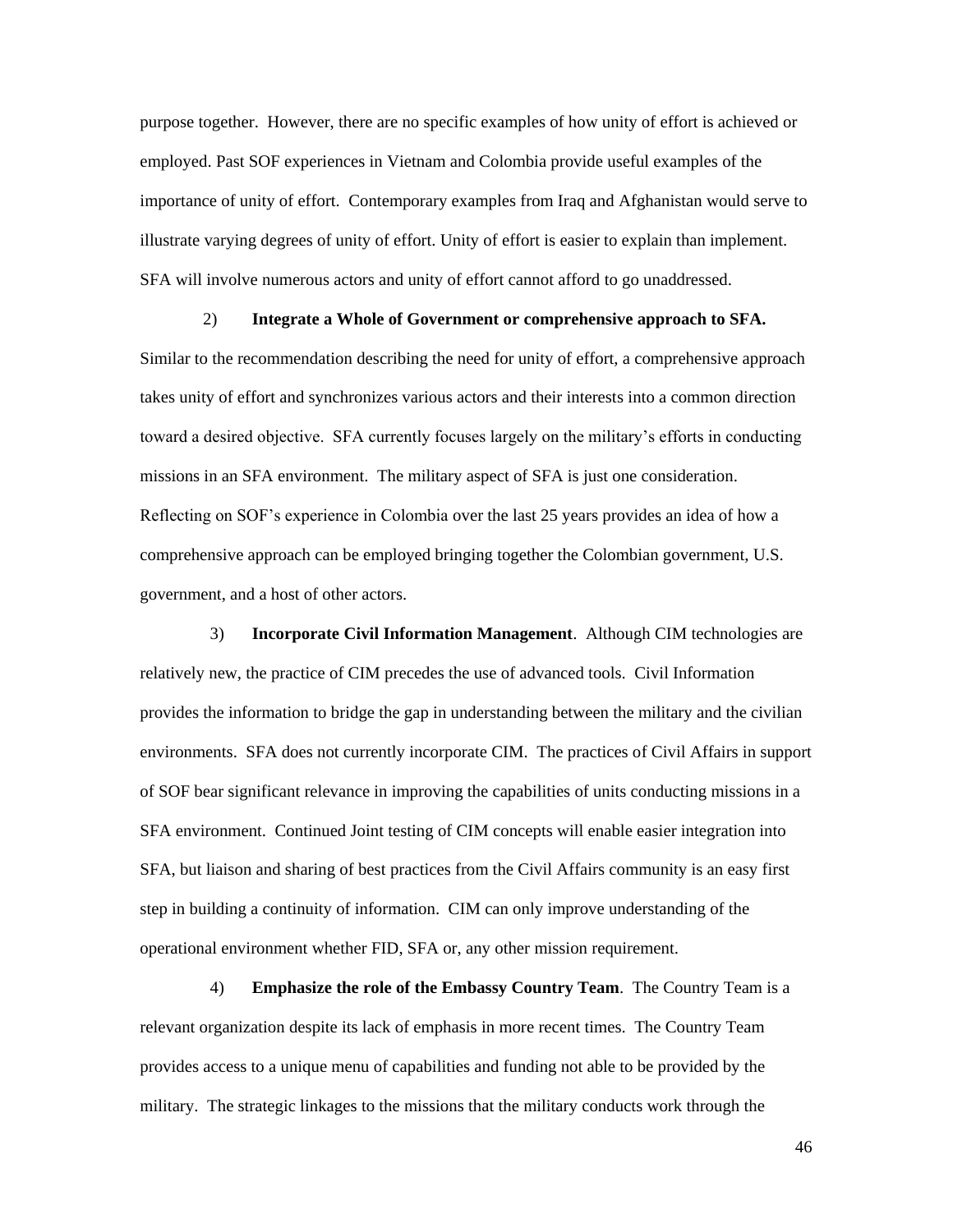Embassy. The successful coordination conducted by the Country Team in Colombia, represent a process for consideration in missions conducted in an SFA environment. However, current SFA concepts casually address the importance of the Embassy Country Team. The Embassy Country Team varies in effectiveness just as military organizations due, but the benefit of careful coordination with the Embassy far outweighs the obstacles of a less effective Country Team.

#### **B. Conclusion: A Better Understanding.**

The SOF contribution to the SFA effort continues to undergo examination. Gone is the argument of who is better suited to conduct SFA. The bottom line is that SFA requires a team effort combining the strengths of SOF and conventional forces. There are mechanisms and systems utilized by SOF that apply to the development and execution of SFA. USSOCOM and JCISFA should pay careful attention to the many lessons provided by SOF"s experience with Foreign Internal Defense (FID) as they continue to develop SFA.

The monograph showed there are procedures, lessons learned, and systems employed by SOF that will assist the Army in providing a clearer concept of SFA. Through an analysis of SOFs experience in Vietnam, Colombia, and contemporary operations several common threads can take SFA forward as it develops: unity of effort (lesson learned), Whole of Government Approach (procedure), Civil Information Management (system), and the Embassy Country Team (lesson learned and procedure). Each of these ideas supports the others and builds towards the comprehensive focus that SFA seeks to provide in accomplishing the mission. A refined concept of SFA will improve capabilities, eliminate redundant execution, and more broadly effect DoD. As the era of "persistent engagement" continues to drive the mission sets the Army will be asked to accomplish, SFA will increase in ability and execution. A more informed SFA will make a better SFA. SOF can inform and should inform SFA.

47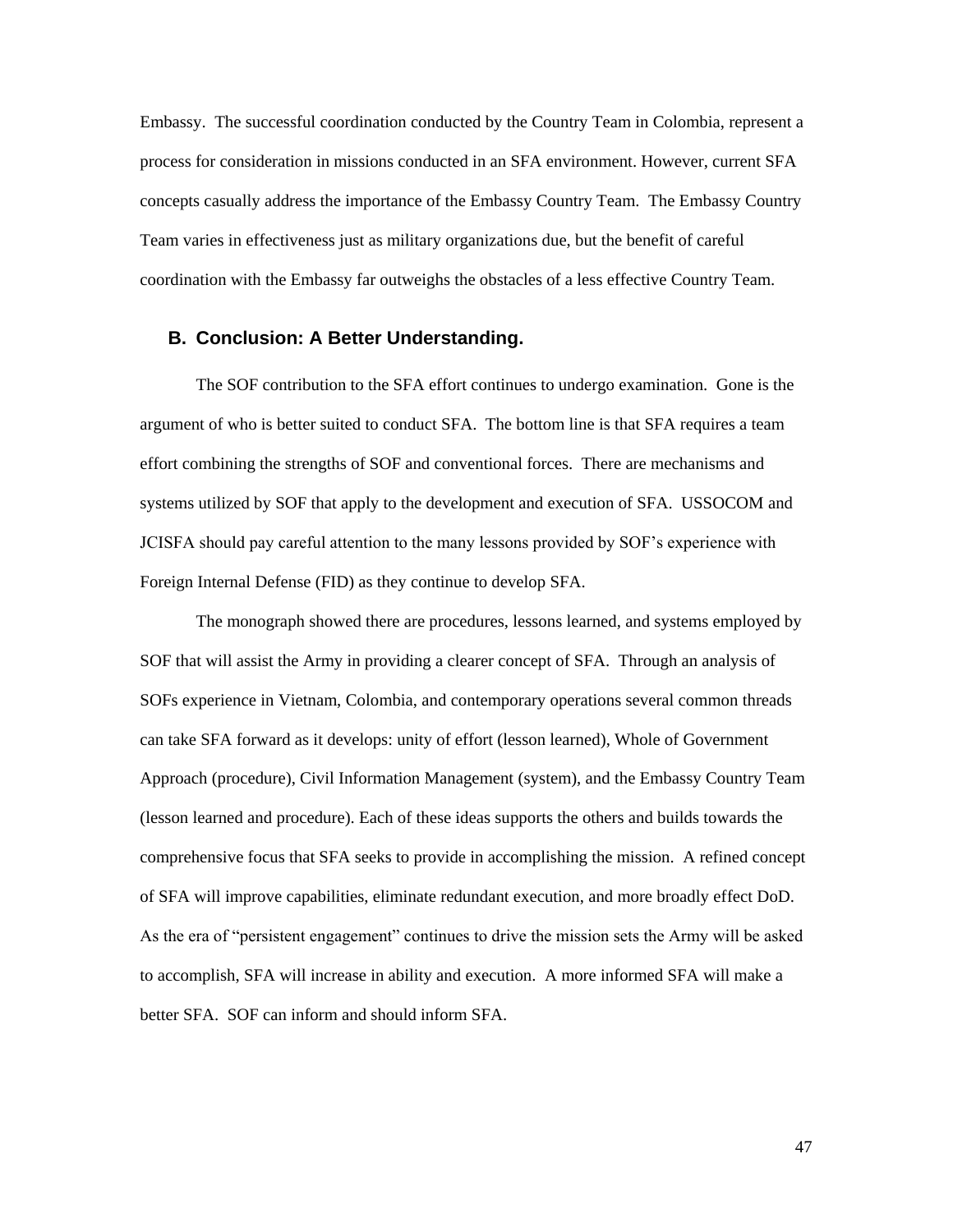## **BIBLIOGRAPHY**

## **Books**

- Clarke, Jeffrey J. *Advice and Support: The Final Years 1965-1973*. Washington D.C.: Center for Military History, U.S. Government Printing Office, 1987.
- Clausewitz, Carl von. *On War*. Edited and translated by Michael Howard and Peter Paret. New York: Alfred A. Knopf, 1993.
- Donahue, James C. *Blackjack 33: With Special Forces in the Viet Cong Forbidden Zone*. New York: Ivy Books, 1999.
- Donavan, David. *Once a Warrior King: Memories of an Officer in Vietnam*. New York: Ballantine Books, 1985.
- Dorner, Dietrich. *The Logic of Failure*. New York: Metropolitan Books, 1989.
- Krepinevich, Andrew. *The Army and Vietnam*. Baltimore: Johns Hopkins University Press, 1986.
- Langgruth. *Our Vietnam: The War 1954-1975*, New York: Simon and Schuster, 2000.
- McMaster, H.R. *Dereliction of Duty*. New York: Harper"s, 1997.
- Nash, Henry T. *American Foreign Policy: Response to a Sense of Threat*. Homewood, IL: The Dorsey Press, 1973.
- Sheehan, Neil. *A Bright Shining Lie: John Paul Vann and America in Vietnam*. New York: Random House, 1988.
- Sorley, Lewis. *A Better War: The Unexamined Victories and Final Tragedy of America's Last Years in Vietnam*. New York: Harcourt Brace and Company, 1999.
- Spector, Ronald H. *Advice and Support: The Early Years: The U.S. Army in Vietnam*. Washington D.C.: Center for Military History, U.S. Government Printing Office, 1987.
- West, Bing. *The Village*. New York: Pocket Books, 1972.
- Willbanks, James H. *The Battle of An Loc*. Bloomington and Indianapolis: Indiana University Press, 2005.

#### **Reports and Monographs**

- Basilici, Steven P. and Simmons, Jeffrey. "Transformation: A Bold Case for Unconventional Warfare." Master"s Thesis, Naval Postgraduate School, 2004.
- Burke, Kevin I. "Civil Reconnaissance; Separating the Insurgent for the Population." Master's Thesis, Naval Postgraduate School, 2007.
- Commonwealth of Australia. "Whole of Government Responses to Australia"s Priority Challenges." Canberra: Management Advisory Committee, 2004.
- Corum, James S. Training Indigenous Forces in Counterinsurgency: A Tale of Two Insurgencies. Manuscript, Carlisle: Strategic Studies Institute, March 2006.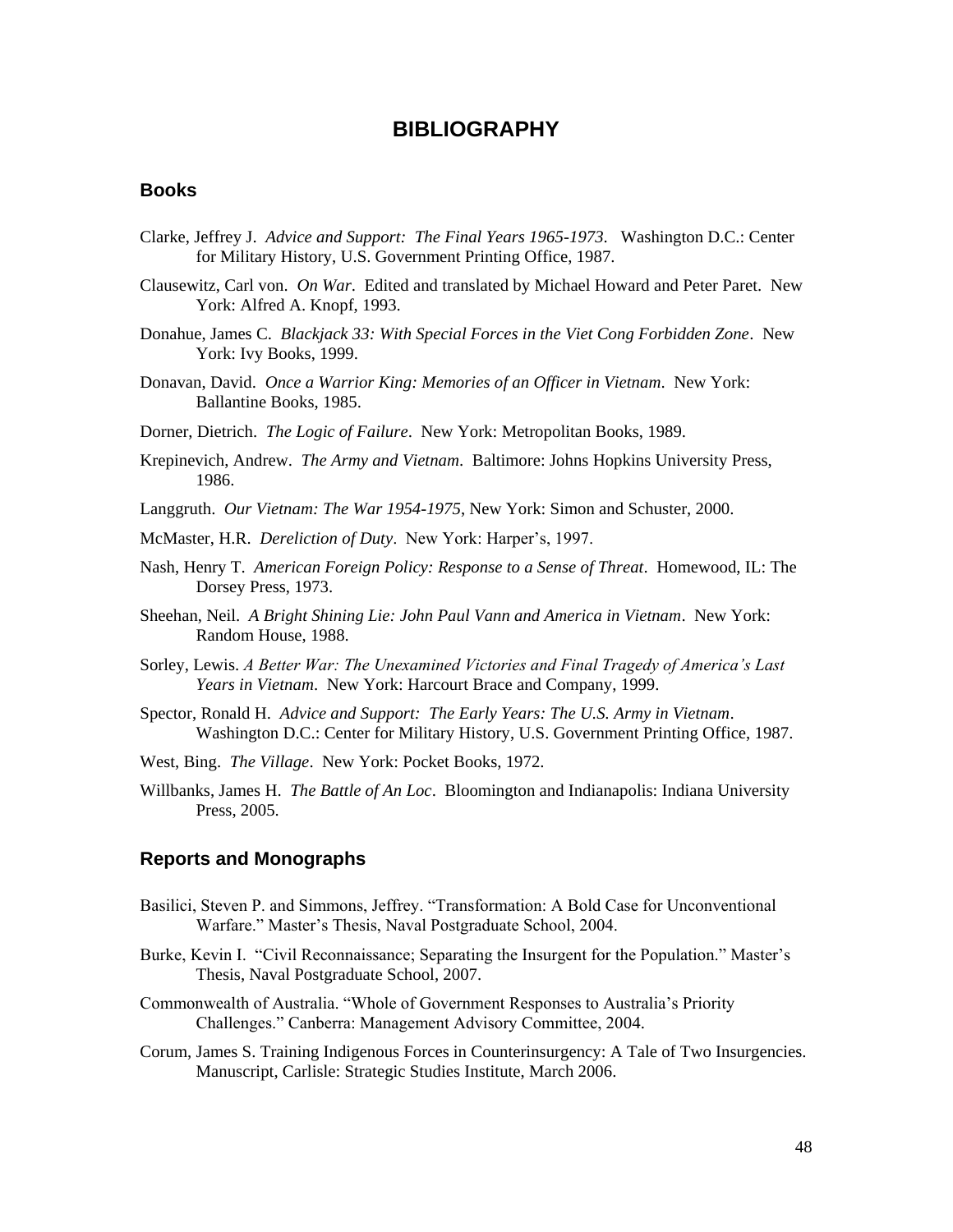- Demarest, Geoffrey, PhD. "Mapping Colombia: The Correlation Between Land Data and Strategy." Monograph, United States Army War College, Strategic Studies Institute, 2003.
- James, Jeffrey. "Understanding Contemporary Foreign Internal Defense and Military Advisement: Not Just a Semantic Exercise." MMAS. School of Advanced Military Studies, 2008.
- Madera, Jose M. "Civil information Management in Support of Counterinsurgency Operations: A Case for the Use of Geospatial Information Systems in Colombia." MMAS. School of Advanced Military Studies, 2006.
- Patrick, Stewart and Brown, Kaysie. "Greater Than the Sum its Parts? Assessing Whole of Government Approaches to Fragile States." Center for Global Development (June 2007): 1-4.
- Ramsey, Robert D. "Advice for Advisors: Suggestions and Observations from Lawrence to Present." Fort Leavenworth, KS: Combat Studies Institute, 2006.
- Ramsey, Robert D. "Advising Indigenous Forces: American Advisors in Korea, Vietnam, and El Salvador." Fort Leavenworth, KS: Combat Studies Institute, 2006.
- Sullivan, Michael D. "Security Force Assistance: Building Foreign Security Forces and Joint Doctrine for the Future of U.S. Regional Security." MMAS, School of Advanced Military Studies, 2008.

## **Journal Articles and Magazines**

- Andrade, Dale and Willbanks, James H. "CORDS/Phoenix: Counterinsurgency Lessons from Vietnam for the Future." *Military Review* (March-April 2006): 9-23.
- Briscoe, Charles H. "Plan Lazo: Evaluation and Execution." *Veritas* 2, no.4 (2006): 38-46.
- Cassidy, Robert M. "Back to the Street Without Joy: Counterinsurgency Lessons from Vietnam and Other Small Wars." *Parameters* 34, no. 2 (Summer 2004): 73-83.
- Coffey, Ross. "Revisiting CORDS: The Need for Unity of Effort to Secure Victory in Iraq." *Military Review* (March-April 2006): 24-34.
- Finlayson, Kenneth. "Colombia: A Special Relationship." *Veritas 2*, no. 4 (2006) 5-7.
- Finlayson, Kenneth. "U.S. Forces: The Major Command Structure." *Veritas 2*, no. 4 (2006): 65- 68.
- Gunderson, John. "Protecting U.S. National Interests: The Role of the Ambassador and the Country Team." *Special Warfare* (Fall 1998): 24-31.
- Jones, Robert W., Jr. "A Team Effort: Special Forces in Vietnam June-December 1964." *Veritas* 3, no. 1 (2007): 24-36.
- Jones, Robert W., Jr. "Civil Affairs in Colombia." *Veritas* 2, no. 4 (2006): 99-102.
- Jones, Robert W., Jr. "Plan Colombia and Plan Patriota: the Evolution of Colombia"s National Strategy." *Veritas* 2, no. 4 (2006): 60-64.
- Kipp, Jacob, Grau, Lester, Prinslow, Karl, and Smith, Don. "The Human Terrain System: A CORDS for the 21st Century." *Military Review* (September-October 2006): 8-15.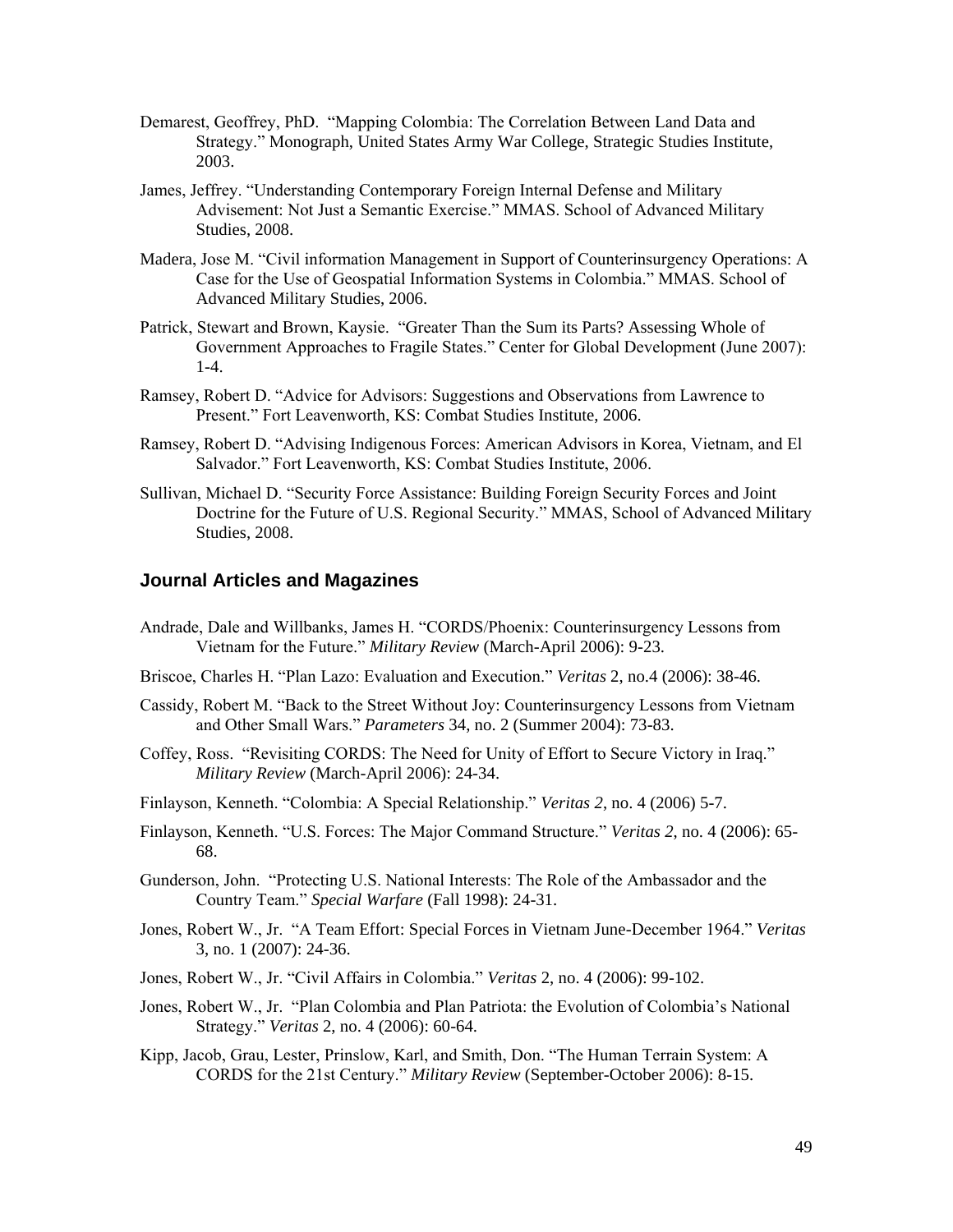- Maxwell, David. "Considerations for Organizing and Preparing for Security Force Assistance Operations." *Small Wars Journal* (2008):1-12.
- Mulbury, John. "ARSOF, General Purpose Forces and FID: Who Does What, When, and Where?" *Special Warfare* (January-December 2008): 16-21.
- Oakley, Robert B. and Casey, Michael, Jr. "The Country Team: Restructuring America"s First Line of Engagement." *Joint Forces Quarterly* 47 (4th Quarter 2007): 146-154.
- Rothstein, Hy S. "Less is More: The Problematic Future of Irregular Warfare in Collapsing States." *Third World Quarterly* 28, no. 2 (2007): 275-294.
- Thompson, Mitchell J. "Breaking the Proconsulate: A New Design for National Power." *Parameters* 35, no. 4 (Winter 2005-2006): 62-75.
- Saquety, Troy J. "Colombia"s Troubled Past." *Veritas* 2, no. 4 (2006): 8-14.
- Sochurek, Howard. "American Special Forces in Action in Vietnam." *National Geographic*, January 1965.

## **U.S. Government Publications**

- Center for Army Lessons Learned. Advising Foreign Forces. Fort Leavenworth, KS: Center for Army Lessons Learned, November 2005.
- Chairman of the Joint Chiefs of Staff. Joint Publication 1-02, DOD Dictionary of Military and Associated Terms. Washington D.C.: U.S. Government Printing Office, 2001 (Amended through 2007).
- Chairman of the Joint Chiefs of Staff. Joint Publication 3-0, Doctrine for Joint Operations. Washington, D.C.: U.S. Government Printing Office, 2006.
- Chairman of the Joint Chiefs of Staff. Joint Publication 3-07.1, Joint Tactics, Techniques and Procedures for Foreign Internal Defense (FID). Washington, D.C.: U.S. Government Printing Office, 2004.
- Chairman of the Joint Chiefs of Staff. Joint Publication 3-08, Interagency, Intergovernmental Organization, and Nongovernmental Organization Coordination during Joint Operations, Volume I. Washington, D.C.: U.S. Government Printing Office, 2006.
- Chairman of the Joint Chiefs of Staff. Joint Publication 3-57, Joint Doctrine for Civil Military Operations. Washington D.C.: U.S. Government Printing Office, 8 February 2001.
- Chairman of the Joint Chiefs of Staff. Joint Publication 5-0, Doctrine for Joint Planning Operations. Washington, D.C.: U.S. Government Printing Office, 2006.
- Joint Center for International Security Force Assistance. Security Force Assistance Planner"s Guide. Fort Leavenworth, KS: Joint Center for International Security Force Assistance, 2008.
- Office of the United States Secretary of Defense. Irregular Warfare Joint Operating Concept. Washington, D.C.: U.S. Government Printing Office, 2007.
- Office of the United States Secretary of Defense. "Joint Center for International Security Force Assistance Charter." Washington, D.C. dated 4 April 2006.

Secretary of the United States Army, "Army Posture Statement 2008." Washington, D.C.:2008.